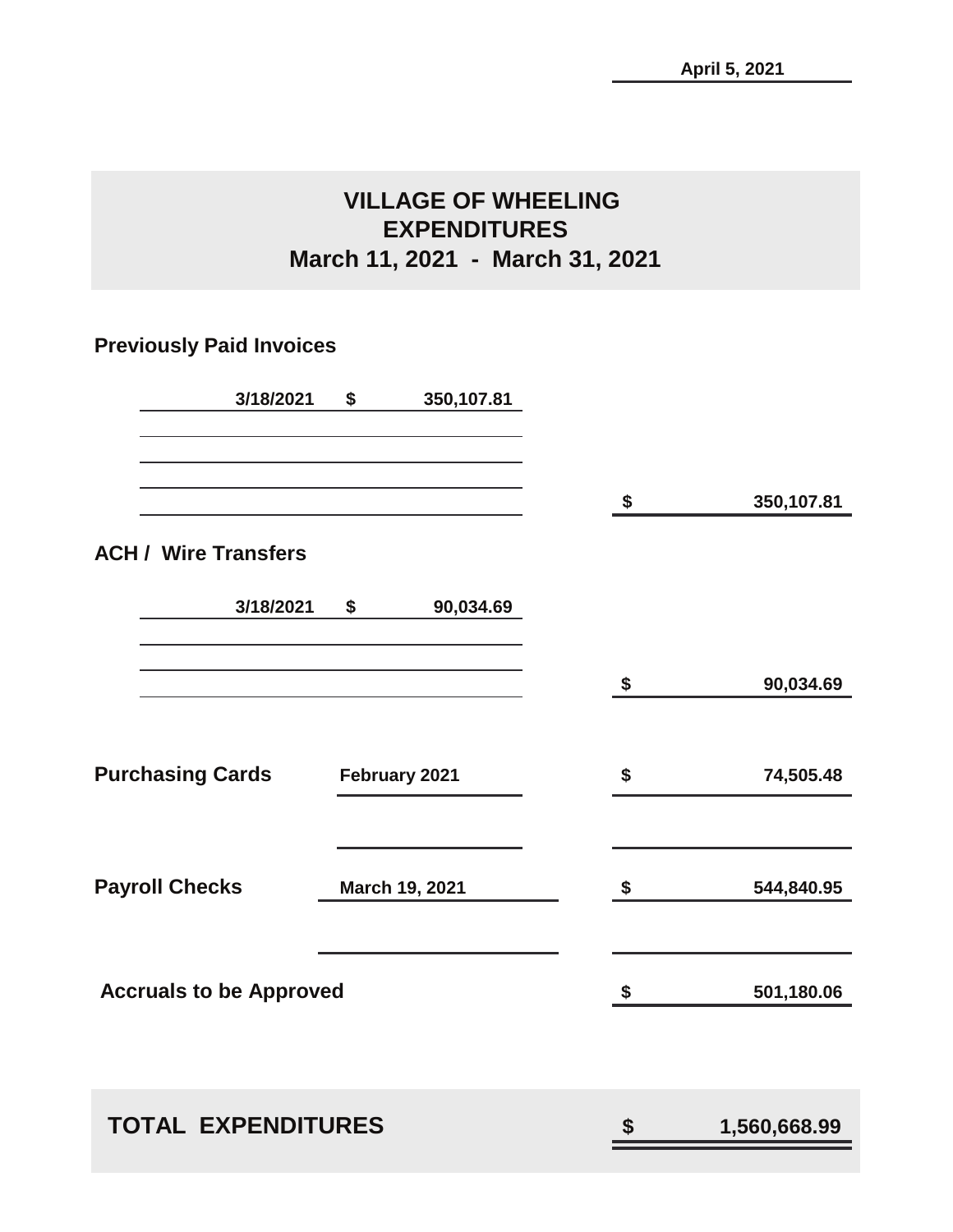SUNGARD PENTAMATION PAGE NUMBER: 1SELECTION CRITERIA: ALL

DATE: 03/18/2021 VILLAGE OF WHEELING ACCTPA51CASH REQUIREMENTS - CHECK FORMAT - DUE DATE: 03/19/2021

ACCOUNTING PERIOD: 3/21

PAYMENT TYPE: CHECKS ONLY

| <b>VENDOR</b>                            | ORGANIZATION | <b>ACCOUNT</b> | PURCHASE OR INVOICE  |            | AMOUNT                         | DESCRIPTION           |
|------------------------------------------|--------------|----------------|----------------------|------------|--------------------------------|-----------------------|
| 8547<br>ADVANCED TREECARE<br>TOTAL CHECK | 1430         | 5234           | 21000398             | 9018       | 37,844.70<br>37,844.70         | TREE PRUNING          |
|                                          |              |                |                      |            |                                |                       |
| 8547<br>ADVANCED TREECARE<br>TOTAL CHECK | 1430         | 5234           | 21000398             | 9025       | 21,395.00<br>21,395.00         | REMOVE VARIOUS TREES  |
| 7960<br>BLUE CROSS/BLUE SHIELD OF IL     | 2100         | 5242           | 21000477             |            | 516.00                         | L DAWSON INS.-APR/MAY |
| TOTAL CHECK                              |              |                |                      |            | 516.00                         |                       |
| 6026<br>CARGILL INC                      | 11           | 5303           | 21000239             | 2906056295 | 16,407.98                      | ROAD SALT             |
| TOTAL CHECK                              |              |                |                      |            | 16,407.98                      |                       |
| 12633<br>BRISA & LEONEL CASTREJON        | 40           | 2207           |                      |            | 2,610.14                       | UB REFUND             |
| TOTAL CHECK                              |              |                |                      |            | 2,610.14                       |                       |
| 12620<br>SUSAN FEINSTEIN                 | 40           | 2207           |                      |            | 31.14                          | <b>UB REFUND</b>      |
| TOTAL CHECK                              |              |                |                      |            | 31.14                          |                       |
| 4285<br>J.G. UNIFORMS INC<br>TOTAL CHECK | 2100<br>2110 | 5106<br>5106   | 21000460<br>21000460 |            | 2,521.17<br>392.15<br>2,913.32 | UNIFORMS<br>UNIFORMS  |
| 16<br>NCPERS-IL IMRF                     | 50           | 2110           |                      |            | 576.00                         | DED:052 NCPERS LIF    |
| TOTAL CHECK                              |              |                |                      |            | 576.00                         |                       |
| 12626<br>NORTHERN IL REAL ESTATE MAGA    | 1600         | 5333           | 21000447             | 02012021   | 1,500.00                       | NORTHERN IL AD-FEB    |
| TOTAL CHECK                              |              |                |                      |            | 1,500.00                       |                       |
| 2176<br>RAY O'HERRON CO., INC            | 2100         | 5106           | 21000461             |            | 2,827.37                       | UNIFORMS              |
| TOTAL CHECK                              |              |                |                      |            | 2,827.37                       |                       |
| 12406<br>CARYN OLCZYK                    | 01           | 4790           | 21000488             | 164 WAYNE  | 196.00                         | KNOX BOX REFUND       |
| TOTAL CHECK                              |              |                |                      |            | 196.00                         |                       |
| 12632<br>EDGAR ORTEGA                    | 01           | 4512           | 21000459             | CS35493    | 30.00                          | TICKET REFUND         |
| TOTAL CHECK                              |              |                |                      |            | 30.00                          |                       |
| 3712<br>RICOH USA INC                    | 1500         | 5220           | 21000369             | 5061507963 | 18.09                          | PW COPIER FEE-FEB     |
| TOTAL CHECK                              |              |                |                      |            | 18.09                          |                       |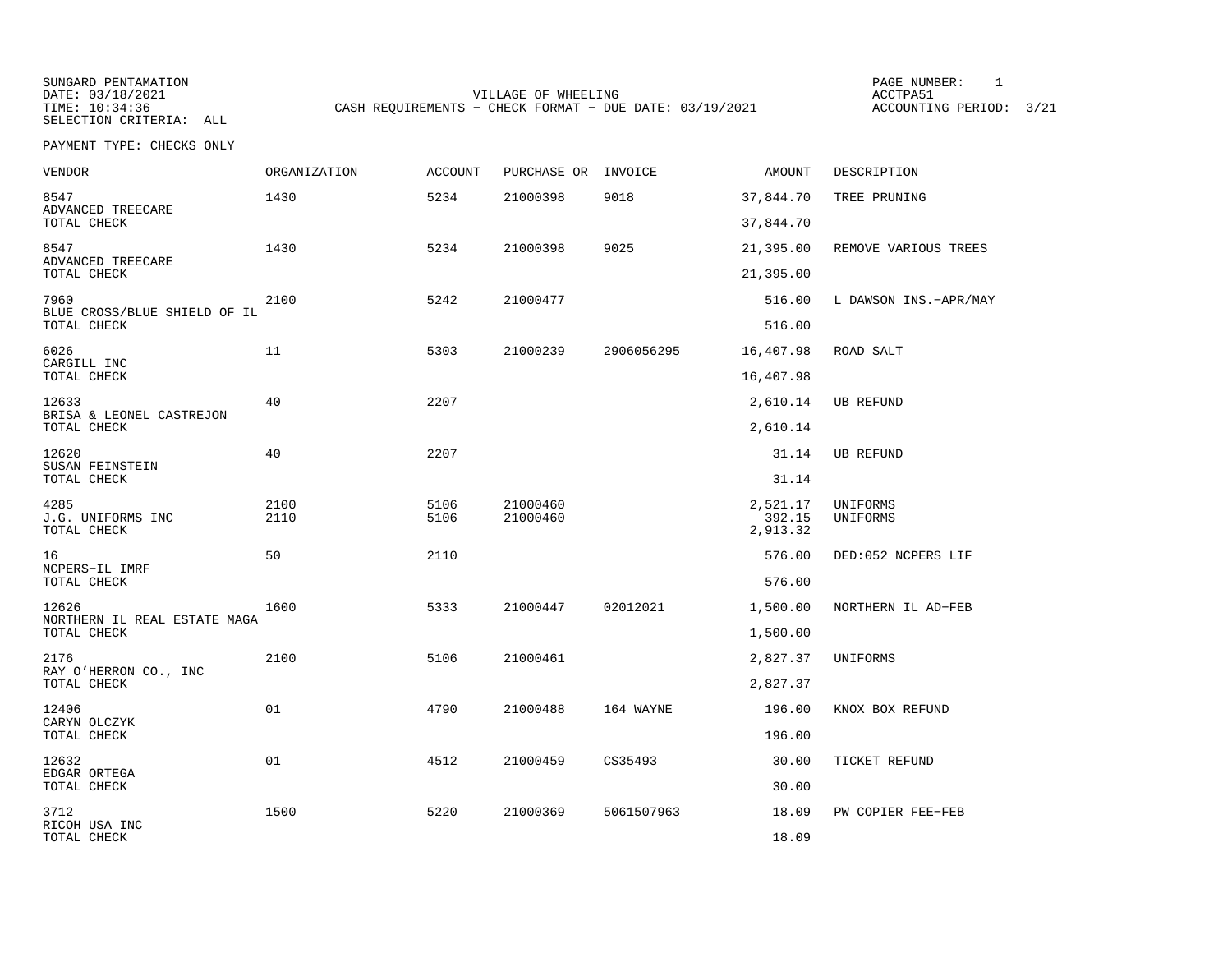SELECTION CRITERIA: ALL

SUNGARD PENTAMATION PAGE NUMBER: 2VILLAGE OF WHEELING **ACCTPA51** TIME: 10:34:36 CASH REQUIREMENTS - CHECK FORMAT - DUE DATE: 03/19/2021

ACCOUNTING PERIOD: 3/21

PAYMENT TYPE: CHECKS ONLY

| VENDOR                                      | ORGANIZATION                                                 | <b>ACCOUNT</b>                                               | PURCHASE OR                                                                                  | INVOICE                                                                                                      | AMOUNT                                                                                 | DESCRIPTION                                                                                                                                                                  |
|---------------------------------------------|--------------------------------------------------------------|--------------------------------------------------------------|----------------------------------------------------------------------------------------------|--------------------------------------------------------------------------------------------------------------|----------------------------------------------------------------------------------------|------------------------------------------------------------------------------------------------------------------------------------------------------------------------------|
| 10441<br>SKIN LLC                           | 3500<br>3900<br>3500<br>3900                                 | 5333<br>5333<br>5333<br>5333                                 | 21000490<br>21000490<br>21000097<br>21000097                                                 | 1349<br>1349<br>1354<br>1354                                                                                 | 450.00<br>450.00<br>75.00<br>75.00                                                     | GRAPHIC DESIGN GRANT<br>GRAPHIC DESIGN GRANT<br>GRAPHIC DESIGN UPDATE<br>GRAPHIC DESIGN UPDATE                                                                               |
| TOTAL CHECK                                 |                                                              |                                                              |                                                                                              |                                                                                                              | 1,050.00                                                                               |                                                                                                                                                                              |
| 11402<br>REBOUND<br>TOTAL CHECK             | 51<br>51                                                     | 1501<br>5271                                                 | 21000247<br>21000247                                                                         | 1684<br>1684                                                                                                 | 1,462.35<br>4,387.07<br>5,849.42                                                       | SERVICE FEE JAN-MAR<br>SERVICE FEE APR-DEC                                                                                                                                   |
| 11602<br>TARIFOLD INC                       | 40                                                           | 2207                                                         |                                                                                              |                                                                                                              | 113.81                                                                                 | <b>UB REFUND</b>                                                                                                                                                             |
| TOTAL CHECK                                 |                                                              |                                                              |                                                                                              |                                                                                                              | 113.81                                                                                 |                                                                                                                                                                              |
| 8760<br>TODAY'S UNIFORMS                    | 2200                                                         | 5106                                                         | 21000464                                                                                     |                                                                                                              | 1,745.93                                                                               | UNIFORMS                                                                                                                                                                     |
| TOTAL CHECK                                 |                                                              |                                                              |                                                                                              |                                                                                                              | 1,745.93                                                                               |                                                                                                                                                                              |
| 12625<br>TURNER ACCEPTANCE CORP             | 40                                                           | 2207                                                         |                                                                                              |                                                                                                              | 75.42                                                                                  | <b>UB REFUND</b>                                                                                                                                                             |
| TOTAL CHECK                                 |                                                              |                                                              |                                                                                              |                                                                                                              | 75.42                                                                                  |                                                                                                                                                                              |
| 8862<br>USIC LOCATING SERVICES INC          | 4100<br>4200<br>4100<br>4200<br>4100<br>4200<br>4100<br>4200 | 5299<br>5299<br>5299<br>5299<br>5299<br>5299<br>5299<br>5299 | 21000475<br>21000475<br>21000475<br>21000475<br>21000475<br>21000475<br>21000475<br>21000475 | 418097<br>418097<br>418098<br>418098<br>423610<br>423610<br>423611<br>423611                                 | 3,928.02<br>3,928.02<br>10.20<br>10.20<br>2,746.86<br>2,746.86<br>10.20<br>10.20       | LOCATE SERVICE-JAN<br>LOCATE SERVICE-JAN<br>LOCATE SERVICE-JAN<br>LOCATE SERVICE-JAN<br>LOCATE SERVICE-FEB<br>LOCATE SERVICE-FEB<br>LOCATE SERVICE-FEB<br>LOCATE SERVICE-FEB |
| TOTAL CHECK                                 |                                                              |                                                              |                                                                                              |                                                                                                              | 13,390.56                                                                              |                                                                                                                                                                              |
| 2700<br>VERIZON WIRELESS<br>TOTAL CHECK     | 4100                                                         | 5237                                                         | 21000368                                                                                     | 9874317202                                                                                                   | 200.33<br>200.33                                                                       | SCADA SERVICE-FEB                                                                                                                                                            |
| 12445                                       | 2110                                                         | 5299                                                         | 21000462                                                                                     | 1275042                                                                                                      | 41.60                                                                                  | LANGUAGE LINE-JAN                                                                                                                                                            |
| VOIANCE LANGUAGE SERVICES LL<br>TOTAL CHECK |                                                              |                                                              |                                                                                              |                                                                                                              | 41.60                                                                                  |                                                                                                                                                                              |
| 12636<br>WATCHGUARD VIDEO                   | 2100<br>33<br>2100<br>33<br>33<br>2100<br>2100               | 5315<br>5313<br>5315<br>5313<br>5313<br>5315<br>5315         | 21000481<br>21000481<br>21000482<br>21000482<br>21000483<br>21000480<br>21000479             | 4BOINV000710<br>4B0INV000710<br>4B0INV000721<br>4B0INV000721<br>4REINV001219<br>ACCINV002902<br>BCMINV001126 | 29,062.50<br>7,087.50<br>14, 172.50<br>7,087.50<br>83, 325.00<br>2,765.00<br>97,185.00 | CAMERA SOFTWARE<br>CAMERA SOFTWARE<br>SERVER FOR CAMERAS<br>SERVER FOR CAMERAS<br>15 SQUAD CAMERAS<br>BODY CAMERA MOUNTS<br>BODY WORN CAMERAS                                |
| TOTAL CHECK                                 |                                                              |                                                              |                                                                                              |                                                                                                              | 240,685.00                                                                             |                                                                                                                                                                              |
| 12637<br>YOUNGHERBS ACUPUNCTURE CLINI       | 01                                                           | 4210                                                         | 21000487                                                                                     | 02043                                                                                                        | 90.00                                                                                  | BUS. LICENSE REFUND                                                                                                                                                          |
| TOTAL CHECK                                 |                                                              |                                                              |                                                                                              |                                                                                                              | 90.00                                                                                  |                                                                                                                                                                              |
| TOTAL CASHABLE CHECKS<br>TOTAL EFT VOUCHERS |                                                              |                                                              |                                                                                              |                                                                                                              | 350,107.81<br>.00                                                                      |                                                                                                                                                                              |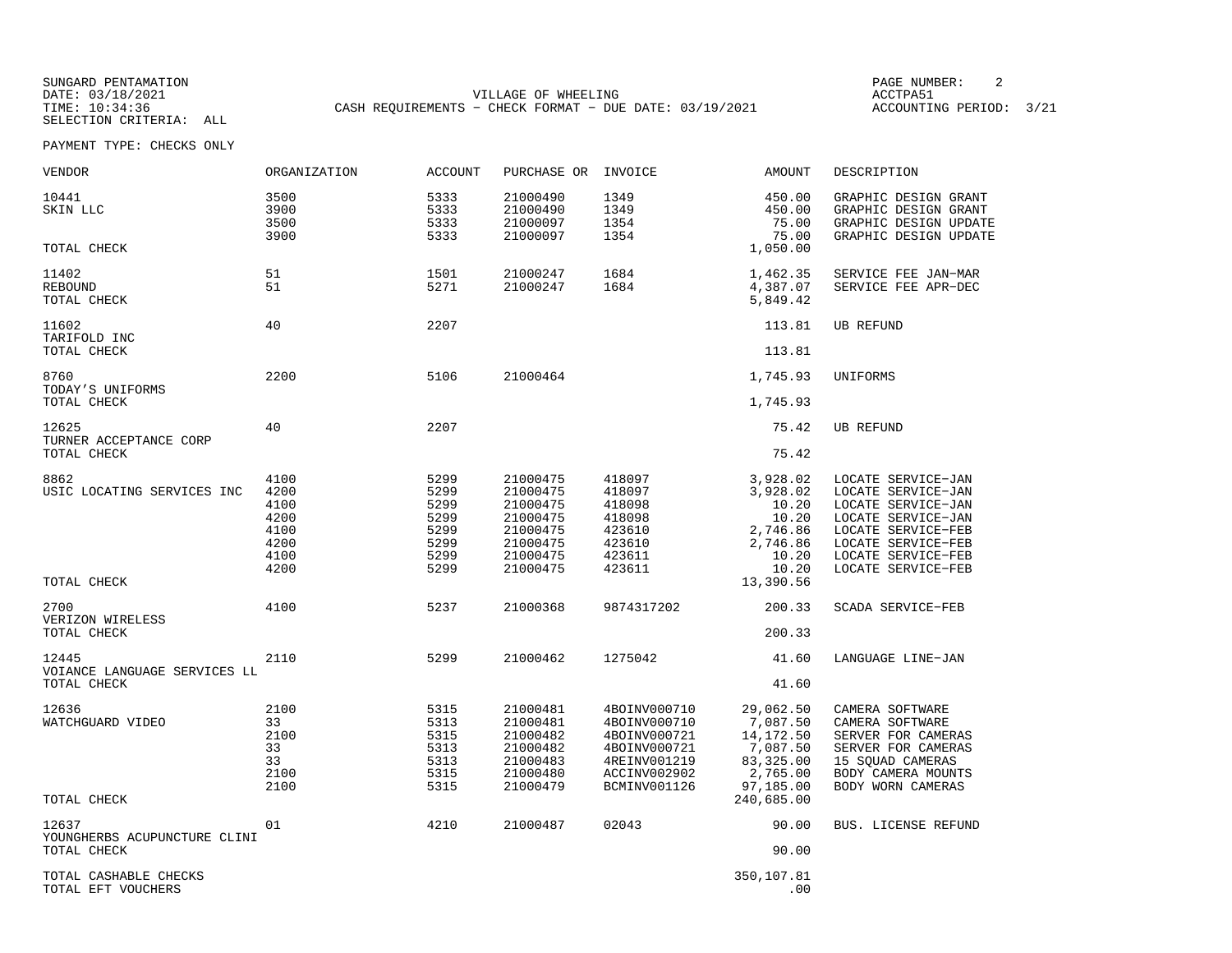SUNGARD PENTAMATION PAGE NUMBER: 3DATE: 03/18/2021 VILLAGE OF WHEELING ACCTPA51TIME: 10:34:36 CASH REQUIREMENTS - CHECK FORMAT - DUE DATE: 03/19/2021 SELECTION CRITERIA: ALL

ACCOUNTING PERIOD: 3/21

PAYMENT TYPE: CHECKS ONLY

VENDOR ORGANIZATION ACCOUNT PURCHASE OR INVOICE AMOUNT DESCRIPTION

TOTAL REPORT 350,107.81 TOTAL NUMBER OF CHECKS TO BE ISSUED − 23TOTAL NUMBER OF EFT VOUCHERS TO BE ISSUED − 0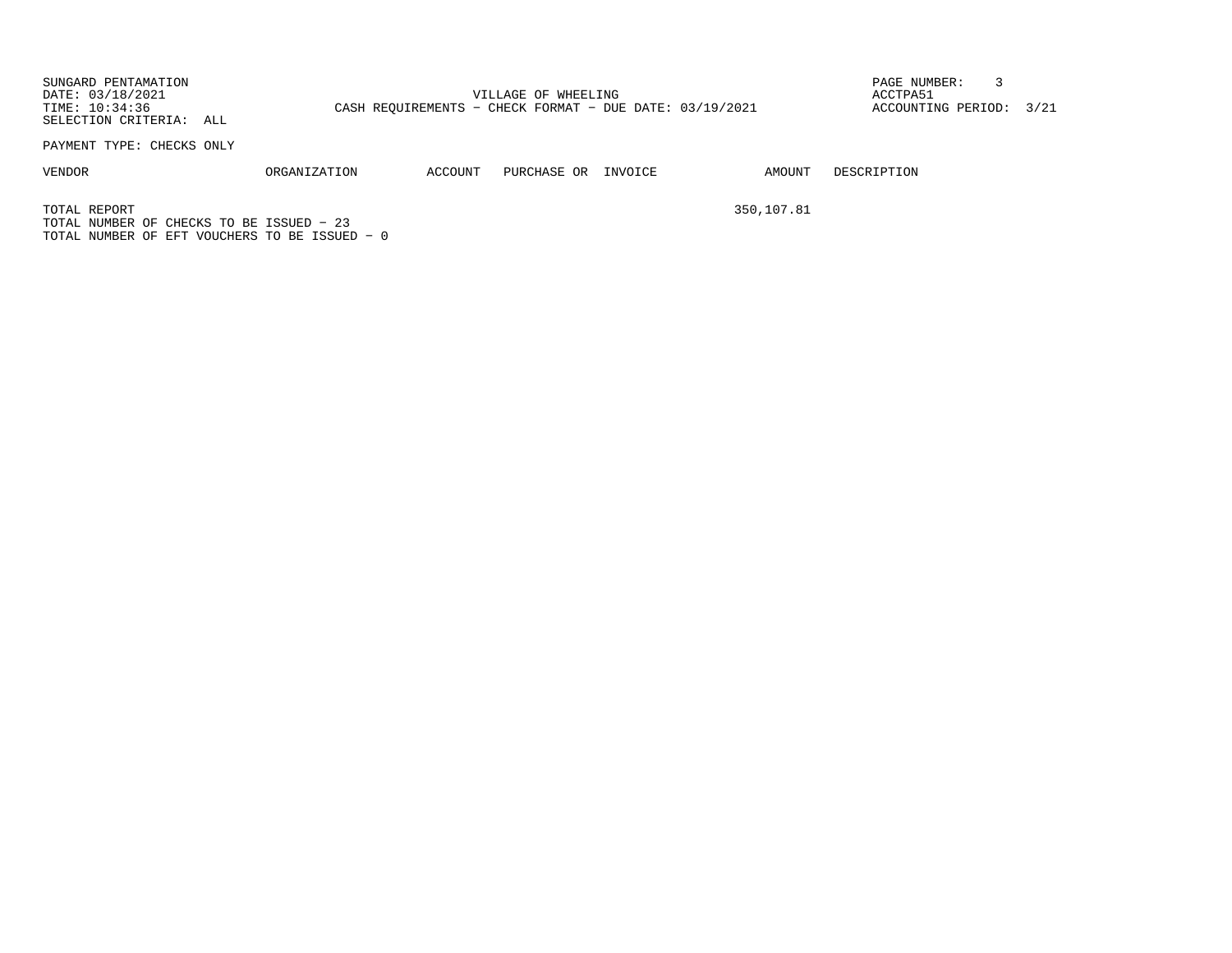SELECTION CRITERIA: ALL

SUNGARD PENTAMATION PAGE NUMBER: 1DATE: 03/18/2021 VILLAGE OF WHEELING ACCTPA51CASH REQUIREMENTS - CHECK FORMAT - DUE DATE: 03/19/2021

ACCOUNTING PERIOD: 3/21

PAYMENT TYPE: EFT ONLY

| <b>VENDOR</b>                                          | <b>ORGANIZATION</b>  | <b>ACCOUNT</b>       | PURCHASE OR INVOICE              |            | <b>AMOUNT</b>                   | DESCRIPTION                                                 |
|--------------------------------------------------------|----------------------|----------------------|----------------------------------|------------|---------------------------------|-------------------------------------------------------------|
| 8768<br>AFSCME COUNCIL 31                              | 50                   | 2124                 |                                  |            | 803.30                          | DED:094 AFSCME DUE                                          |
| TOTAL VOUCHER                                          |                      |                      |                                  |            | 803.30                          |                                                             |
| 11174<br>MATTHEW BROWNING<br>TOTAL VOUCHER             | 1220                 | 5106                 | 21000425                         |            | 53.10<br>53.10                  | UNIFORM REIMBURSEMENT                                       |
| 11398                                                  | 2100                 | 5106                 | 21000389                         | 2088911-IN | 34.01                           | UNIFORM REIMBURSEMENT                                       |
| IAN HYBERT<br>TOTAL VOUCHER                            |                      |                      |                                  |            | 34.01                           |                                                             |
| 6327<br>JENNIFER WALES (KANCHES)                       | 50                   | 2138                 |                                  |            | 388.50                          | DED:199 MISC DEDUC                                          |
| TOTAL VOUCHER                                          |                      |                      |                                  |            | 388.50                          |                                                             |
| 7521<br>MICHAEL KAZANIS<br>TOTAL VOUCHER               | 1240                 | 5106                 | 21000432                         |            | 650.00<br>650.00                | TOOL ALLOWANCE                                              |
|                                                        |                      |                      |                                  |            |                                 |                                                             |
| 1455<br>KLEIN THORPE & JENKINS LTD                     | 1900<br>3100<br>3500 | 5218<br>5218<br>5218 | 21000489<br>21000489<br>21000489 |            | 24,205.06<br>220.00<br>5,217.00 | LEGAL SERVICE-JAN<br>LEGAL SERVICE-JAN<br>LEGAL SERVICE-JAN |
| TOTAL VOUCHER                                          |                      |                      |                                  |            | 29,642.06                       |                                                             |
| 11198<br>METROPOLITAN ALLIANCE OF POL<br>TOTAL VOUCHER | 50                   | 2108                 |                                  |            | 1,476.00<br>1,476.00            | DED:096A MAP DUES                                           |
|                                                        |                      |                      |                                  |            |                                 |                                                             |
| 614<br>CRAIG MILLER<br>TOTAL VOUCHER                   | 1240                 | 5106                 | 21000471                         |            | 650.00<br>650.00                | TOOL ALLOWANCE                                              |
|                                                        |                      |                      |                                  |            |                                 |                                                             |
| 12494<br>SALLY MULFORD                                 | 50                   | 2138                 |                                  |            | 680.76                          | DED:192 MISC DEDUC                                          |
| TOTAL VOUCHER                                          |                      |                      |                                  |            | 680.76                          |                                                             |
| 1869<br>NATIONWIDE RETIREMENT SOLUTI                   | 50                   | 2112                 |                                  |            | 11,392.19                       | DED:040 457 NTWIDE                                          |
| TOTAL VOUCHER                                          |                      |                      |                                  |            | 11,392.19                       |                                                             |
| 7305<br>JOHNNY PEREZ                                   | 1220                 | 5106                 | 21000424                         |            | 148.72                          | UNIFORM REIMBURSEMENT                                       |
| TOTAL VOUCHER                                          |                      |                      |                                  |            | 148.72                          |                                                             |
| 2735<br>WHEELING FIRE PENSION FUND                     | 50                   | 2107                 |                                  |            | 19,452.72                       | DED:012 FIRE PENS                                           |
| TOTAL VOUCHER                                          |                      |                      |                                  |            | 19,452.72                       |                                                             |
| 2792<br>WHEELING FIREFIGHTER'S ASSN                    | 50                   | 2111                 |                                  |            | 1,933.65                        | DED:091 FF ASC DUE                                          |
| TOTAL VOUCHER                                          |                      |                      |                                  |            | 1,933.65                        |                                                             |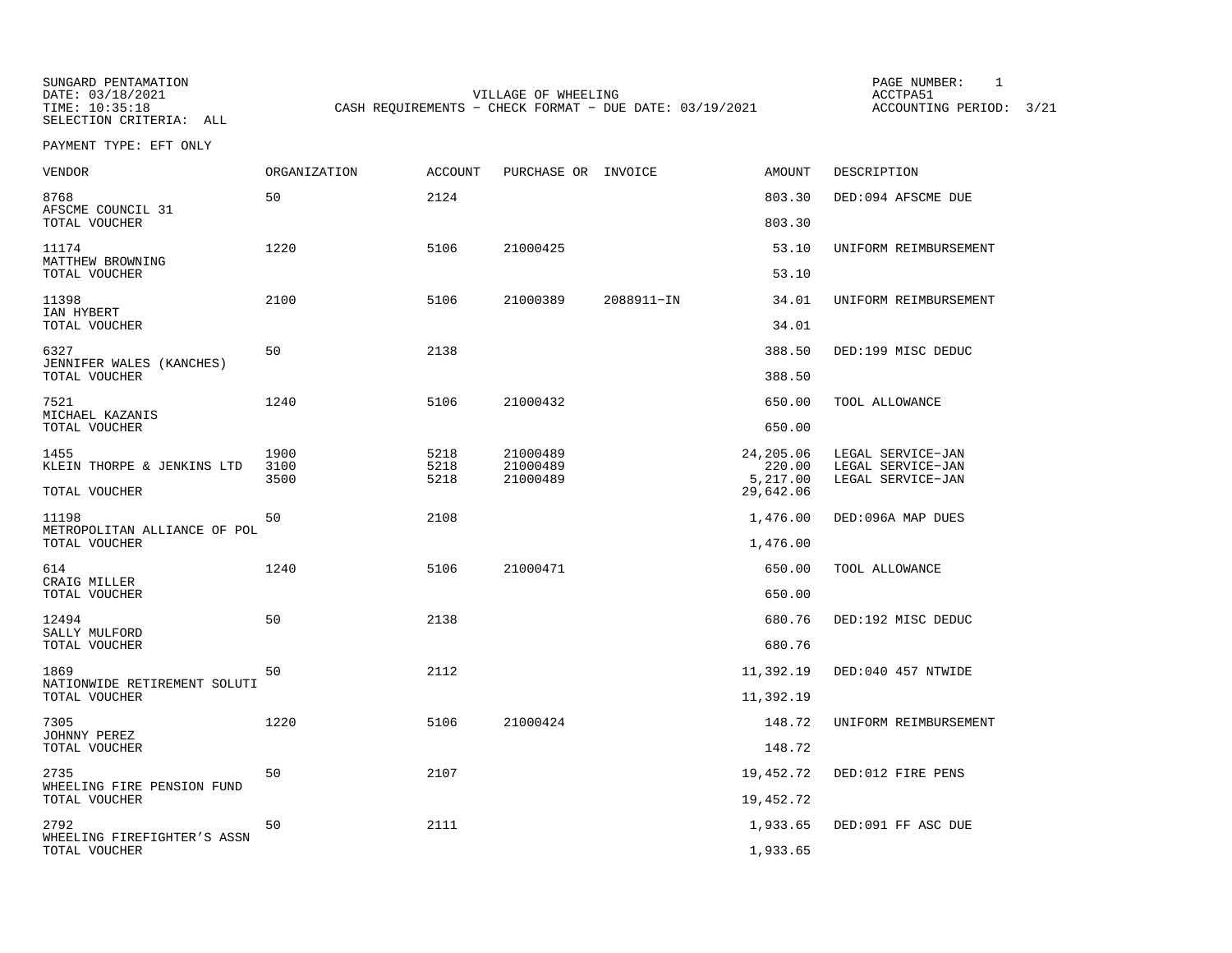| SUNGARD PENTAMATION<br>DATE: 03/18/2021<br>TIME: 10:35:18<br>SELECTION CRITERIA: ALL |              |         | VILLAGE OF WHEELING<br>CASH REQUIREMENTS - CHECK FORMAT - DUE DATE: 03/19/2021 |         |                  | 2<br>PAGE NUMBER:<br>ACCTPA51<br>ACCOUNTING PERIOD: | 3/21 |
|--------------------------------------------------------------------------------------|--------------|---------|--------------------------------------------------------------------------------|---------|------------------|-----------------------------------------------------|------|
| PAYMENT TYPE: EFT ONLY                                                               |              |         |                                                                                |         |                  |                                                     |      |
| VENDOR                                                                               | ORGANIZATION | ACCOUNT | PURCHASE OR                                                                    | INVOICE | AMOUNT           | DESCRIPTION                                         |      |
| 2736<br>WHEELING POLICE PENSION FUND                                                 | 50           | 2106    |                                                                                |         | 22,729.68        | DED:011 POL PENS                                    |      |
| TOTAL VOUCHER                                                                        |              |         |                                                                                |         | 22,729.68        |                                                     |      |
| TOTAL CASHABLE CHECKS<br>TOTAL EFT VOUCHERS                                          |              |         |                                                                                |         | .00<br>90,034.69 |                                                     |      |
|                                                                                      |              |         |                                                                                |         |                  |                                                     |      |
| TOTAL REPORT<br>TOTAL NUMBER OF CHECKS TO BE ISSUED - 0                              |              |         |                                                                                |         | 90,034.69        |                                                     |      |
| TOTAL NUMBER OF EFT VOUCHERS TO BE ISSUED - 14                                       |              |         |                                                                                |         |                  |                                                     |      |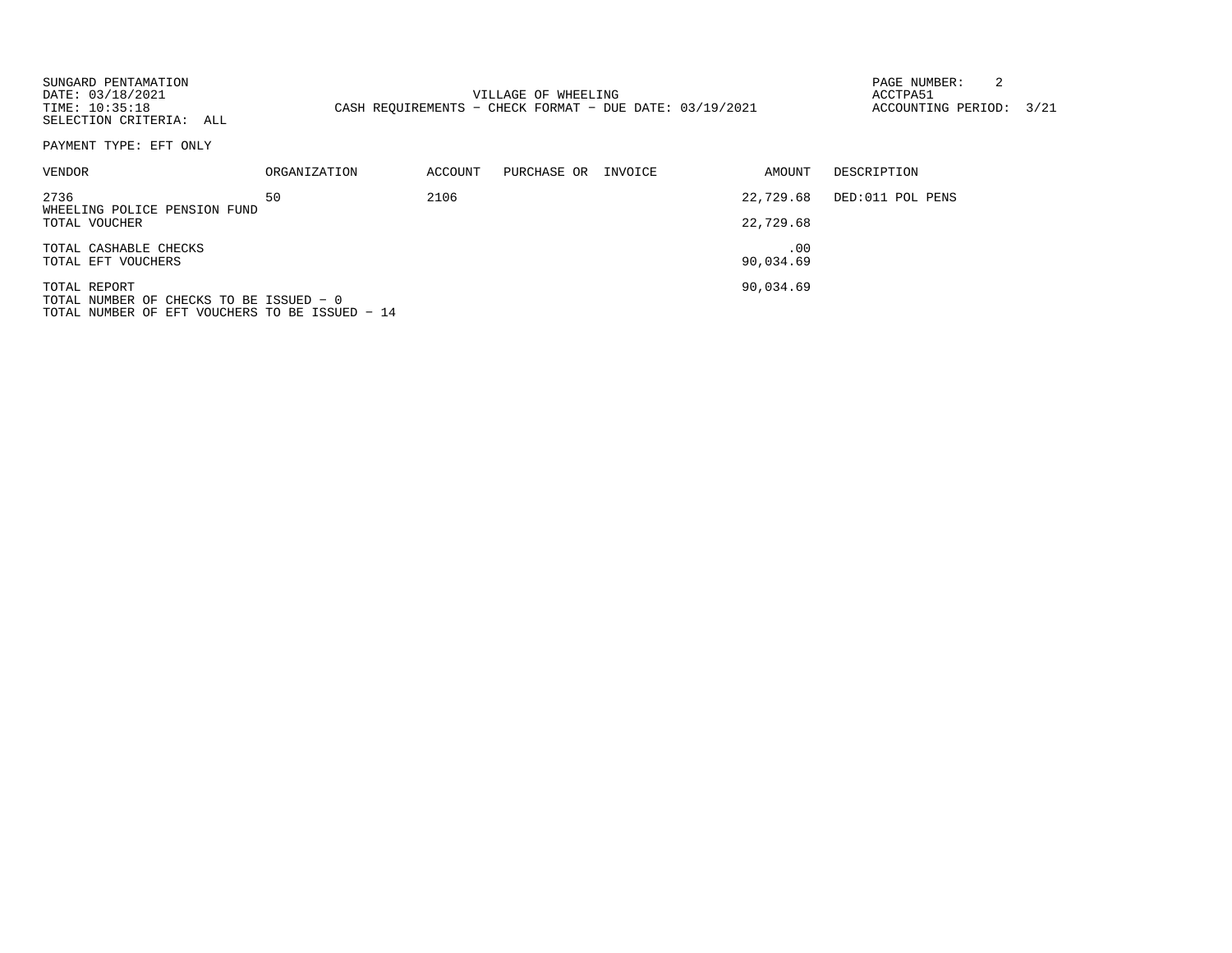# PURCHASE CARD REPORT February, 2021

**(2/05/2021 through 3/04/2021)**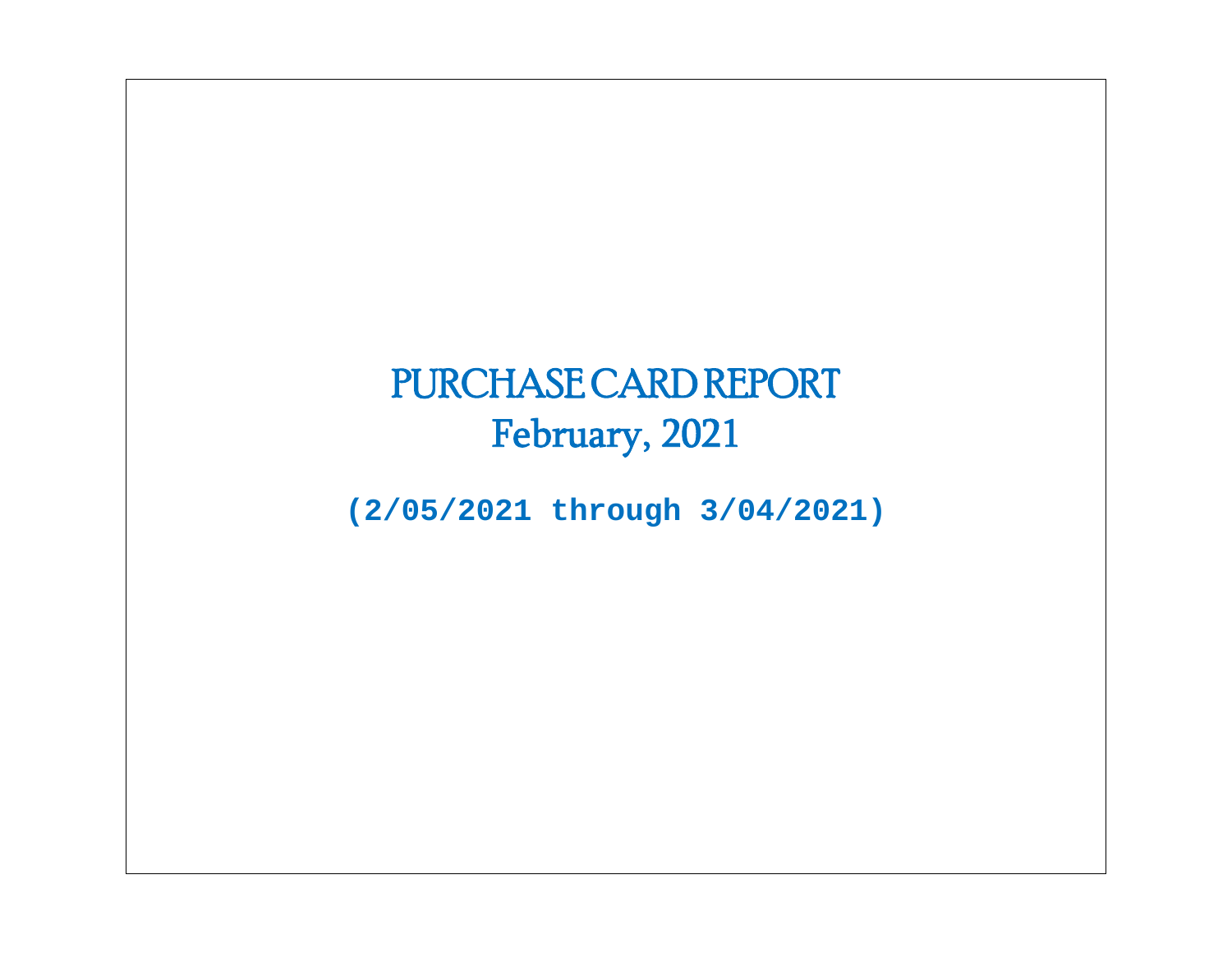## **Account Statement**

Posting Date: 02/05/2021 - 03/04/2021

| <b>Account</b><br><b>Name</b> | <b>Transaction</b><br>Count | <b>Transaction</b><br><b>Amount</b> |
|-------------------------------|-----------------------------|-------------------------------------|
| <b>ANGELA MORRIS</b>          | $\overline{5}$              | 10,652.89                           |
| <b>CHRISTINE BAJOR</b>        | $\overline{3}$              | 2,050.03                            |
| <b>CHRISTOPHER SURDAM</b>     | $\overline{2}$              | 344.36                              |
| <b>CRAIG MILLER</b>           | $\overline{32}$             | 4,377.87                            |
| <b>DANIEL M KAUP</b>          | 1                           | 1,620.00                            |
| <b>DERRYL SHAPIRO</b>         | $\overline{20}$             | 11,862.85                           |
| <b>EDWARD WEGNER</b>          | $\overline{2}$              | 23.63                               |
| <b>ILEEN BRYER</b>            | $\overline{11}$             | 11,640.25                           |
| <b>JOHNNY PEREZ</b>           | 7                           | 1,766.39                            |
| <b>JON SFONDILIS</b>          | $\overline{2}$              | 156.72                              |
| <b>JOSEPH LICARI</b>          | $\overline{1}$              | 159.00                              |
| <b>JOSHUA BERMAN</b>          | 4                           | 364.18                              |
| <b>KATHERINE WHITEHEAD</b>    | 39                          | 5,796.81                            |
| <b>LANA RUDNIK</b>            | 15                          | 1,491.17                            |
| <b>LISA LEONTEOS</b>          | $\overline{3}$              | 114.39                              |
| <b>LUCA URSAN</b>             | $\overline{20}$             | 7,548.30                            |
| <b>MATTHEW R BROWNING</b>     | 1                           | 1.45                                |
| <b>MICHAEL CROTTY</b>         | 1                           | 390.00                              |
| <b>MICHAEL MONDSCHAIN</b>     | $\overline{4}$              | 978.00                              |
| <b>PETER RODGERS</b>          | 7                           | 2,748.15                            |
| <b>ROSE LEMANIS</b>           | 19                          | 2,048.09                            |
| <b>SEAN LINDSAY</b>           | $\overline{6}$              | 7,181.36                            |
| <b>SHARI MATTHEWS HUIZAR</b>  | $\overline{3}$              | 66.52                               |
| <b>TY JOHNSON</b>             | $\overline{\mathbf{3}}$     | 898.07                              |
| <b>VINCENT HOFFMAN</b>        | $\overline{1}$              | 225.00                              |
| <b>Report Totals</b>          | 212                         | 74,505.48                           |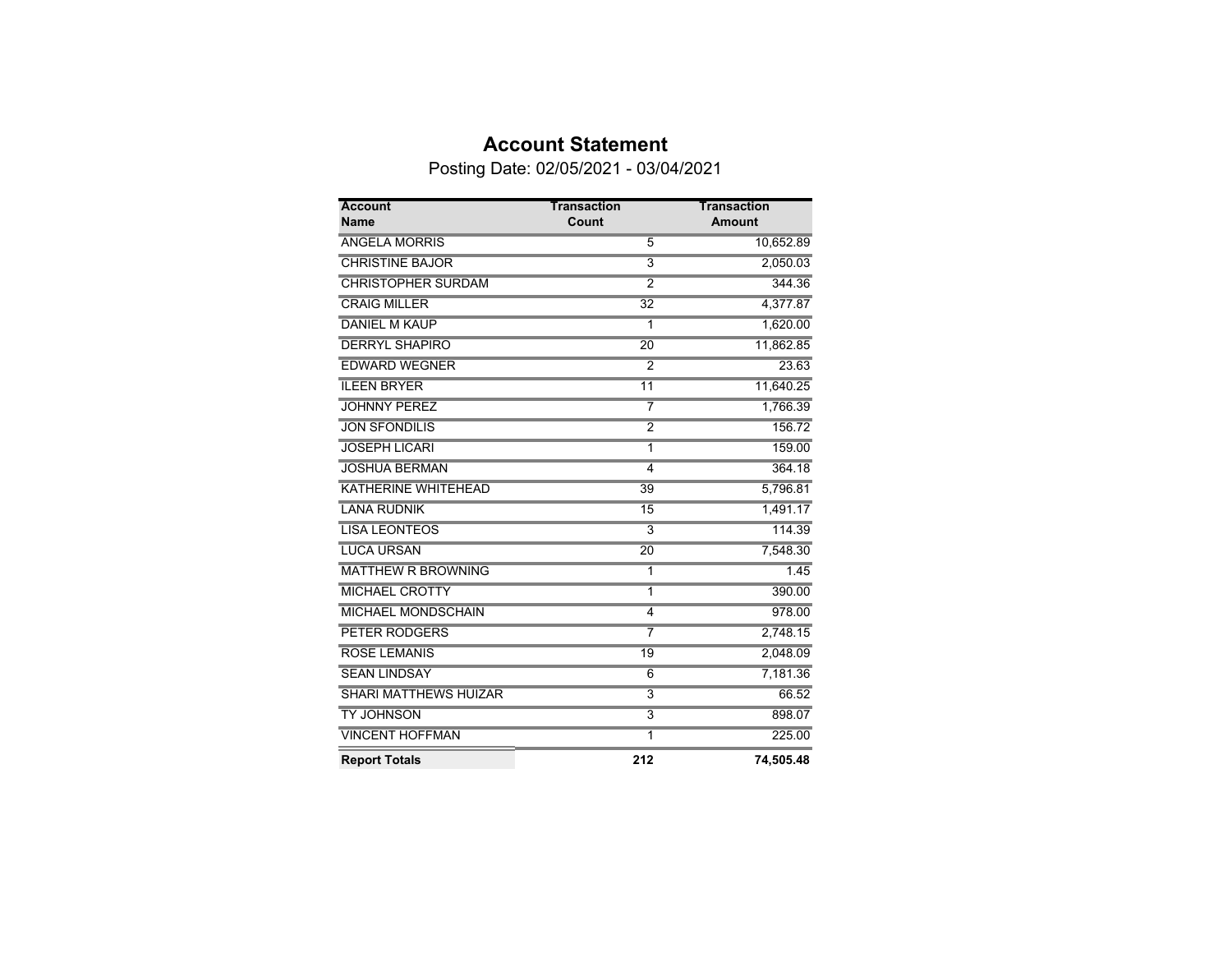#### **Expense Report**

Posting Date: 02/05/2021 - 03/04/2021

### **ANGELA MORRIS**

| <b>Card Transactions</b>                                                               |                                                                    |                                                     |                                |                 |                         |                          |                 |          |
|----------------------------------------------------------------------------------------|--------------------------------------------------------------------|-----------------------------------------------------|--------------------------------|-----------------|-------------------------|--------------------------|-----------------|----------|
| Posting<br>Date                                                                        | <b>Transaction</b><br><b>Date</b>                                  | <b>Description</b>                                  | Receipt<br>Amount              |                 | <b>Posted</b><br>Amount | <b>Expense</b><br>Amount | <b>Reviewed</b> | Approved |
| 02/12/2021                                                                             | 02/11/2021                                                         | B2B PRIME EC1US1RB3-AMZN.COM/BILL, WA, 98109        |                                | 499.00 USD      | 499.00 USD              | 499.00 USD               | $\checkmark$    |          |
| <b>FUND/PROGRAM:</b><br><b>PROJECT#:</b>                                               | 1600 ADMIN & BOT                                                   | <b>EXPENDITURE ACCOUNTS:</b>                        | 5222 MEMBERSHIP DUES           | <b>VENDOR#:</b> |                         |                          |                 |          |
| 02/12/2021                                                                             | 02/11/2021                                                         | COMCAST BUSINESS-866-511-6489, PA, 19462            |                                | 3,426.35 USD    | 3,426.35 USD            | 1,713.18 USD             | $\checkmark$    |          |
| Expense Description: Fiber Optic Links-Jan<br><b>FUND/PROGRAM:</b><br><b>PROJECT#:</b> | 1750 INFORMATION SYSTEMS                                           | <b>EXPENDITURE ACCOUNTS:</b>                        | 5207 IS SERV & MAINT AGREEMENT | <b>VENDOR#:</b> |                         |                          |                 |          |
| 02/12/2021                                                                             | 02/11/2021                                                         | COMCAST BUSINESS-866-511-6489, PA, 19462            |                                | 3,426.35 USD    | 3,426.35 USD            | 1,713.17 USD             | $\checkmark$    |          |
| Expense Description: Fiber Optic Links-Jan<br><b>FUND/PROGRAM:</b><br><b>PROJECT#:</b> | 0015 EMERGENCY TELEPHONE SYS (911)<br>2014-037                     | <b>EXPENDITURE ACCOUNTS:</b>                        | 5207 IS SERV & MAINT AGREEMENT | <b>VENDOR#:</b> |                         |                          |                 |          |
| 02/12/2021                                                                             | 02/12/2021                                                         | VZWRLSS MY VZ VB P-800-922-0204,FL,32746            |                                | 5,799.62 USD    | 5,799.62 USD            | 5,799.62 USD             | $\checkmark$    |          |
| Expense Description: Cellular Service-Jan<br><b>FUND/PROGRAM:</b><br><b>PROJECT#:</b>  | 1600 ADMIN & BOT                                                   | <b>EXPENDITURE ACCOUNTS:</b>                        | 5239 CELLULAR SERVICES         | <b>VENDOR#:</b> |                         |                          |                 |          |
| 02/15/2021                                                                             | 02/12/2021                                                         | AMAZON.COM E194O5103 A-<br>AMZN.COM/BILL, WA, 98109 |                                | 32.92 USD       | 32.92 USD               | 14.98 USD                | $\checkmark$    |          |
| <b>Expense Description: Pens</b><br><b>FUND/PROGRAM:</b><br><b>PROJECT#:</b>           | 1700 FINANCE DEPARTMENT                                            | <b>EXPENDITURE ACCOUNTS:</b>                        | 5318 OFFICE SUPPLIES           | <b>VENDOR#:</b> |                         |                          |                 |          |
| 02/15/2021                                                                             | 02/12/2021                                                         | AMAZON.COM E194O5103 A-<br>AMZN.COM/BILL, WA, 98109 |                                | 32.92 USD       | 32.92 USD               | 5.98 USD                 | $\checkmark$    |          |
| <b>Expense Description: Hand Soap</b><br><b>FUND/PROGRAM:</b><br>PROJECT#:             | 1750 INFORMATION SYSTEMS                                           | <b>EXPENDITURE ACCOUNTS:</b>                        | 5317 MISC OPERATING SUPPLIES   | <b>VENDOR#:</b> |                         |                          |                 |          |
| 02/15/2021                                                                             | 02/12/2021                                                         | AMAZON.COM E194O5103 A-<br>AMZN.COM/BILL, WA, 98109 |                                | 32.92 USD       | 32.92 USD               | 5.98 USD                 | $\checkmark$    |          |
| <b>Expense Description: Hand Soap</b><br><b>FUND/PROGRAM:</b><br><b>PROJECT#:</b>      | 1300 COMMUNITY DEVELOPMENT                                         | <b>EXPENDITURE ACCOUNTS:</b>                        | 5317 MISC OPERATING SUPPLIES   | <b>VENDOR#:</b> |                         |                          |                 |          |
| 02/15/2021                                                                             | 02/12/2021                                                         | AMAZON.COM E194O5103 A-<br>AMZN.COM/BILL, WA, 98109 |                                | 32.92 USD       | 32.92 USD               | 5.98 USD                 | $\checkmark$    |          |
| <b>Expense Description: Hand Soap</b><br><b>FUND/PROGRAM:</b><br><b>PROJECT#:</b>      | 1700 FINANCE DEPARTMENT                                            | <b>EXPENDITURE ACCOUNTS:</b>                        | 5317 MISC OPERATING SUPPLIES   | <b>VENDOR#:</b> |                         |                          |                 |          |
| 02/19/2021                                                                             | 02/19/2021                                                         | ELEVATED SAFETY-262-691-3320, WI,53072              |                                | 895.00 USD      | 895.00 USD              | 895.00 USD               | $\checkmark$    |          |
| <b>FUND/PROGRAM:</b><br><b>PROJECT#:</b>                                               | Expense Description: Training-Tower Rescue<br>2200 FIRE DEPARTMENT | <b>EXPENDITURE ACCOUNTS:</b>                        | 5105 LOCAL TRAINING & MEETINGS | <b>VENDOR#:</b> |                         |                          |                 |          |
|                                                                                        |                                                                    | <b>Card Subtotal</b>                                |                                |                 |                         | 10,652.89                |                 |          |

#### **CHRISTINE BAJOR**

| <b>Card Transactions</b> |                            |                                            |                                 |                         |                   |                 |  |  |
|--------------------------|----------------------------|--------------------------------------------|---------------------------------|-------------------------|-------------------|-----------------|--|--|
| Posting<br><b>Date</b>   | Transaction<br><b>Date</b> | <b>Description</b>                         | <b>Receipt</b><br><b>Amount</b> | <b>Posted</b><br>Amount | Expense<br>Amount | <b>Reviewed</b> |  |  |
| 02/22/2021               | 02/18/2021                 | PARK WAREHOUSE- LLC-888-3215334, FL, 33446 | 1.652.03 USD                    | 1.652.03 USD            | 1.652.03 USD      |                 |  |  |

**Amount Reviewed Approved**

**Expense Description:** repl. park bench 20-13103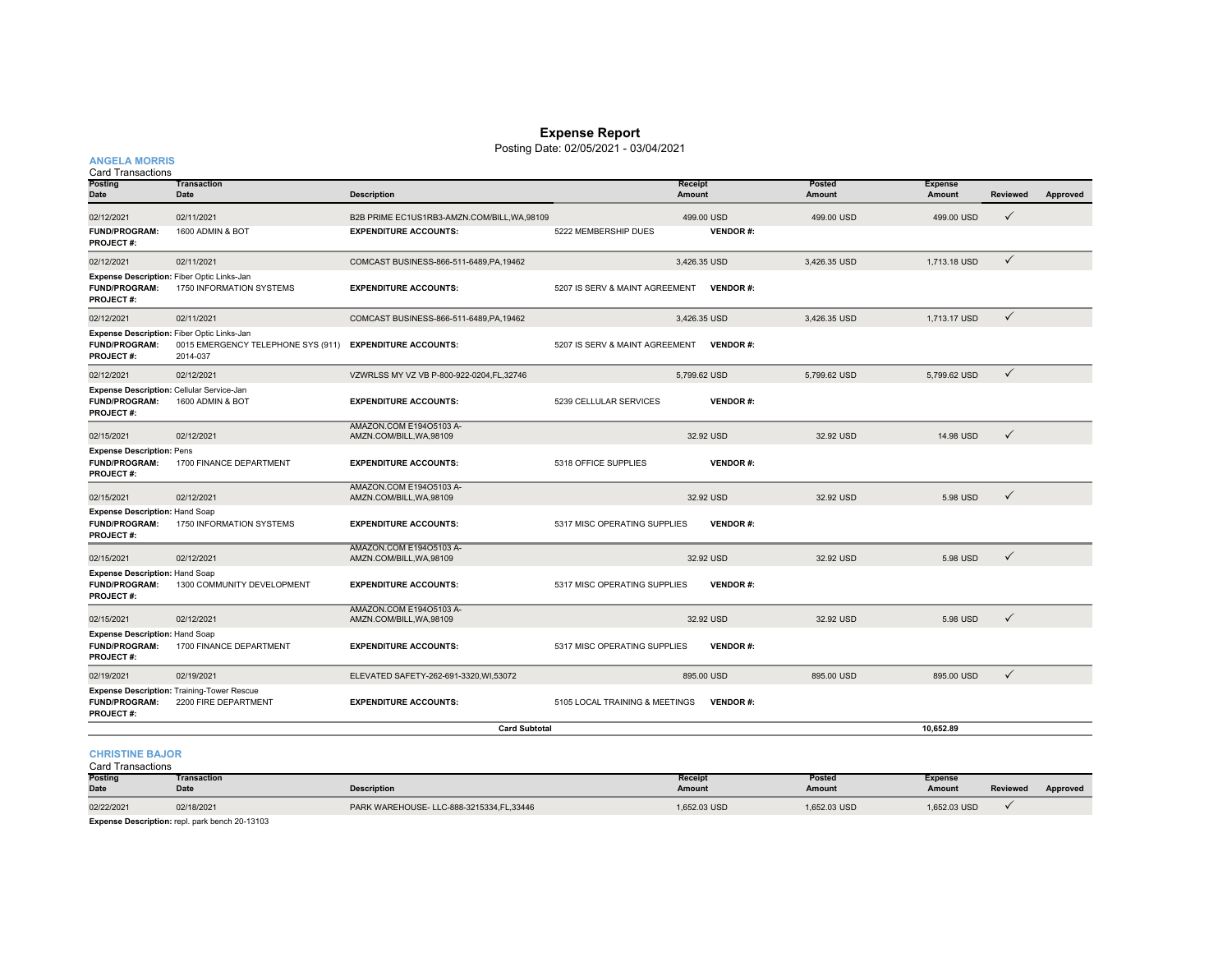| <b>FUND/PROGRAM:</b><br><b>PROJECT#:</b> | 0051 LIABILITY INSURANCE FUND                                                     | <b>EXPENDITURE ACCOUNTS:</b>                   | 5272 INSURANCE CLAIMS          | <b>VENDOR#:</b> |            |            |  |
|------------------------------------------|-----------------------------------------------------------------------------------|------------------------------------------------|--------------------------------|-----------------|------------|------------|--|
| 02/22/2021                               | 02/20/2021                                                                        | WPY ILLINOIS PUBLIC EM-855-469-3729, IL, 60018 |                                | 199.00 USD      | 199.00 USD | 199.00 USD |  |
| <b>FUND/PROGRAM:</b><br><b>PROJECT#:</b> | Expense Description: Law Seminar - Bajor<br><b>1500 PUBLIC WORKS ADMINISTRATI</b> | <b>EXPENDITURE ACCOUNTS:</b>                   | 5105 LOCAL TRAINING & MEETINGS | <b>VENDOR#:</b> |            |            |  |
| 02/22/2021                               | 02/20/2021                                                                        | WPY ILLINOIS PUBLIC EM-855-469-3729, IL, 60018 |                                | 199.00 USD      | 199.00 USD | 199.00 USD |  |
| <b>FUND/PROGRAM:</b><br><b>PROJECT#:</b> | Expense Description: Law Seminar - Kaup<br><b>1500 PUBLIC WORKS ADMINISTRATI</b>  | <b>EXPENDITURE ACCOUNTS:</b>                   | 5105 LOCAL TRAINING & MEETINGS | <b>VENDOR#:</b> |            |            |  |
|                                          |                                                                                   | <b>Card Subtotal</b>                           |                                |                 |            | 2,050.03   |  |
|                                          |                                                                                   |                                                |                                |                 |            |            |  |

# CHRISTOPHER SURDAM<br>Card Transactions

| Card Transactions                                                                           |                                                                                |                                                    |                                                 |            |                |                 |          |
|---------------------------------------------------------------------------------------------|--------------------------------------------------------------------------------|----------------------------------------------------|-------------------------------------------------|------------|----------------|-----------------|----------|
| <b>Posting</b>                                                                              | Transaction                                                                    |                                                    | Receipt                                         | Posted     | <b>Expense</b> |                 |          |
| Date                                                                                        | Date                                                                           | <b>Description</b>                                 | Amount                                          | Amount     | Amount         | <b>Reviewed</b> | Approved |
| 02/25/2021                                                                                  | 02/24/2021                                                                     | MUTUAL ACE HARDWARE-BU-BUFFALO<br>GROVE, IL, 60085 | 15.36 USD                                       | 15.36 USD  | 15.36 USD      | $\checkmark$    |          |
| <b>FUND/PROGRAM:</b><br><b>PROJECT#:</b>                                                    | <b>Expense Description: Hardware for Calcium tank</b><br>1420 STREETS DIVISION | <b>EXPENDITURE ACCOUNTS:</b>                       | 5311 BLDG/GROUNDS MAINTENANCE VENDOR #:         |            |                |                 |          |
| 03/01/2021                                                                                  | 02/26/2021                                                                     | MENARDS MOUNT PROSPECT-MT<br>PROSPECT, IL, 60056   | 329.00 USD                                      | 329,00 USD | 329.00 USD     | $\checkmark$    |          |
| <b>Expense Description: Freezer for animals</b><br><b>FUND/PROGRAM:</b><br><b>PROJECT#:</b> | 1420 STREETS DIVISION                                                          | <b>EXPENDITURE ACCOUNTS:</b>                       | 5315 SMALL TOOLS & EQUIPMENT<br><b>VENDOR#:</b> |            |                |                 |          |
|                                                                                             |                                                                                | <b>Card Subtotal</b>                               |                                                 |            | 344.36         |                 |          |

#### **CRAIG MILLER**

| <b>Card Transactions</b>                                                          |                                                                     |                                                |                              |                   |                  |                          |                 |          |
|-----------------------------------------------------------------------------------|---------------------------------------------------------------------|------------------------------------------------|------------------------------|-------------------|------------------|--------------------------|-----------------|----------|
| Posting<br><b>Date</b>                                                            | <b>Transaction</b><br>Date                                          | <b>Description</b>                             |                              | Receipt<br>Amount | Posted<br>Amount | <b>Expense</b><br>Amount | <b>Reviewed</b> | Approved |
| 02/08/2021                                                                        | 02/04/2021                                                          | MIDAS AUTO SERVICE EXP-WHEELING,IL,60090       |                              | 120.00 USD        | 120,00 USD       | 120.00 USD               | ✓               |          |
| Expense Description: exhaust repair.<br><b>FUND/PROGRAM:</b><br><b>PROJECT#:</b>  | 1300 COMMUNITY DEVELOPMENT                                          | <b>EXPENDITURE ACCOUNTS:</b>                   | 5310 VEHICLE MAINTENANCE     | <b>VENDOR#:</b>   |                  |                          |                 |          |
| 02/09/2021                                                                        | 02/07/2021                                                          | EL COR INDUSTRIES INC-PROSPECT HEIG, IL, 60070 |                              | 39.96 USD         | 39.96 USD        | 39.96 USD                | $\checkmark$    |          |
| <b>Expense Description:</b> face mask<br><b>FUND/PROGRAM:</b><br><b>PROJECT#:</b> | 1240 FLEET SERVICES<br>2020-011                                     | <b>EXPENDITURE ACCOUNTS:</b>                   | 5319 PROTECTIVE CLOTHING     | <b>VENDOR#:</b>   |                  |                          |                 |          |
| 02/09/2021                                                                        | 02/07/2021                                                          | EL COR INDUSTRIES INC-PROSPECT HEIG, IL, 60070 |                              | 396.64 USD        | 396.64 USD       | 396.64 USD               | $\checkmark$    |          |
| <b>FUND/PROGRAM:</b><br><b>PROJECT#:</b>                                          | Expense Description: couplers for spreader<br>1420 STREETS DIVISION | <b>EXPENDITURE ACCOUNTS:</b>                   | 5310 VEHICLE MAINTENANCE     | <b>VENDOR#:</b>   |                  |                          |                 |          |
| 02/09/2021                                                                        | 02/07/2021                                                          | EL COR INDUSTRIES INC-PROSPECT HEIG.IL.60070   |                              | 24.30 USD         | 24.30 USD        | 24.30 USD                | $\checkmark$    |          |
| <b>Expense Description: Clamps</b><br><b>FUND/PROGRAM:</b><br><b>PROJECT#:</b>    | 1240 FLEET SERVICES                                                 | <b>EXPENDITURE ACCOUNTS:</b>                   | 5317 MISC OPERATING SUPPLIES | <b>VENDOR#:</b>   |                  |                          |                 |          |
| 02/09/2021                                                                        | 02/07/2021                                                          | EL COR INDUSTRIES INC-PROSPECT HEIG, IL, 60070 |                              | 123,00 USD        | 123,00 USD       | 92.50 USD                | $\checkmark$    |          |
| <b>Expense Description: gloves</b><br><b>FUND/PROGRAM:</b><br><b>PROJECT#:</b>    | 1240 FLEET SERVICES                                                 | <b>EXPENDITURE ACCOUNTS:</b>                   | 5319 PROTECTIVE CLOTHING     | <b>VENDOR#:</b>   |                  |                          |                 |          |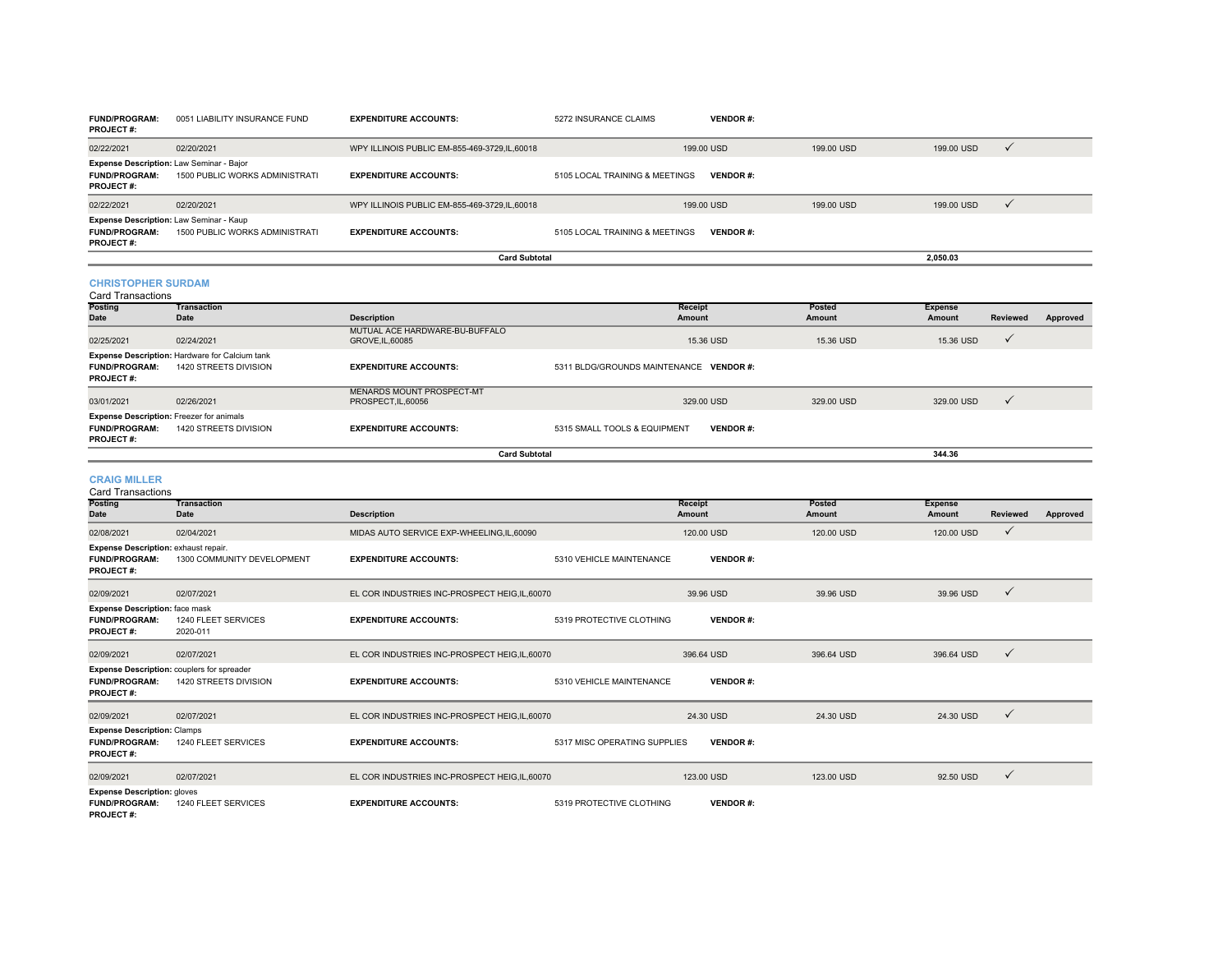| 02/09/2021                                                                                          | 02/07/2021                                                                   | EL COR INDUSTRIES INC-PROSPECT HEIG, IL, 60070          |                          | 123.00 USD      | 123.00 USD | 30.50 USD  | ✓            |
|-----------------------------------------------------------------------------------------------------|------------------------------------------------------------------------------|---------------------------------------------------------|--------------------------|-----------------|------------|------------|--------------|
| Expense Description: electrical conn<br>FUND/PROGRAM:<br><b>PROJECT#:</b>                           | 2100 POLICE DEPARTMENT                                                       | <b>EXPENDITURE ACCOUNTS:</b>                            | 5310 VEHICLE MAINTENANCE | <b>VENDOR#:</b> |            |            |              |
| 02/09/2021                                                                                          | 02/07/2021                                                                   | <b>MENARDS MOUNT PROSPECT-MT</b><br>PROSPECT, IL, 60056 |                          | 89.76 USD       | 89.76 USD  | 89.76 USD  | $\checkmark$ |
| Expense Description: fuel island supplies<br><b>FUND/PROGRAM:</b><br><b>PROJECT#:</b>               | 1240 FLEET SERVICES                                                          | <b>EXPENDITURE ACCOUNTS:</b>                            | 5310 VEHICLE MAINTENANCE | <b>VENDOR#:</b> |            |            |              |
| 02/10/2021                                                                                          | 02/08/2021                                                                   | MENARDS LONG GROVE IL-LONG GROVE, IL, 60047             |                          | 75.39 USD       | 75.39 USD  | 75.39 USD  | $\checkmark$ |
| Expense Description: fuel island supplies<br><b>FUND/PROGRAM:</b><br>PROJECT#:                      | 1240 FLEET SERVICES                                                          | <b>EXPENDITURE ACCOUNTS:</b>                            | 5310 VEHICLE MAINTENANCE | <b>VENDOR#:</b> |            |            |              |
| 02/10/2021                                                                                          | 02/09/2021                                                                   | AUTOZONE #3569-WHEELING,IL,60090                        |                          | 76.15 USD       | 76.15 USD  | 76.15 USD  | $\checkmark$ |
| Expense Description: i66 oil change sup<br><b>FUND/PROGRAM:</b><br><b>PROJECT#:</b>                 | 2100 POLICE DEPARTMENT                                                       | <b>EXPENDITURE ACCOUNTS:</b>                            | 5310 VEHICLE MAINTENANCE | <b>VENDOR#:</b> |            |            |              |
| 02/11/2021                                                                                          | 02/10/2021                                                                   | AUTOZONE #3569-WHEELING,IL,60090                        |                          | 37.98 USD       | 37.98 USD  | 37.98 USD  | $\checkmark$ |
| Expense Description: 610 weld supplies<br>FUND/PROGRAM:<br>PROJECT#:                                | 2200 FIRE DEPARTMENT                                                         | <b>EXPENDITURE ACCOUNTS:</b>                            | 5310 VEHICLE MAINTENANCE | <b>VENDOR#:</b> |            |            |              |
| 02/16/2021                                                                                          | 02/15/2021                                                                   | AUTOZONE #3569-WHEELING.IL.60090                        |                          | 30.00 USD       | 30.00 USD  | 30.00 USD  | $\checkmark$ |
| Expense Description: wiper blades stock<br><b>FUND/PROGRAM:</b><br><b>PROJECT#:</b>                 | 1420 STREETS DIVISION                                                        | <b>EXPENDITURE ACCOUNTS:</b>                            | 5310 VEHICLE MAINTENANCE | <b>VENDOR#:</b> |            |            |              |
| 02/18/2021                                                                                          | 02/17/2021                                                                   | ADVANCE AUTO PARTS #71-WHEELING,IL,60090                |                          | 186.87 USD      | 186.87 USD | 186.87 USD | $\checkmark$ |
| Expense Description: 624 brakes<br>FUND/PROGRAM:<br><b>PROJECT#:</b>                                | 2200 FIRE DEPARTMENT                                                         | <b>EXPENDITURE ACCOUNTS:</b>                            | 5310 VEHICLE MAINTENANCE | <b>VENDOR#:</b> |            |            |              |
| 02/22/2021                                                                                          | 02/19/2021                                                                   | AMZN MKTP US 3Y0F80DJ3-<br>AMZN.COM/BILL, WA, 98109     |                          | 88.95 USD       | 88.95 USD  | 88.95 USD  | $\checkmark$ |
| <b>FUND/PROGRAM:</b><br>PROJECT#:                                                                   | Expense Description: 104accident head light<br>0051 LIABILITY INSURANCE FUND | <b>EXPENDITURE ACCOUNTS:</b>                            | 5272 INSURANCE CLAIMS    | <b>VENDOR#:</b> |            |            |              |
| 02/23/2021                                                                                          | 02/21/2021                                                                   | EL COR INDUSTRIES INC-PROSPECT HEIG, IL, 60070          |                          | 109.50 USD      | 109.50 USD | 109.50 USD | $\checkmark$ |
| Expense Description: carriage bolts<br><b>Accounting Codes</b><br><b>FUND/PROGRAM:</b><br>PROJECT#: | 4100 WATER DIVISION                                                          | <b>EXPENDITURE ACCOUNTS:</b>                            | 5310 VEHICLE MAINTENANCE | <b>VENDOR#:</b> |            |            |              |
| 02/23/2021                                                                                          | 02/21/2021                                                                   | EL COR INDUSTRIES INC-PROSPECT HEIG, IL, 60070          |                          | 133.48 USD      | 133.48 USD | 38.88 USD  | $\checkmark$ |
| <b>Expense Description: plow bolts</b><br><b>FUND/PROGRAM:</b><br><b>PROJECT#:</b>                  | 1220 BUILDING SERVICES                                                       | <b>EXPENDITURE ACCOUNTS:</b>                            | 5310 VEHICLE MAINTENANCE | <b>VENDOR#:</b> |            |            |              |
| 02/23/2021                                                                                          | 02/21/2021                                                                   | EL COR INDUSTRIES INC-PROSPECT HEIG, IL, 60070          |                          | 133.48 USD      | 133.48 USD | 94.60 USD  | $\checkmark$ |
| <b>Expense Description: p51</b><br><b>FUND/PROGRAM:</b><br><b>PROJECT#:</b>                         | 2100 POLICE DEPARTMENT                                                       | <b>EXPENDITURE ACCOUNTS:</b>                            | 5310 VEHICLE MAINTENANCE | <b>VENDOR#:</b> |            |            |              |
| 02/23/2021                                                                                          | 02/21/2021                                                                   | EL COR INDUSTRIES INC-PROSPECT HEIG, IL, 60070          |                          | 167.72 USD      | 167.72 USD | 167.72 USD | $\checkmark$ |
| Expense Description: hyd ram angle 241<br>FUND/PROGRAM:                                             | 4100 WATER DIVISION                                                          | <b>EXPENDITURE ACCOUNTS:</b>                            | 5310 VEHICLE MAINTENANCE | <b>VENDOR#:</b> |            |            |              |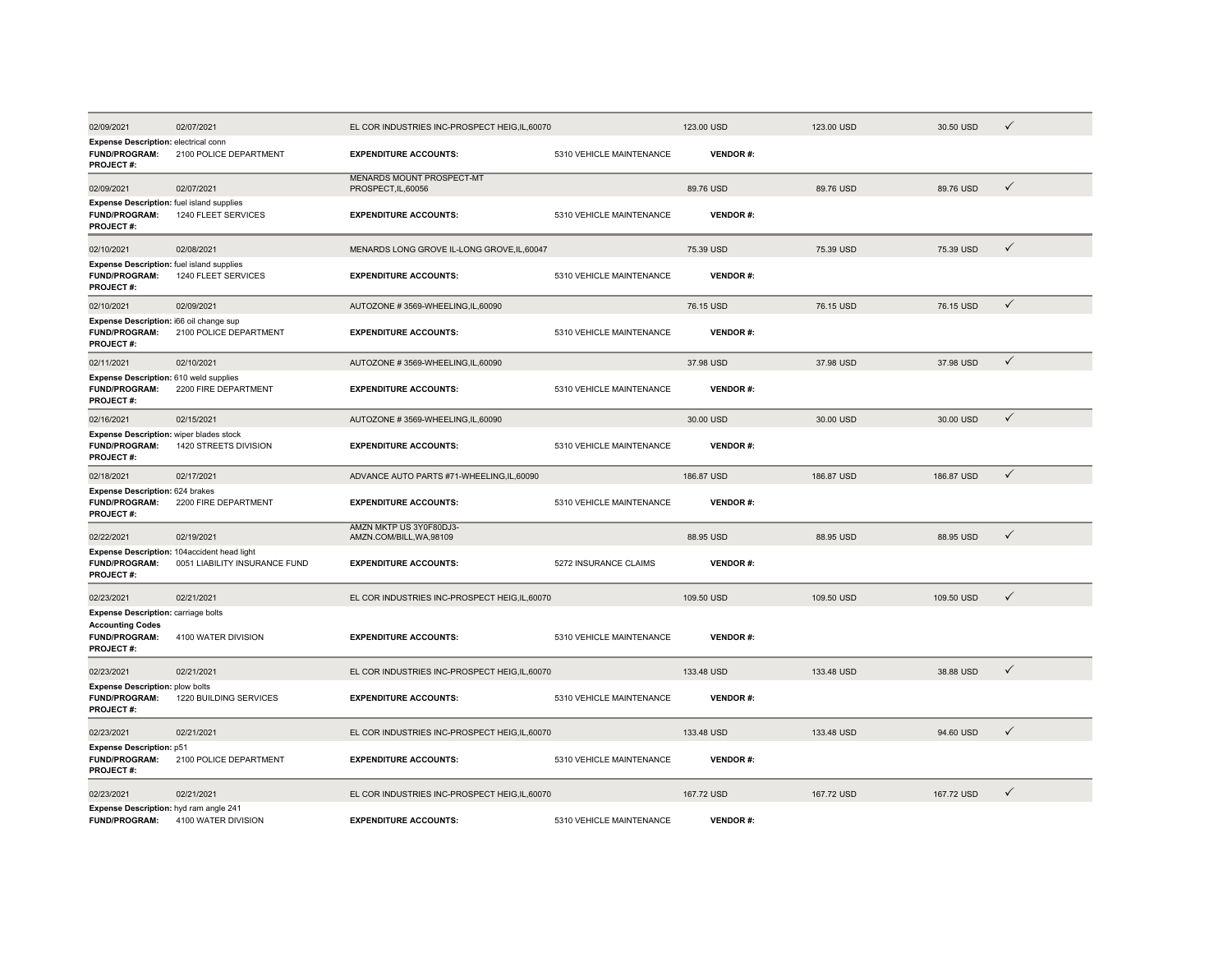| 02/23/2021                                                                                   | 02/21/2021             | EL COR INDUSTRIES INC-PROSPECT HEIG, IL, 60070      |                              | 48.24 USD       | 48.24 USD  | 48.24 USD  | $\checkmark$ |
|----------------------------------------------------------------------------------------------|------------------------|-----------------------------------------------------|------------------------------|-----------------|------------|------------|--------------|
| Expense Description: spreader retaining 838<br><b>FUND/PROGRAM:</b><br><b>PROJECT#:</b>      | 4100 WATER DIVISION    | <b>EXPENDITURE ACCOUNTS:</b>                        | 5310 VEHICLE MAINTENANCE     | <b>VENDOR#:</b> |            |            |              |
| 02/23/2021                                                                                   | 02/21/2021             | EL COR INDUSTRIES INC-PROSPECT HEIG,IL,60070        |                              | 23.43 USD       | 23.43 USD  | 23.43 USD  | $\checkmark$ |
| Expense Description: spreader ret rod 132<br>FUND/PROGRAM:<br><b>PROJECT#:</b>               | 1420 STREETS DIVISION  | <b>EXPENDITURE ACCOUNTS:</b>                        | 5310 VEHICLE MAINTENANCE     | <b>VENDOR#:</b> |            |            |              |
| 02/25/2021                                                                                   | 02/24/2021             | ADVANCE AUTO PARTS #71-WHEELING,IL,60090            |                              | 6.28 USD        | 6.28 USD   | 3.14 USD   | $\checkmark$ |
| Expense Description: 104 oil filter<br><b>FUND/PROGRAM:</b><br><b>PROJECT#:</b>              | 1420 STREETS DIVISION  | <b>EXPENDITURE ACCOUNTS:</b>                        | 5310 VEHICLE MAINTENANCE     | <b>VENDOR#:</b> |            |            |              |
| 02/25/2021                                                                                   | 02/24/2021             | ADVANCE AUTO PARTS #71-WHEELING.IL.60090            |                              | 6.28 USD        | 6.28 USD   | 3.14 USD   | $\checkmark$ |
| Expense Description: 350 oil filter<br><b>FUND/PROGRAM:</b><br><b>PROJECT#:</b>              | 1240 FLEET SERVICES    | <b>EXPENDITURE ACCOUNTS:</b>                        | 5310 VEHICLE MAINTENANCE     | <b>VENDOR#:</b> |            |            |              |
| 03/01/2021                                                                                   | 02/28/2021             | AMZN MKTP US 3G9KO5G63-<br>AMZN.COM/BILL, WA, 98109 |                              | 213.76 USD      | 213.76 USD | 213.76 USD | $\checkmark$ |
| Expense Description: 610 crankcase filters<br><b>FUND/PROGRAM:</b><br>PROJECT#:              | 2200 FIRE DEPARTMENT   | <b>EXPENDITURE ACCOUNTS:</b>                        | 5310 VEHICLE MAINTENANCE     | <b>VENDOR#:</b> |            |            |              |
| 03/02/2021                                                                                   | 02/28/2021             | EL COR INDUSTRIES INC-PROSPECT HEIG, IL, 60070      |                              | 201.88 USD      | 201.88 USD | 201.88 USD | $\checkmark$ |
| <b>Expense Description: air fittings</b><br><b>FUND/PROGRAM:</b><br><b>PROJECT#:</b>         | 2200 FIRE DEPARTMENT   | <b>EXPENDITURE ACCOUNTS:</b>                        | 5310 VEHICLE MAINTENANCE     | <b>VENDOR#:</b> |            |            |              |
| 03/02/2021                                                                                   | 02/28/2021             | EL COR INDUSTRIES INC-PROSPECT HEIG, IL, 60070      |                              | 52.80 USD       | 52.80 USD  | 52.80 USD  | $\checkmark$ |
| <b>Expense Description: p47</b><br>watch guard supplies<br>FUND/PROGRAM:<br><b>PROJECT#:</b> | 2100 POLICE DEPARTMENT | <b>EXPENDITURE ACCOUNTS:</b>                        | 5310 VEHICLE MAINTENANCE     | <b>VENDOR#:</b> |            |            |              |
| 03/02/2021                                                                                   | 02/28/2021             | EL COR INDUSTRIES INC-PROSPECT HEIG, IL, 60070      |                              | 93.34 USD       | 93.34 USD  | 93.34 USD  | $\checkmark$ |
| <b>Expense Description: 820 headlights</b><br><b>FUND/PROGRAM:</b><br>PROJECT#:              | 4100 WATER DIVISION    | <b>EXPENDITURE ACCOUNTS:</b>                        | 5310 VEHICLE MAINTENANCE     | <b>VENDOR#:</b> |            |            |              |
| 03/02/2021                                                                                   | 02/28/2021             | EL COR INDUSTRIES INC-PROSPECT HEIG,IL,60070        |                              | 330.18 USD      | 330.18 USD | 330.18 USD | $\checkmark$ |
| <b>Expense Description:</b> setup supplies<br><b>FUND/PROGRAM:</b><br><b>PROJECT#:</b>       | 2100 POLICE DEPARTMENT | <b>EXPENDITURE ACCOUNTS:</b>                        | 5310 VEHICLE MAINTENANCE     | <b>VENDOR#:</b> |            |            |              |
| 03/02/2021                                                                                   | 02/28/2021             | EL COR INDUSTRIES INC-PROSPECT HEIG, IL, 60070      |                              | 120.20 USD      | 120.20 USD | 120.20 USD | $\checkmark$ |
| Expense Description: plow guides914 904<br><b>FUND/PROGRAM:</b><br>PROJECT#:                 | 4200 SEWER DIVISION    | <b>EXPENDITURE ACCOUNTS:</b>                        | 5310 VEHICLE MAINTENANCE     | <b>VENDOR#:</b> |            |            |              |
| 03/02/2021                                                                                   | 02/28/2021             | EL COR INDUSTRIES INC-PROSPECT HEIG, IL, 60070      |                              | 146.81 USD      | 146.81 USD | 146.81 USD | $\checkmark$ |
| <b>Expense Description:</b> shop supplies<br><b>FUND/PROGRAM:</b><br>PROJECT#:               | 1240 FLEET SERVICES    | <b>EXPENDITURE ACCOUNTS:</b>                        | 5317 MISC OPERATING SUPPLIES | <b>VENDOR#:</b> |            |            |              |
| 03/02/2021<br><b>Expense Description:</b> misc chemicals                                     | 02/28/2021             | EL COR INDUSTRIES INC-PROSPECT HEIG,IL,60070        |                              | 164.64 USD      | 164.64 USD | 164.64 USD | $\checkmark$ |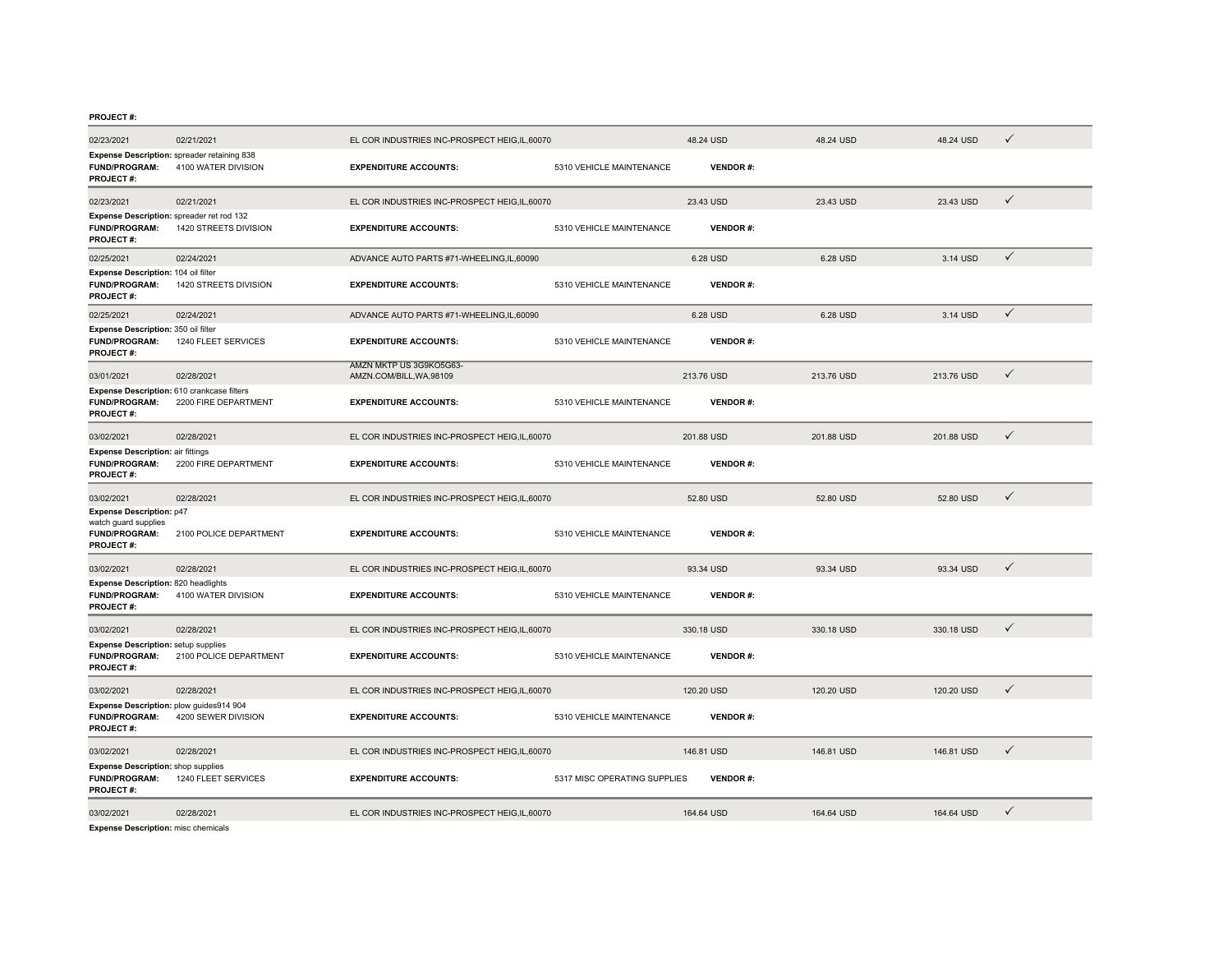| <b>Accounting Codes</b><br><b>FUND/PROGRAM:</b><br><b>PROJECT#:</b>                      | 1240 FLEET SERVICES   | <b>EXPENDITURE ACCOUNTS:</b>                        | 5303 CHEMICALS           | <b>VENDOR#:</b> |            |            |              |
|------------------------------------------------------------------------------------------|-----------------------|-----------------------------------------------------|--------------------------|-----------------|------------|------------|--------------|
| 03/02/2021                                                                               | 02/28/2021            | EL COR INDUSTRIES INC-PROSPECT HEIG, IL, 60070      |                          | 215.73 USD      | 215.73 USD | 215.73 USD | $\checkmark$ |
| <b>Expense Description: plow bolts stock</b><br><b>FUND/PROGRAM:</b><br><b>PROJECT#:</b> | 4100 WATER DIVISION   | <b>EXPENDITURE ACCOUNTS:</b>                        | 5310 VEHICLE MAINTENANCE | <b>VENDOR#:</b> |            |            |              |
| 03/03/2021                                                                               | 03/02/2021            | AMZN MKTP US D64AB8K23-<br>AMZN.COM/BILL, WA, 98109 |                          | 41.79 USD       | 41.79 USD  | 41.79 USD  | $\checkmark$ |
| <b>Expense Description: spreader lights</b><br><b>FUND/PROGRAM:</b><br><b>PROJECT#:</b>  | 1420 STREETS DIVISION | <b>EXPENDITURE ACCOUNTS:</b>                        | 5310 VEHICLE MAINTENANCE | <b>VENDOR#:</b> |            |            |              |
| 03/03/2021                                                                               | 03/02/2021            | SAFELITE AUTOGLASS-6142109192, OH, 43235            |                          | 589.55 USD      | 589.55 USD | 589.55 USD | $\checkmark$ |
| Expense Description: windshield 672<br><b>FUND/PROGRAM:</b><br><b>PROJECT#:</b>          | 2200 FIRE DEPARTMENT  | <b>EXPENDITURE ACCOUNTS:</b>                        | 5310 VEHICLE MAINTENANCE | <b>VENDOR#:</b> |            |            |              |
| 03/04/2021                                                                               | 03/03/2021            | ADVANCE AUTO PARTS #71-WHEELING,IL,60090            |                          | 199.88 USD      | 199.88 USD | 199.88 USD | $\checkmark$ |
| Expense Description: oil filters fd<br><b>FUND/PROGRAM:</b><br><b>PROJECT#:</b>          | 2200 FIRE DEPARTMENT  | <b>EXPENDITURE ACCOUNTS:</b>                        | 5310 VEHICLE MAINTENANCE | <b>VENDOR#:</b> |            |            |              |
| 03/04/2021                                                                               | 03/03/2021            | ADVANCE AUTO PARTS #71-WHEELING,IL,60090            |                          | 182.70 USD      | 182.70 USD | 182.70 USD | $\checkmark$ |
| Expense Description: air filters 610<br><b>FUND/PROGRAM:</b><br><b>PROJECT#:</b>         | 2200 FIRE DEPARTMENT  | <b>EXPENDITURE ACCOUNTS:</b>                        | 5310 VEHICLE MAINTENANCE | <b>VENDOR#:</b> |            |            |              |
| 03/04/2021                                                                               | 03/03/2021            | ADVANCE AUTO PARTS #71-WHEELING,IL,60090            |                          | 46.96 USD       | 46.96 USD  | 46.96 USD  | $\checkmark$ |
| Expense Description: 134 filter<br><b>FUND/PROGRAM:</b><br><b>PROJECT#:</b>              | 1420 STREETS DIVISION | <b>EXPENDITURE ACCOUNTS:</b>                        | 5310 VEHICLE MAINTENANCE | <b>VENDOR#:</b> |            |            |              |
|                                                                                          |                       | <b>Card Subtotal</b>                                |                          |                 |            | 4.377.87   |              |

#### **DANIEL M KAUP**

Card Transactions

| <b>Posting</b>                           | Transaction                                                                |                                             |                      | <b>Receipt</b>  | Posted       | <b>Expense</b> |              |          |
|------------------------------------------|----------------------------------------------------------------------------|---------------------------------------------|----------------------|-----------------|--------------|----------------|--------------|----------|
| Date                                     | <b>Date</b>                                                                | <b>Description</b>                          |                      | Amount          | Amount       | Amount         | Reviewed     | Approved |
| 03/04/2021                               | 03/03/2021                                                                 | AMERICAN PUBLIC WORKS-8164726100, MO, 84108 |                      | 1,620.00 USD    | 1,620.00 USD | 240.00 USD     | $\checkmark$ |          |
| <b>FUND/PROGRAM:</b><br><b>PROJECT#:</b> | Expense Description: APWA Mem.Bajor/Kaup<br>1500 PUBLIC WORKS ADMINISTRATI | <b>EXPENDITURE ACCOUNTS:</b>                | 5222 MEMBERSHIP DUES | <b>VENDOR#:</b> |              |                |              |          |
| 03/04/2021                               | 03/03/2021                                                                 | AMERICAN PUBLIC WORKS-8164726100, MO, 84108 |                      | 1.620.00 USD    | 1,620.00 USD | 120.00 USD     | $\checkmark$ |          |
| <b>FUND/PROGRAM:</b><br><b>PROJECT#:</b> | Expense Description: APWA Mem. Sfondilis<br>1600 ADMIN & BOT               | <b>EXPENDITURE ACCOUNTS:</b>                | 5222 MEMBERSHIP DUES | <b>VENDOR#:</b> |              |                |              |          |
| 03/04/2021                               | 03/03/2021                                                                 | AMERICAN PUBLIC WORKS-8164726100, MO, 84108 |                      | 1,620.00 USD    | 1,620.00 USD | 120.00 USD     | $\checkmark$ |          |
| <b>FUND/PROGRAM:</b><br><b>PROJECT#:</b> | Expense Description: APWA Mem. Hoffman<br>1420 STREETS DIVISION            | <b>EXPENDITURE ACCOUNTS:</b>                | 5222 MEMBERSHIP DUES | <b>VENDOR#:</b> |              |                |              |          |
| 03/04/2021                               | 03/03/2021                                                                 | AMERICAN PUBLIC WORKS-8164726100, MO, 84108 |                      | 1,620.00 USD    | 1,620.00 USD | 120.00 USD     | $\checkmark$ |          |
| <b>FUND/PROGRAM:</b><br><b>PROJECT#:</b> | Expense Description: APWA Mem. Wolfgram<br>4100 WATER DIVISION             | <b>EXPENDITURE ACCOUNTS:</b>                | 5222 MEMBERSHIP DUES | <b>VENDOR#:</b> |              |                |              |          |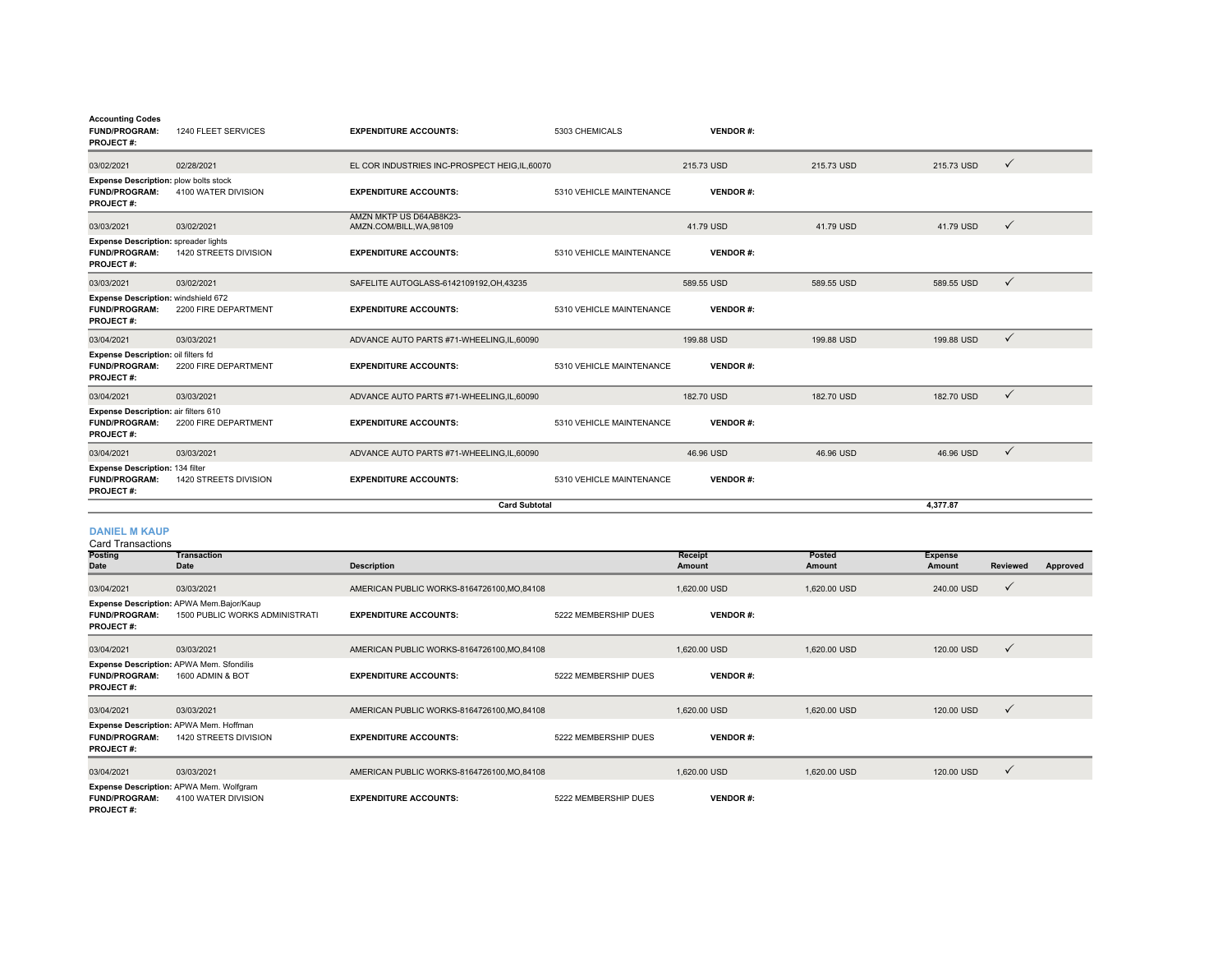| 03/04/2021                                                                        | 03/03/2021                                                                    | AMERICAN PUBLIC WORKS-8164726100.MO.84108   |                                | 1.620.00 USD      |                 | 1.620.00 USD     | 120.00 USD               | ✓            |          |
|-----------------------------------------------------------------------------------|-------------------------------------------------------------------------------|---------------------------------------------|--------------------------------|-------------------|-----------------|------------------|--------------------------|--------------|----------|
| Expense Description: APWA Mem. Rudnik<br><b>FUND/PROGRAM:</b><br><b>PROJECT#:</b> | 1240 FLEET SERVICES                                                           | <b>EXPENDITURE ACCOUNTS:</b>                | 5222 MEMBERSHIP DUES           |                   | <b>VENDOR#:</b> |                  |                          |              |          |
| 03/04/2021                                                                        | 03/03/2021                                                                    | AMERICAN PUBLIC WORKS-8164726100.MO.84108   |                                | 1,620.00 USD      |                 | 1,620.00 USD     | 360,00 USD               | $\checkmark$ |          |
| FUND/PROGRAM:<br><b>PROJECT#:</b>                                                 | Expense Description: APWA Mem. JT,KG,JM<br>1400 CIP ENGINEERING               | <b>EXPENDITURE ACCOUNTS:</b>                | 5222 MEMBERSHIP DUES           |                   | <b>VENDOR#:</b> |                  |                          |              |          |
| 03/04/2021                                                                        | 03/03/2021                                                                    | AMERICAN PUBLIC WORKS-8164726100, MO, 84108 |                                | 1,620.00 USD      |                 | 1,620.00 USD     | 120.00 USD               | ✓            |          |
| <b>FUND/PROGRAM:</b><br><b>PROJECT#:</b>                                          | Expense Description: APWA Mem.Bajor/Kaup 22<br>1500 PUBLIC WORKS ADMINISTRATI | <b>EXPENDITURE ACCOUNTS:</b>                | 5222 MEMBERSHIP DUES           |                   | <b>VENDOR#:</b> |                  |                          |              |          |
| 03/04/2021                                                                        | 03/03/2021                                                                    | AMERICAN PUBLIC WORKS-8164726100, MO, 84108 |                                | 1,620.00 USD      |                 | 1,620.00 USD     | 60.00 USD                | $\checkmark$ |          |
| <b>FUND/PROGRAM:</b><br>PROJECT#:                                                 | Expense Description: APWA Mem.Sfondilis 22<br>1600 ADMIN & BOT                | <b>EXPENDITURE ACCOUNTS:</b>                | 5222 MEMBERSHIP DUES           |                   | <b>VENDOR#:</b> |                  |                          |              |          |
| 03/04/2021                                                                        | 03/03/2021                                                                    | AMERICAN PUBLIC WORKS-8164726100, MO, 84108 |                                | 1,620.00 USD      |                 | 1,620.00 USD     | 60.00 USD                | $\checkmark$ |          |
| <b>FUND/PROGRAM:</b><br>PROJECT#:                                                 | Expense Description: APWA Mem. Hoffman 22<br>1420 STREETS DIVISION            | <b>EXPENDITURE ACCOUNTS:</b>                | 5222 MEMBERSHIP DUES           |                   | <b>VENDOR#:</b> |                  |                          |              |          |
| 03/04/2021                                                                        | 03/03/2021                                                                    | AMERICAN PUBLIC WORKS-8164726100, MO, 84108 |                                | 1,620.00 USD      |                 | 1,620.00 USD     | 60.00 USD                | ✓            |          |
| <b>FUND/PROGRAM:</b><br>PROJECT#:                                                 | Expense Description: APWA Mem. Wolfgram 22<br>4100 WATER DIVISION             | <b>EXPENDITURE ACCOUNTS:</b>                | 5222 MEMBERSHIP DUES           |                   | <b>VENDOR#:</b> |                  |                          |              |          |
| 03/04/2021                                                                        | 03/03/2021                                                                    | AMERICAN PUBLIC WORKS-8164726100.MO.84108   |                                | 1,620.00 USD      |                 | 1.620.00 USD     | 60.00 USD                | $\checkmark$ |          |
| Expense Description: APWA Mem.Rudnik<br><b>FUND/PROGRAM:</b><br><b>PROJECT#:</b>  | 1240 FLEET SERVICES                                                           | <b>EXPENDITURE ACCOUNTS:</b>                | 5222 MEMBERSHIP DUES           |                   | <b>VENDOR#:</b> |                  |                          |              |          |
| 03/04/2021                                                                        | 03/03/2021                                                                    | AMERICAN PUBLIC WORKS-8164726100, MO, 84108 |                                | 1,620.00 USD      |                 | 1,620.00 USD     | 180.00 USD               | $\checkmark$ |          |
| <b>FUND/PROGRAM:</b><br><b>PROJECT#:</b>                                          | Expense Description: APWA Mem.JT,KG,JM 22<br>1400 CIP ENGINEERING             | <b>EXPENDITURE ACCOUNTS:</b>                | 5222 MEMBERSHIP DUES           |                   | <b>VENDOR#:</b> |                  |                          |              |          |
|                                                                                   |                                                                               | <b>Card Subtotal</b>                        |                                |                   |                 |                  | 1,620.00                 |              |          |
| <b>DERRYL SHAPIRO</b><br><b>Card Transactions</b>                                 |                                                                               |                                             |                                |                   |                 |                  |                          |              |          |
| <b>Posting</b><br>Date                                                            | <b>Transaction</b><br>Date                                                    | <b>Description</b>                          |                                | Receipt<br>Amount |                 | Posted<br>Amount | <b>Expense</b><br>Amount | Reviewed     | Approved |
| 02/09/2021                                                                        | 02/09/2021                                                                    | DMI DELL HIGHER EDUC-8002747799,TX,78682    |                                | 281.91 USD        |                 | 281.91 USD       | 117.46 USD               | $\checkmark$ |          |
| Expense Description: Server Maint 21<br><b>FUND/PROGRAM:</b><br><b>PROJECT#:</b>  | 1750 INFORMATION SYSTEMS                                                      | <b>EXPENDITURE ACCOUNTS:</b>                | 5207 IS SERV & MAINT AGREEMENT |                   | <b>VENDOR#:</b> |                  |                          |              |          |
| 02/09/2021                                                                        | 02/09/2021                                                                    | DMI DELL HIGHER EDUC-8002747799,TX,78682    |                                | 281.91 USD        |                 | 281.91 USD       | 164.45 USD               | $\checkmark$ |          |
| <b>Expense Description: Server Maint 22</b><br><b>FUND/PROGRAM:</b><br>PROJECT#:  | 1750 INFORMATION SYSTEMS                                                      | <b>EXPENDITURE ACCOUNTS:</b>                | 5207 IS SERV & MAINT AGREEMENT |                   | <b>VENDOR#:</b> |                  |                          |              |          |
| 02/09/2021                                                                        | 02/09/2021                                                                    | DMI DELL HIGHER EDUC-8002747799,TX,78682    |                                | 856.56 USD        |                 | 856.56 USD       | 356.90 USD               | ✓            |          |

**FUND/PROGRAM:** 1750 INFORMATION SYSTEMS**Expense Description:** SpServer Maint 21

**EXPENDITURE ACCOUNTS:** 5207 IS SERV & MAINT AGREEMENT **VENDOR #:**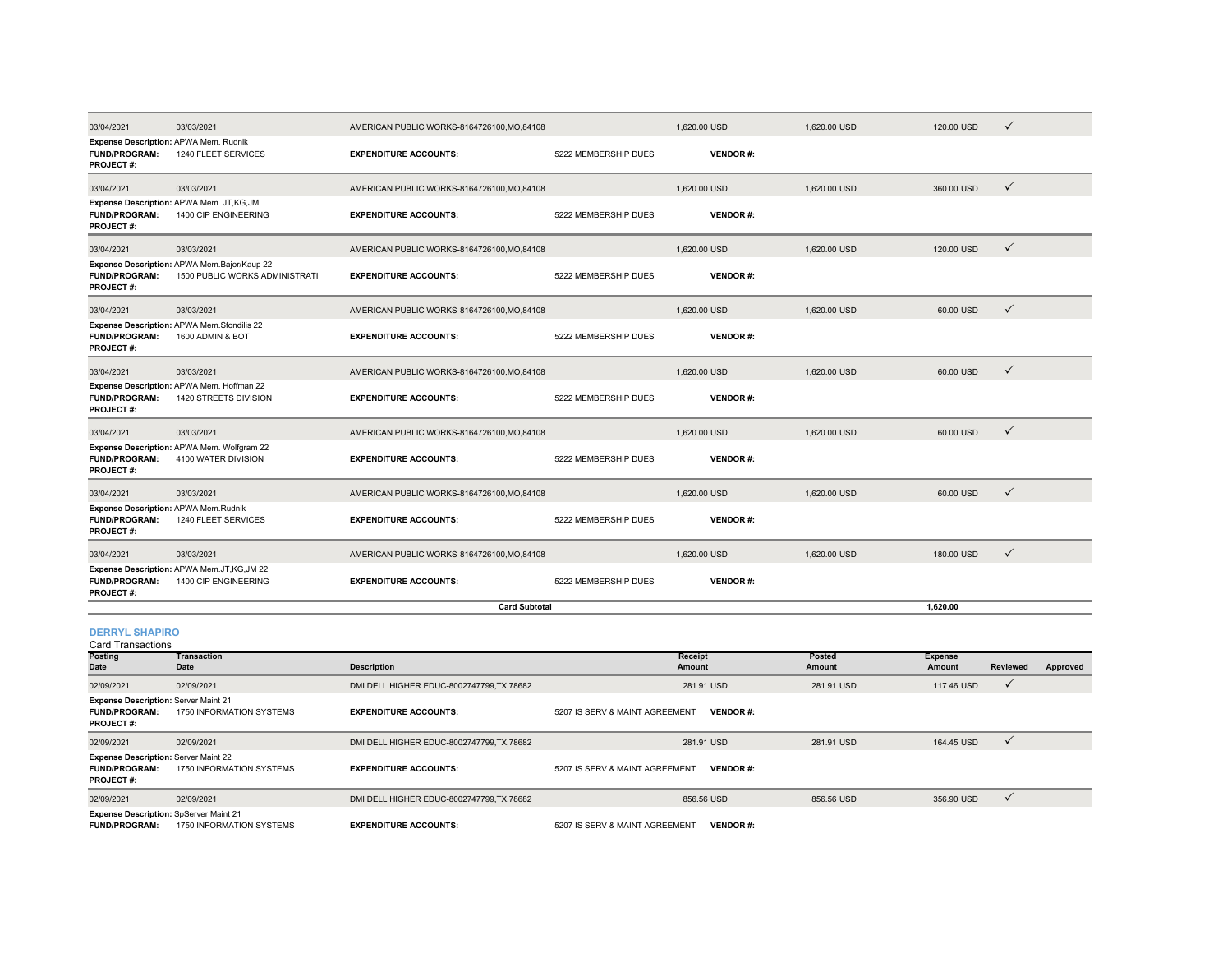| 02/09/2021                                                                              | 02/09/2021               | DMI DELL HIGHER EDUC-8002747799,TX,78682   |                                | 856.56 USD      | 856.56 USD   | 499.66 USD | ✓            |
|-----------------------------------------------------------------------------------------|--------------------------|--------------------------------------------|--------------------------------|-----------------|--------------|------------|--------------|
| <b>Expense Description: Server Maint 22</b><br><b>FUND/PROGRAM:</b><br><b>PROJECT#:</b> | 1750 INFORMATION SYSTEMS | <b>EXPENDITURE ACCOUNTS:</b>               | 5207 IS SERV & MAINT AGREEMENT | <b>VENDOR#:</b> |              |            |              |
| 02/09/2021                                                                              | 02/09/2021               | DMI DELL HIGHER EDUC-8002747799, TX, 78682 | 1,107.68 USD                   |                 | 1,107.68 USD | 461.53 USD | $\checkmark$ |
| Expense Description: Server Maint 21<br><b>FUND/PROGRAM:</b><br><b>PROJECT#:</b>        | 1750 INFORMATION SYSTEMS | <b>EXPENDITURE ACCOUNTS:</b>               | 5207 IS SERV & MAINT AGREEMENT | <b>VENDOR#:</b> |              |            |              |
| 02/09/2021                                                                              | 02/09/2021               | DMI DELL HIGHER EDUC-8002747799, TX, 78682 | 1,107.68 USD                   |                 | 1,107.68 USD | 646.15 USD | $\checkmark$ |
| Expense Description: Server Maint 22<br><b>FUND/PROGRAM:</b><br>PROJECT#:               | 1750 INFORMATION SYSTEMS | <b>EXPENDITURE ACCOUNTS:</b>               | 5207 IS SERV & MAINT AGREEMENT | <b>VENDOR#:</b> |              |            |              |
| 02/09/2021                                                                              | 02/09/2021               | DMI DELL HIGHER EDUC-8002747799,TX,78682   |                                | 247.68 USD      | 247.68 USD   | 103.20 USD | $\checkmark$ |
| Expense Description: Server Maint 21<br><b>FUND/PROGRAM:</b><br><b>PROJECT#:</b>        | 1750 INFORMATION SYSTEMS | <b>EXPENDITURE ACCOUNTS:</b>               | 5207 IS SERV & MAINT AGREEMENT | <b>VENDOR#:</b> |              |            |              |
| 02/09/2021                                                                              | 02/09/2021               | DMI DELL HIGHER EDUC-8002747799,TX,78682   |                                | 247.68 USD      | 247.68 USD   | 144.48 USD | $\checkmark$ |
| <b>Expense Description: Server Maint 22</b><br><b>FUND/PROGRAM:</b><br><b>PROJECT#:</b> | 1750 INFORMATION SYSTEMS | <b>EXPENDITURE ACCOUNTS:</b>               | 5207 IS SERV & MAINT AGREEMENT | <b>VENDOR#:</b> |              |            |              |
| 02/09/2021                                                                              | 02/09/2021               | DMI DELL HIGHER EDUC-8002747799, TX, 78682 |                                | 436.02 USD      | 436.02 USD   | 302.80 USD | $\checkmark$ |
| <b>Expense Description: Server Maint 21</b><br><b>FUND/PROGRAM:</b><br><b>PROJECT#:</b> | 1750 INFORMATION SYSTEMS | <b>EXPENDITURE ACCOUNTS:</b>               | 5207 IS SERV & MAINT AGREEMENT | <b>VENDOR#:</b> |              |            |              |
| 02/09/2021                                                                              | 02/09/2021               | DMI DELL HIGHER EDUC-8002747799.TX.78682   |                                | 436.02 USD      | 436.02 USD   | 133.22 USD | $\checkmark$ |
| <b>Expense Description: Server Maint 22</b><br><b>FUND/PROGRAM:</b><br>PROJECT#:        | 1750 INFORMATION SYSTEMS | <b>EXPENDITURE ACCOUNTS:</b>               | 5207 IS SERV & MAINT AGREEMENT | <b>VENDOR#:</b> |              |            |              |
| 02/09/2021                                                                              | 02/09/2021               | DMI DELL HIGHER EDUC-8002747799, TX, 78682 |                                | 249.31 USD      | 249.31 USD   | 103.88 USD | $\checkmark$ |
| <b>Expense Description: Server Maint 21</b><br><b>FUND/PROGRAM:</b><br>PROJECT#:        | 1750 INFORMATION SYSTEMS | <b>EXPENDITURE ACCOUNTS:</b>               | 5207 IS SERV & MAINT AGREEMENT | <b>VENDOR#:</b> |              |            |              |
| 02/09/2021                                                                              | 02/09/2021               | DMI DELL HIGHER EDUC-8002747799,TX,78682   |                                | 249.31 USD      | 249.31 USD   | 145.43 USD | $\checkmark$ |
| <b>Expense Description: Server Maint 22</b><br><b>FUND/PROGRAM:</b><br>PROJECT#:        | 1750 INFORMATION SYSTEMS | <b>EXPENDITURE ACCOUNTS:</b>               | 5207 IS SERV & MAINT AGREEMENT | <b>VENDOR#:</b> |              |            |              |
| 02/09/2021                                                                              | 02/09/2021               | DMI DELL HIGHER EDUC-8002747799.TX.78682   |                                | 332.82 USD      | 332.82 USD   | 92.44 USD  | $\checkmark$ |
| <b>Expense Description: Server Maint 21</b><br><b>FUND/PROGRAM:</b><br>PROJECT#:        | 1750 INFORMATION SYSTEMS | <b>EXPENDITURE ACCOUNTS:</b>               | 5207 IS SERV & MAINT AGREEMENT | <b>VENDOR#:</b> |              |            |              |
| 02/09/2021                                                                              | 02/09/2021               | DMI DELL HIGHER EDUC-8002747799.TX.78682   |                                | 332.82 USD      | 332.82 USD   | 240.38 USD | $\checkmark$ |
| Expense Description: Server Maint 22<br>FUND/PROGRAM:<br>PROJECT#:                      | 1750 INFORMATION SYSTEMS | <b>EXPENDITURE ACCOUNTS:</b>               | 5207 IS SERV & MAINT AGREEMENT | <b>VENDOR#:</b> |              |            |              |
| 02/09/2021                                                                              | 02/09/2021               | DMI DELL HIGHER EDUC-8002747799.TX.78682   |                                | 975.24 USD      | 975.24 USD   | 406.35 USD | $\checkmark$ |
| <b>Expense Description: Server Maint 21</b><br>FUND/PROGRAM:<br>PROJECT#:               | 1750 INFORMATION SYSTEMS | <b>EXPENDITURE ACCOUNTS:</b>               | 5207 IS SERV & MAINT AGREEMENT | <b>VENDOR#:</b> |              |            |              |
| 02/09/2021                                                                              | 02/09/2021               | DMI DELL HIGHER EDUC-8002747799,TX,78682   |                                | 975.24 USD      | 975.24 USD   | 568.89 USD | $\checkmark$ |
|                                                                                         |                          |                                            |                                |                 |              |            |              |

**Expense Description:** Server Maint 22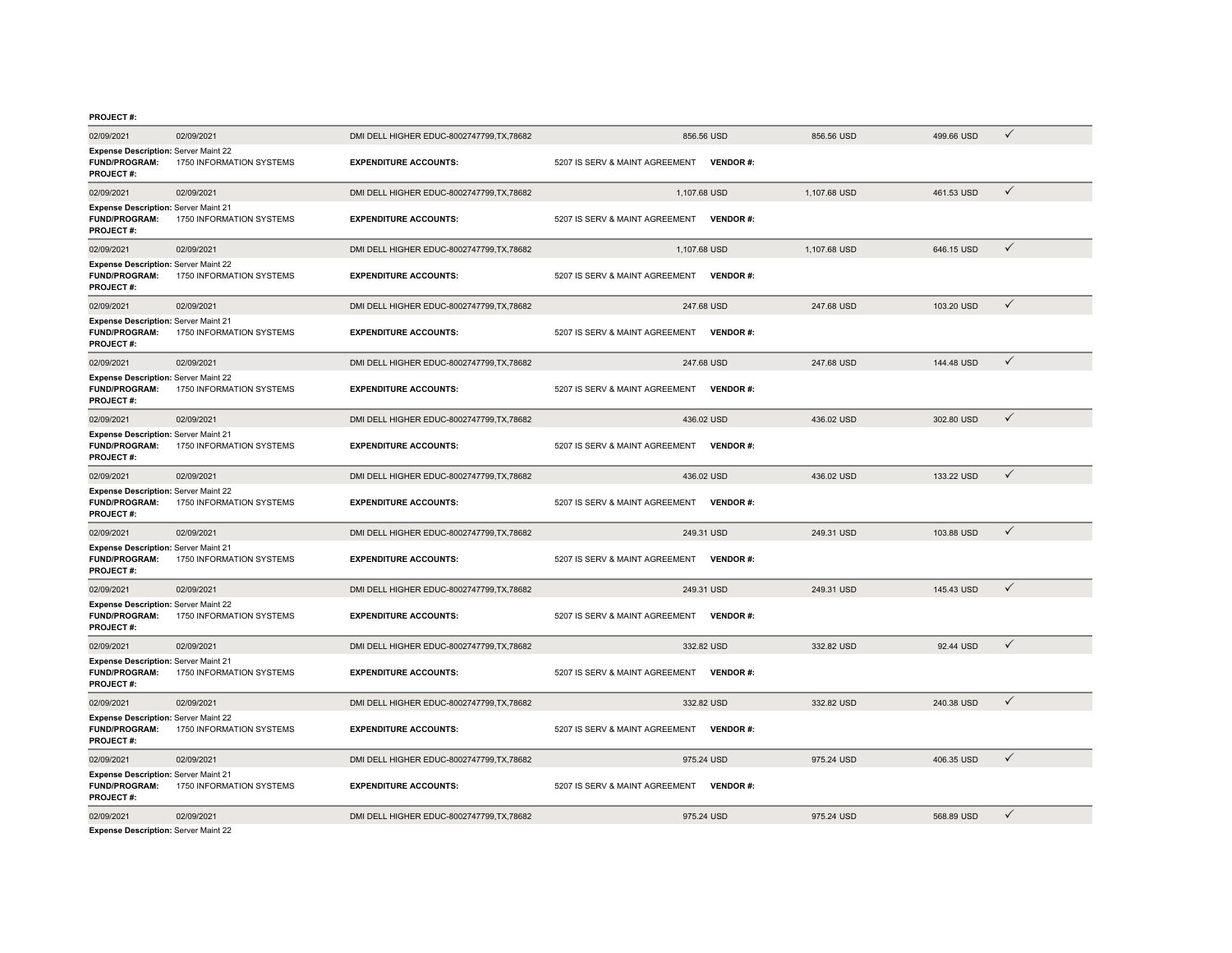| FUND/PROGRAM:<br><b>PROJECT#:</b>                                                       | 1750 INFORMATION SYSTEMS | <b>EXPENDITURE ACCOUNTS:</b>               | 5207 IS SERV & MAINT AGREEMENT | <b>VENDOR#:</b> |            |            |              |
|-----------------------------------------------------------------------------------------|--------------------------|--------------------------------------------|--------------------------------|-----------------|------------|------------|--------------|
| 02/09/2021                                                                              | 02/09/2021               | DMI DELL HIGHER EDUC-8002747799.TX.78682   |                                | 247.68 USD      | 247.68 USD | 103.20 USD | $\checkmark$ |
| Expense Description: Server Maint 21<br>FUND/PROGRAM:<br><b>PROJECT#:</b>               | 1750 INFORMATION SYSTEMS | <b>EXPENDITURE ACCOUNTS:</b>               | 5207 IS SERV & MAINT AGREEMENT | <b>VENDOR#:</b> |            |            |              |
| 02/09/2021                                                                              | 02/09/2021               | DMI DELL HIGHER EDUC-8002747799.TX.78682   |                                | 247.68 USD      | 247.68 USD | 144.48 USD | $\checkmark$ |
| <b>Expense Description: Server Maint 22</b><br>FUND/PROGRAM:<br><b>PROJECT#:</b>        | 1750 INFORMATION SYSTEMS | <b>EXPENDITURE ACCOUNTS:</b>               | 5207 IS SERV & MAINT AGREEMENT | <b>VENDOR#:</b> |            |            |              |
| 02/09/2021                                                                              | 02/09/2021               | DMI DELL HIGHER EDUC-8002747799,TX,78682   |                                | 552.32 USD      | 552.32 USD | 506.30 USD | $\checkmark$ |
| <b>Expense Description: Server Maint 21</b><br><b>FUND/PROGRAM:</b><br><b>PROJECT#:</b> | 1750 INFORMATION SYSTEMS | <b>EXPENDITURE ACCOUNTS:</b>               | 5207 IS SERV & MAINT AGREEMENT | <b>VENDOR#:</b> |            |            |              |
| 02/09/2021                                                                              | 02/09/2021               | DMI DELL HIGHER EDUC-8002747799.TX.78682   |                                | 552.32 USD      | 552.32 USD | 46.02 USD  | $\checkmark$ |
| Expense Description: Server Maint 22<br>FUND/PROGRAM:<br><b>PROJECT#:</b>               | 1750 INFORMATION SYSTEMS | <b>EXPENDITURE ACCOUNTS:</b>               | 5207 IS SERV & MAINT AGREEMENT | <b>VENDOR#:</b> |            |            |              |
| 02/09/2021                                                                              | 02/09/2021               | DMI DELL HIGHER EDUC-8002747799.TX.78682   |                                | 704.77 USD      | 704.77 USD | 246.67 USD | $\checkmark$ |
| Expense Description: Server Maint 21<br>FUND/PROGRAM:<br><b>PROJECT#:</b>               | 1750 INFORMATION SYSTEMS | <b>EXPENDITURE ACCOUNTS:</b>               | 5207 IS SERV & MAINT AGREEMENT | <b>VENDOR#:</b> |            |            |              |
| 02/09/2021                                                                              | 02/09/2021               | DMI DELL HIGHER EDUC-8002747799,TX,78682   |                                | 704.77 USD      | 704.77 USD | 458.10 USD | $\checkmark$ |
| <b>Expense Description: Server Maint 22</b><br>FUND/PROGRAM:<br><b>PROJECT#:</b>        | 1750 INFORMATION SYSTEMS | <b>EXPENDITURE ACCOUNTS:</b>               | 5207 IS SERV & MAINT AGREEMENT | VENDOR#:        |            |            |              |
| 02/09/2021                                                                              | 02/09/2021               | DMI DELL HIGHER EDUC-8002747799,TX,78682   |                                | 247.68 USD      | 247.68 USD | 206.40 USD | $\checkmark$ |
| Expense Description: Server Maint 21<br><b>FUND/PROGRAM:</b><br><b>PROJECT#:</b>        | 1750 INFORMATION SYSTEMS | <b>EXPENDITURE ACCOUNTS:</b>               | 5207 IS SERV & MAINT AGREEMENT | <b>VENDOR#:</b> |            |            |              |
| 02/09/2021                                                                              | 02/09/2021               | DMI DELL HIGHER EDUC-8002747799.TX.78682   |                                | 247.68 USD      | 247.68 USD | 41.28 USD  | $\checkmark$ |
| Expense Description: Server Maint 22<br>FUND/PROGRAM:<br><b>PROJECT#:</b>               | 1750 INFORMATION SYSTEMS | <b>EXPENDITURE ACCOUNTS:</b>               | 5207 IS SERV & MAINT AGREEMENT | <b>VENDOR#:</b> |            |            |              |
| 02/09/2021                                                                              | 02/09/2021               | DMI DELL HIGHER EDUC-8002747799,TX,78682   |                                | 553.84 USD      | 553.84 USD | 276.92 USD | $\checkmark$ |
| <b>Expense Description: Server Maint 21</b><br>FUND/PROGRAM:<br><b>PROJECT#:</b>        | 1750 INFORMATION SYSTEMS | <b>EXPENDITURE ACCOUNTS:</b>               | 5207 IS SERV & MAINT AGREEMENT | <b>VENDOR#:</b> |            |            |              |
| 02/09/2021                                                                              | 02/09/2021               | DMI DELL HIGHER EDUC-8002747799, TX, 78682 |                                | 553.84 USD      | 553.84 USD | 276.92 USD | $\checkmark$ |
| <b>Expense Description: Server Maint 22</b><br>FUND/PROGRAM:<br><b>PROJECT#:</b>        | 1750 INFORMATION SYSTEMS | <b>EXPENDITURE ACCOUNTS:</b>               | 5207 IS SERV & MAINT AGREEMENT | <b>VENDOR#:</b> |            |            |              |
| 02/09/2021                                                                              | 02/09/2021               | DMI DELL HIGHER EDUC-8002747799, TX, 78682 |                                | 123.50 USD      | 123.50 USD | 113.21 USD | $\checkmark$ |
| Expense Description: Server Maint 21<br>FUND/PROGRAM:<br><b>PROJECT#:</b>               | 1750 INFORMATION SYSTEMS | <b>EXPENDITURE ACCOUNTS:</b>               | 5207 IS SERV & MAINT AGREEMENT | <b>VENDOR#:</b> |            |            |              |
| 02/09/2021                                                                              | 02/09/2021               | DMI DELL HIGHER EDUC-8002747799,TX,78682   |                                | 123.50 USD      | 123.50 USD | 10.29 USD  | $\checkmark$ |
| <b>Expense Description: Server Maint 22</b><br><b>FUND/PROGRAM:</b><br><b>PROJECT#:</b> | 1750 INFORMATION SYSTEMS | <b>EXPENDITURE ACCOUNTS:</b>               | 5207 IS SERV & MAINT AGREEMENT | <b>VENDOR#:</b> |            |            |              |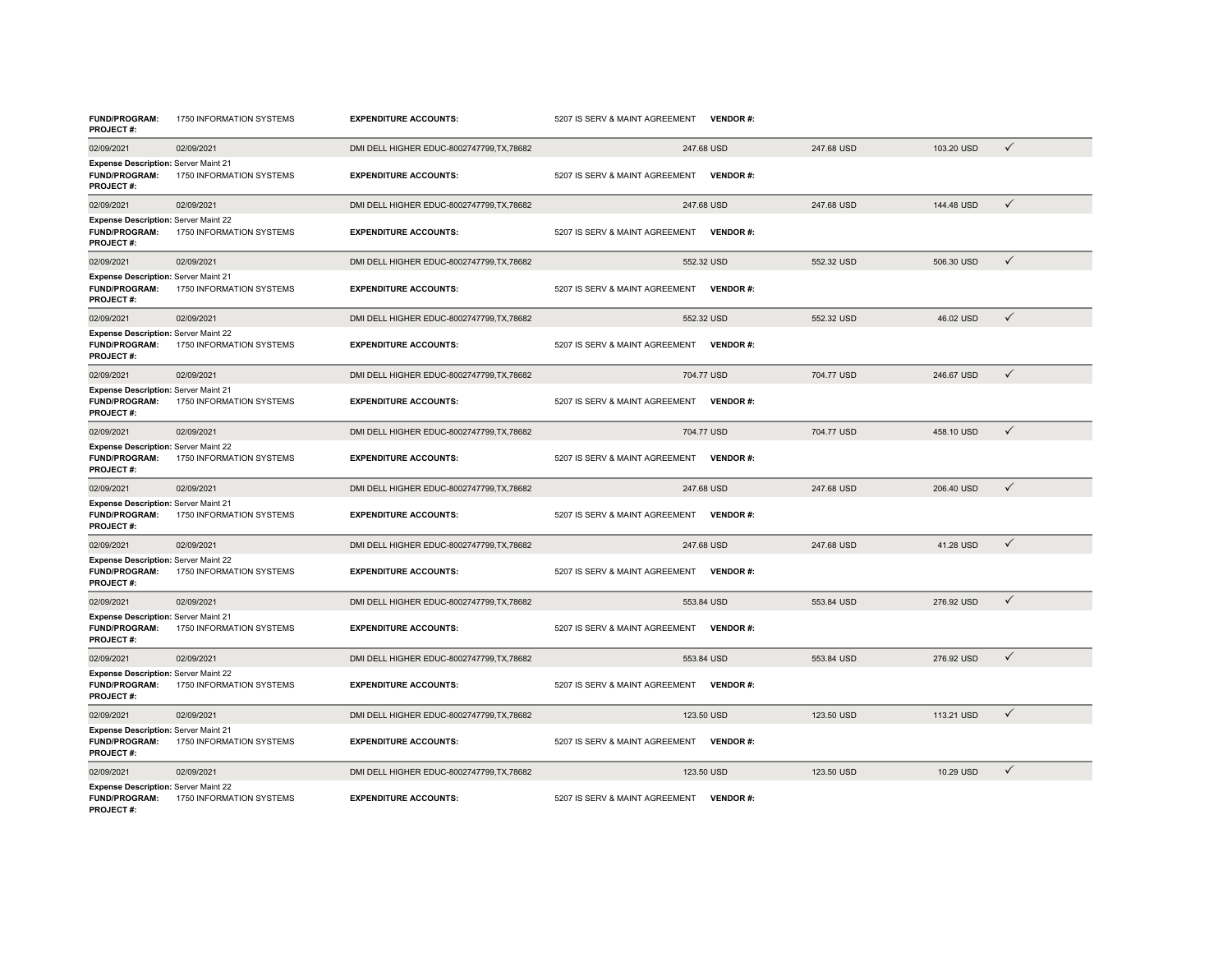| 02/15/2021                                                                           | 02/12/2021                                                              | AMZN DIGITAL DC5FD6GQ3-888-802-3080.WA.98109        |                              | 138,00 USD      | 138,00 USD   | 138,00 USD   | $\checkmark$ |
|--------------------------------------------------------------------------------------|-------------------------------------------------------------------------|-----------------------------------------------------|------------------------------|-----------------|--------------|--------------|--------------|
| Expense Description: IPAD AIR Support<br><b>FUND/PROGRAM:</b><br><b>PROJECT#:</b>    | 1320 SENIOR CITIZENS SERVICES                                           | <b>EXPENDITURE ACCOUNTS:</b>                        | 5313 IS MISC EQPT & SUPPLIES | <b>VENDOR#:</b> |              |              |              |
| 02/15/2021                                                                           | 02/13/2021                                                              | AMZN MKTP US V153X1OR3-<br>AMZN.COM/BILL, WA, 98109 |                              | 137.96 USD      | 137.96 USD   | 137.96 USD   | ✓            |
| Expense Description: iPad Air Keyboards<br><b>FUND/PROGRAM:</b><br><b>PROJECT#:</b>  | 1320 SENIOR CITIZENS SERVICES                                           | <b>EXPENDITURE ACCOUNTS:</b>                        | 5313 IS MISC EQPT & SUPPLIES | <b>VENDOR#:</b> |              |              |              |
| 02/22/2021                                                                           | 02/19/2021                                                              | AMAZON.COM GJ6XK9QJ3-<br>AMZN.COM/BILL, WA, 98109   |                              | 1,358.00 USD    | 1,358.00 USD | 1,358.00 USD | ✓            |
| <b>Expense Description: iPad Air - 2</b><br><b>FUND/PROGRAM:</b><br><b>PROJECT#:</b> | 1320 SENIOR CITIZENS SERVICES                                           | <b>EXPENDITURE ACCOUNTS:</b>                        | 5313 IS MISC EQPT & SUPPLIES | <b>VENDOR#:</b> |              |              |              |
| 02/26/2021                                                                           | 02/25/2021                                                              | CDW GOVT #8501688-800-808-4239,IL,60061             |                              | 915,00 USD      | 915,00 USD   | 915.00 USD   | $\checkmark$ |
| <b>FUND/PROGRAM:</b><br><b>PROJECT#:</b>                                             | Expense Description: Bluebeam Software CD<br>1300 COMMUNITY DEVELOPMENT | <b>EXPENDITURE ACCOUNTS:</b>                        | 5317 MISC OPERATING SUPPLIES | <b>VENDOR#:</b> |              |              |              |
| 03/01/2021                                                                           | 02/27/2021                                                              | VZWRLSS MW M5761-01-800-922-0204.FL.32746           |                              | 129.98 USD      | 129.98 USD   | 129.98 USD   | ✓            |
| Expense Description: Cell Phone Upgrade<br><b>FUND/PROGRAM:</b><br><b>PROJECT#:</b>  | 1750 INFORMATION SYSTEMS                                                | <b>EXPENDITURE ACCOUNTS:</b>                        | 5317 MISC OPERATING SUPPLIES | <b>VENDOR#:</b> |              |              |              |
| 03/02/2021                                                                           | 03/02/2021                                                              | DMI DELL HIGHER EDUC-8002747799,TX,78682            |                              | 2.266.90 USD    | 2.266.90 USD | 2,266.90 USD | $\checkmark$ |
| <b>FUND/PROGRAM:</b><br><b>PROJECT#:</b>                                             | Expense Description: DellLattitudeFirePrevBur<br>2200 FIRE DEPARTMENT   | <b>EXPENDITURE ACCOUNTS:</b>                        | 5313 IS MISC EQPT & SUPPLIES | <b>VENDOR#:</b> |              |              |              |
|                                                                                      |                                                                         | <b>Card Subtotal</b>                                |                              |                 |              | 11,862.85    |              |
|                                                                                      |                                                                         |                                                     |                              |                 |              |              |              |

#### **EDWARD WEGNER**

| <b>Card Transactions</b>                                                                |                                                                         |                                                  |                                         |               |                |                 |          |
|-----------------------------------------------------------------------------------------|-------------------------------------------------------------------------|--------------------------------------------------|-----------------------------------------|---------------|----------------|-----------------|----------|
| <b>Posting</b>                                                                          | <b>Transaction</b>                                                      |                                                  | Receipt                                 | <b>Posted</b> | <b>Expense</b> |                 |          |
| Date                                                                                    | Date                                                                    | <b>Description</b>                               | Amount                                  | Amount        | Amount         | <b>Reviewed</b> | Approved |
| 02/19/2021                                                                              | 02/18/2021                                                              | BANNER PLUMBING SUPPLY-847-5206100, IL, 60089    | 6.76 USD                                | 6.76 USD      | 6.76 USD       | $\checkmark$    |          |
| <b>Expense Description:</b> Sump pump parts<br><b>FUND/PROGRAM:</b><br><b>PROJECT#:</b> | 4100 WATER DIVISION                                                     | <b>EXPENDITURE ACCOUNTS:</b>                     | 5311 BLDG/GROUNDS MAINTENANCE VENDOR #: |               |                |                 |          |
| 03/03/2021                                                                              | 03/01/2021                                                              | THE HOME DEPOT #1913-MT<br>PROSPECT.IL.600560000 | 16.87 USD                               | 16.87 USD     | 16.87 USD      | $\checkmark$    |          |
| <b>FUND/PROGRAM:</b><br><b>PROJECT#:</b>                                                | <b>Expense Description:</b> Sump pump checkvalve<br>4100 WATER DIVISION | <b>EXPENDITURE ACCOUNTS:</b>                     | 5311 BLDG/GROUNDS MAINTENANCE VENDOR #: |               |                |                 |          |
|                                                                                         |                                                                         | <b>Card Subtotal</b>                             |                                         |               | 23.63          |                 |          |

**ILEEN BRYER**

| Card Transactions                             |                                                                                                     |                                              |                                |                 |                |          |          |
|-----------------------------------------------|-----------------------------------------------------------------------------------------------------|----------------------------------------------|--------------------------------|-----------------|----------------|----------|----------|
| <b>Posting</b>                                | Transaction                                                                                         |                                              | <b>Receipt</b>                 | Posted          | <b>Expense</b> |          |          |
| <b>Date</b>                                   | Date                                                                                                | <b>Description</b>                           | Amount                         | Amount          | Amount         | Reviewed | Approved |
| 02/08/2021                                    | 02/05/2021                                                                                          | NICOR GAS BILL-866-383-1846, GA, 30309       | 3.259.50 USD                   | 3.259.50 USD    | 3,259.50 USD   |          |          |
| <b>FUND/PROGRAM:</b><br><b>PROJECT#:</b>      | <b>Expense Description:</b> Meter serv for new sta 23<br>3420 NON-INFRASTRUCTURE IMPROV<br>2020-005 | <b>EXPENDITURE ACCOUNTS:</b>                 | 5223 ENGINEERING & DESIGN SERV | <b>VENDOR#:</b> |                |          |          |
| 02/08/2021                                    | 02/05/2021                                                                                          | ARLINGTON POWER EQUIPM-847-241-1530.IL.60074 | 92.64 USD                      | 92.64 USD       | 92.64 USD      |          |          |
| <b>Expense Description: Rescue Tool Maint</b> |                                                                                                     |                                              |                                |                 |                |          |          |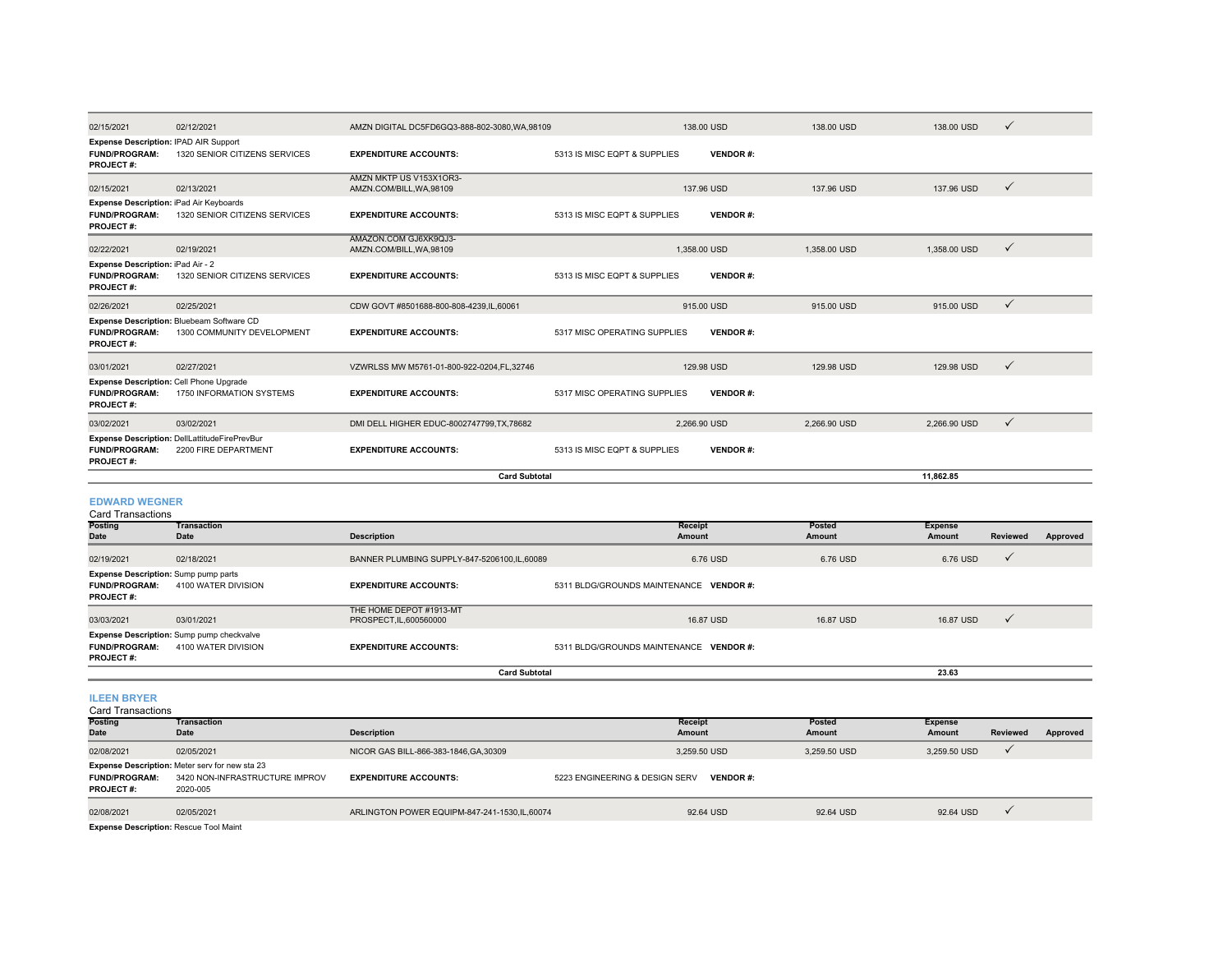| <b>FUND/PROGRAM:</b><br><b>PROJECT#:</b>                                          | 2200 FIRE DEPARTMENT                                                                         | <b>EXPENDITURE ACCOUNTS:</b>                        | 5220 MAINT OFF/SPEC EQUIPMENT  | <b>VENDOR#:</b> |              |              |              |
|-----------------------------------------------------------------------------------|----------------------------------------------------------------------------------------------|-----------------------------------------------------|--------------------------------|-----------------|--------------|--------------|--------------|
| 02/09/2021                                                                        | 02/09/2021                                                                                   | ELEVATED SAFETY-262-691-3320, WI,53072              |                                | 895.00 USD      | 895.00 USD   | 895.00 USD   | $\checkmark$ |
| <b>FUND/PROGRAM:</b><br><b>PROJECT#:</b>                                          | <b>Expense Description: Tower Rescue Shewfelt</b><br>2200 FIRE DEPARTMENT                    | <b>EXPENDITURE ACCOUNTS:</b>                        | 5105 LOCAL TRAINING & MEETINGS | <b>VENDOR#:</b> |              |              |              |
| 02/10/2021                                                                        | 02/09/2021                                                                                   | EAGLE ENGRAVING INC-SAINT CHARLES, IL, 60174        |                                | 162.00 USD      | 162.00 USD   | 162.00 USD   | $\checkmark$ |
| <b>FUND/PROGRAM:</b><br><b>PROJECT#:</b>                                          | Expense Description: Passport Tags PPE equip<br>2200 FIRE DEPARTMENT                         | <b>EXPENDITURE ACCOUNTS:</b>                        | 5319 PROTECTIVE CLOTHING       | <b>VENDOR#:</b> |              |              |              |
| 02/11/2021                                                                        | 02/10/2021                                                                                   | EAGLE ENGRAVING INC-SAINT CHARLES, IL, 60174        |                                | 14.60 USD       | 14.60 USD    | 14.60 USD    | $\checkmark$ |
| <b>FUND/PROGRAM:</b><br><b>PROJECT#:</b>                                          | Expense Description: Passport Tags PPE equip<br>2200 FIRE DEPARTMENT                         | <b>EXPENDITURE ACCOUNTS:</b>                        | 5319 PROTECTIVE CLOTHING       | <b>VENDOR#:</b> |              |              |              |
| 02/11/2021                                                                        | 02/10/2021                                                                                   | HARDROC-847-229-9354,IL,60090                       | 4,333.00 USD                   |                 | 4.333.00 USD | 4,333.00 USD | $\checkmark$ |
| <b>FUND/PROGRAM:</b><br><b>PROJECT#:</b>                                          | Expense Description: Counters for new sta 23<br>3420 NON-INFRASTRUCTURE IMPROV               | <b>EXPENDITURE ACCOUNTS:</b>                        | 5509 BUILDING IMPROVEMENTS     | <b>VENDOR#:</b> |              |              |              |
| 02/12/2021                                                                        | 02/11/2021                                                                                   | IN 20/20 GENESYSTEMS,-240-4536339,MD,20850-<br>6347 |                                | 451.00 USD      | 451.00 USD   | 451.00 USD   | $\checkmark$ |
| Expense Description: Haz mat supplies<br><b>FUND/PROGRAM:</b><br><b>PROJECT#:</b> | 2200 FIRE DEPARTMENT                                                                         | <b>EXPENDITURE ACCOUNTS:</b>                        | 5220 MAINT OFF/SPEC EQUIPMENT  | <b>VENDOR#:</b> |              |              |              |
| 02/23/2021                                                                        | 02/22/2021                                                                                   | WPY ILLINOIS PUBLIC EM-855-469-3729, IL, 60018      |                                | 387.00 USD      | 387.00 USD   | 387.00 USD   | $\checkmark$ |
| <b>FUND/PROGRAM:</b><br><b>PROJECT#:</b>                                          | Expense Description: IPELRA Mcgreal Mella Brye<br>2200 FIRE DEPARTMENT                       | <b>EXPENDITURE ACCOUNTS:</b>                        | 5105 LOCAL TRAINING & MEETINGS | <b>VENDOR#:</b> |              |              |              |
| 02/26/2021                                                                        | 02/24/2021                                                                                   | THE INTERNATIONAL SOCI-<br>PLEASANTVIEW, TN, 37146  |                                | 125,00 USD      | 125,00 USD   | 125.00 USD   | $\checkmark$ |
| <b>FUND/PROGRAM:</b><br><b>PROJECT#:</b>                                          | Expense Description: 21 Train Off member Smelt<br>2200 FIRE DEPARTMENT                       | <b>EXPENDITURE ACCOUNTS:</b>                        | 5222 MEMBERSHIP DUES           | <b>VENDOR#:</b> |              |              |              |
| 03/04/2021                                                                        | 03/03/2021                                                                                   | COMM ED COMM PMT-800-334-7661, IL, 60603            |                                | 375.21 USD      | 375.21 USD   | 375.21 USD   | $\checkmark$ |
| <b>FUND/PROGRAM:</b><br><b>PROJECT#:</b>                                          | Expense Description: Electric bill for new sta<br>3420 NON-INFRASTRUCTURE IMPROV<br>2020-005 | <b>EXPENDITURE ACCOUNTS:</b>                        | 5223 ENGINEERING & DESIGN SERV | <b>VENDOR#:</b> |              |              |              |
| 03/04/2021                                                                        | 03/03/2021                                                                                   | NIPSTAILPARKPARKSNREC-8479988091,KS,66502           | 1,545.30 USD                   |                 | 1.545.30 USD | 1,545.30 USD | $\checkmark$ |
| <b>FUND/PROGRAM:</b><br><b>PROJECT#:</b>                                          | Expense Description: Veh Incid safe Loren Murd<br>2200 FIRE DEPARTMENT                       | <b>EXPENDITURE ACCOUNTS:</b>                        | 5105 LOCAL TRAINING & MEETINGS | <b>VENDOR#:</b> |              |              |              |
|                                                                                   |                                                                                              | <b>Card Subtotal</b>                                |                                |                 |              | 11,640.25    |              |
| <b>IOHNNY PEREZ</b>                                                               |                                                                                              |                                                     |                                |                 |              |              |              |

**JOHNNY PEREZ** Card Transactions

| <b>UGIU HUIBUUUID</b>                                                                    |                      |                                                |                                         |           |                |                 |          |
|------------------------------------------------------------------------------------------|----------------------|------------------------------------------------|-----------------------------------------|-----------|----------------|-----------------|----------|
| <b>Posting</b>                                                                           | <b>Transaction</b>   |                                                | Receipt                                 | Posted    | <b>Expense</b> |                 |          |
| <b>Date</b>                                                                              | Date                 | <b>Description</b>                             | Amount                                  | Amount    | Amount         | <b>Reviewed</b> | Approved |
| 02/08/2021                                                                               | 02/05/2021           | WALLMOUNTDRYER COM-PORT SAINT<br>LU, FL, 34953 | 56.92 USD                               | 56.92 USD | 56.92 USD      |                 |          |
| <b>Expense Description: Shower connector</b><br><b>FUND/PROGRAM:</b><br><b>PROJECT#:</b> | 2200 FIRE DEPARTMENT | <b>EXPENDITURE ACCOUNTS:</b>                   | 5311 BLDG/GROUNDS MAINTENANCE VENDOR #: |           |                |                 |          |
| 02/08/2021                                                                               | 02/06/2021           | GREEN SUITES HOTEL SOL-9099201277.CA.91786     | 19.21 USD                               | 19.21 USD | 19.21 USD      |                 |          |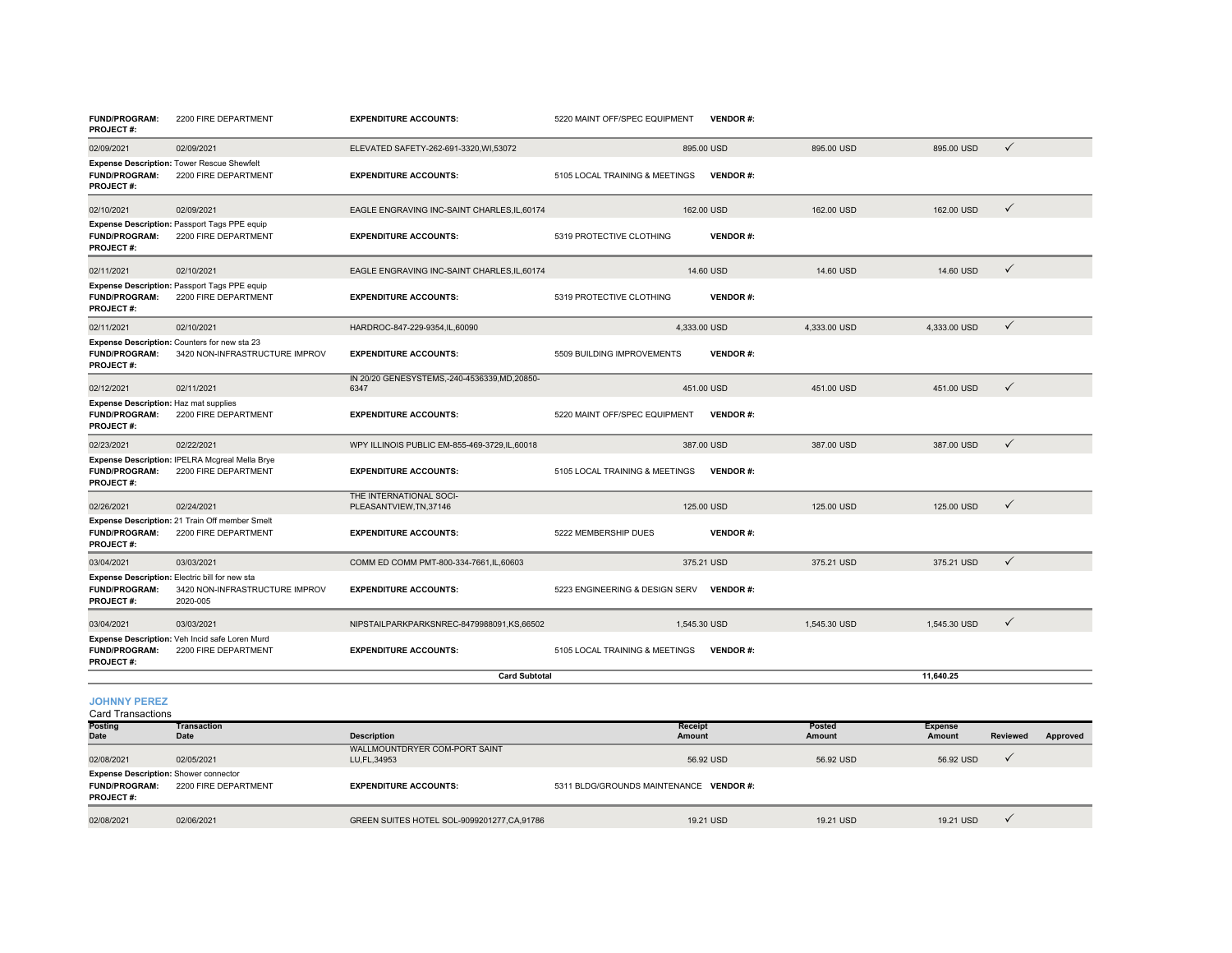| <b>Expense Description: Hose sprayer</b>                                             |                                   |                                              |                                         |                 |                  |                                 |              |          |
|--------------------------------------------------------------------------------------|-----------------------------------|----------------------------------------------|-----------------------------------------|-----------------|------------------|---------------------------------|--------------|----------|
| <b>FUND/PROGRAM:</b><br><b>PROJECT#:</b>                                             | 2200 FIRE DEPARTMENT              | <b>EXPENDITURE ACCOUNTS:</b>                 | 5311 BLDG/GROUNDS MAINTENANCE VENDOR#:  |                 |                  |                                 |              |          |
| 02/12/2021                                                                           | 02/11/2021                        | GREEN SUITES HOTEL SOL-9099201277, CA, 91786 |                                         | (19.21) USD     | (19.21) USD      | (19.21) USD                     | $\checkmark$ |          |
| Expense Description: Refund hose sprayer                                             |                                   |                                              |                                         |                 |                  |                                 |              |          |
| <b>FUND/PROGRAM:</b><br>PROJECT#:                                                    | 2200 FIRE DEPARTMENT              | <b>EXPENDITURE ACCOUNTS:</b>                 | 5311 BLDG/GROUNDS MAINTENANCE VENDOR#:  |                 |                  |                                 |              |          |
| 02/15/2021                                                                           | 02/12/2021                        | PATRICKS HEATING & COO-8162681900.MO.64108   |                                         | 128.13 USD      | 128.13 USD       | 128.13 USD                      | ✓            |          |
| Expense Description: Fan motor<br><b>FUND/PROGRAM:</b><br><b>PROJECT#:</b>           | 4100 WATER DIVISION               | <b>EXPENDITURE ACCOUNTS:</b>                 | 5243 PUMPHOUSE MAINTENANCE              | <b>VENDOR#:</b> |                  |                                 |              |          |
| 02/18/2021                                                                           | 02/17/2021                        | ZEP SALES AND SERVICE-8774289937, GA, 30318  |                                         | 947.50 USD      | 947.50 USD       | 947.50 USD                      | $\checkmark$ |          |
| <b>Expense Description: Janitorial supplies</b><br><b>FUND/PROGRAM:</b><br>PROJECT#: | 1220 BUILDING SERVICES            | <b>EXPENDITURE ACCOUNTS:</b>                 | 5309 JANITORIAL SUPPLIES                | <b>VENDOR#:</b> |                  |                                 |              |          |
| 03/04/2021                                                                           | 03/03/2021                        | GRAINGER-877-2022594,IL,60045-5202           |                                         | 37.56 USD       | 37.56 USD        | 37.56 USD                       | $\checkmark$ |          |
| <b>Expense Description: Air filters</b><br><b>FUND/PROGRAM:</b><br>PROJECT#:         | 1220 BUILDING SERVICES            | <b>EXPENDITURE ACCOUNTS:</b>                 | 5311 BLDG/GROUNDS MAINTENANCE VENDOR #: |                 |                  |                                 |              |          |
| 03/04/2021                                                                           | 03/03/2021                        | GRAINGER-877-2022594,IL,60045-5202           |                                         | 596.28 USD      | 596.28 USD       | 596.28 USD                      | $\checkmark$ |          |
| <b>Expense Description: Air filters</b><br>FUND/PROGRAM:<br><b>PROJECT#:</b>         | 1220 BUILDING SERVICES            | <b>EXPENDITURE ACCOUNTS:</b>                 | 5311 BLDG/GROUNDS MAINTENANCE VENDOR #: |                 |                  |                                 |              |          |
|                                                                                      |                                   | <b>Card Subtotal</b>                         |                                         |                 |                  | 1.766.39                        |              |          |
| <b>JON SFONDILIS</b><br><b>Card Transactions</b>                                     |                                   |                                              |                                         |                 |                  |                                 |              |          |
| Posting<br><b>Date</b>                                                               | <b>Transaction</b><br><b>Date</b> | <b>Description</b>                           | Receipt<br>Amount                       |                 | Posted<br>Amount | <b>Expense</b><br><b>Amount</b> | Reviewed     | Approved |
| 02/17/2021<br>Expense Description: Tribune subscription.                             | 02/16/2021                        | CHICAGO TRIB SUBSCRIPT-3125467900, TX, 75067 |                                         | 27.72 USD       | 27.72 USD        | 27.72 USD                       | ✓            |          |

**FUND/PROGRAM:** 1600 ADMIN & BOT **EXPENDITURE ACCOUNTS:** 5302 BOOKS & SUBSCRIPTIONS **VENDOR #: PROJECT #:** 02/25/2021 02/24/2021 WPY ILLINOIS PUBLIC EM-855-469-3729,IL,60018 129.00 USD 129.00 USD 129.00 USD **FUND/PROGRAM:** 1600 ADMIN & BOT **EXPENDITURE ACCOUNTS:** 5105 LOCAL TRAINING & MEETINGS **VENDOR #: PROJECT #: Expense Description:** Employment Law Seminar **Card Subtotal**156.72

**156.72**

**JOSEPH LICARI**

**Posting Date TransactionDate Description Receipt Amount Posted Amount Expense Amount Reviewed Approved** 03/04/2021 03/03/2021 03/03/2021 BADGEANDWALLET.COM-9142361260,NY,10504 159.00 USD 159.00 USD 159.00 USD 159.00 USD √ **FUND/PROGRAM:** 2100 POLICE DEPARTMENT**EXPENDITURE ACCOUNTS:** 5106 UNIFORM ALLOWANCE **VENDOR #: PROJECT #:** Card Transactions **Expense Description:** Retirement badges **Card Subtotal 159.00** $159.00$ 

## **JOSHUA BERMAN**

Card Transactions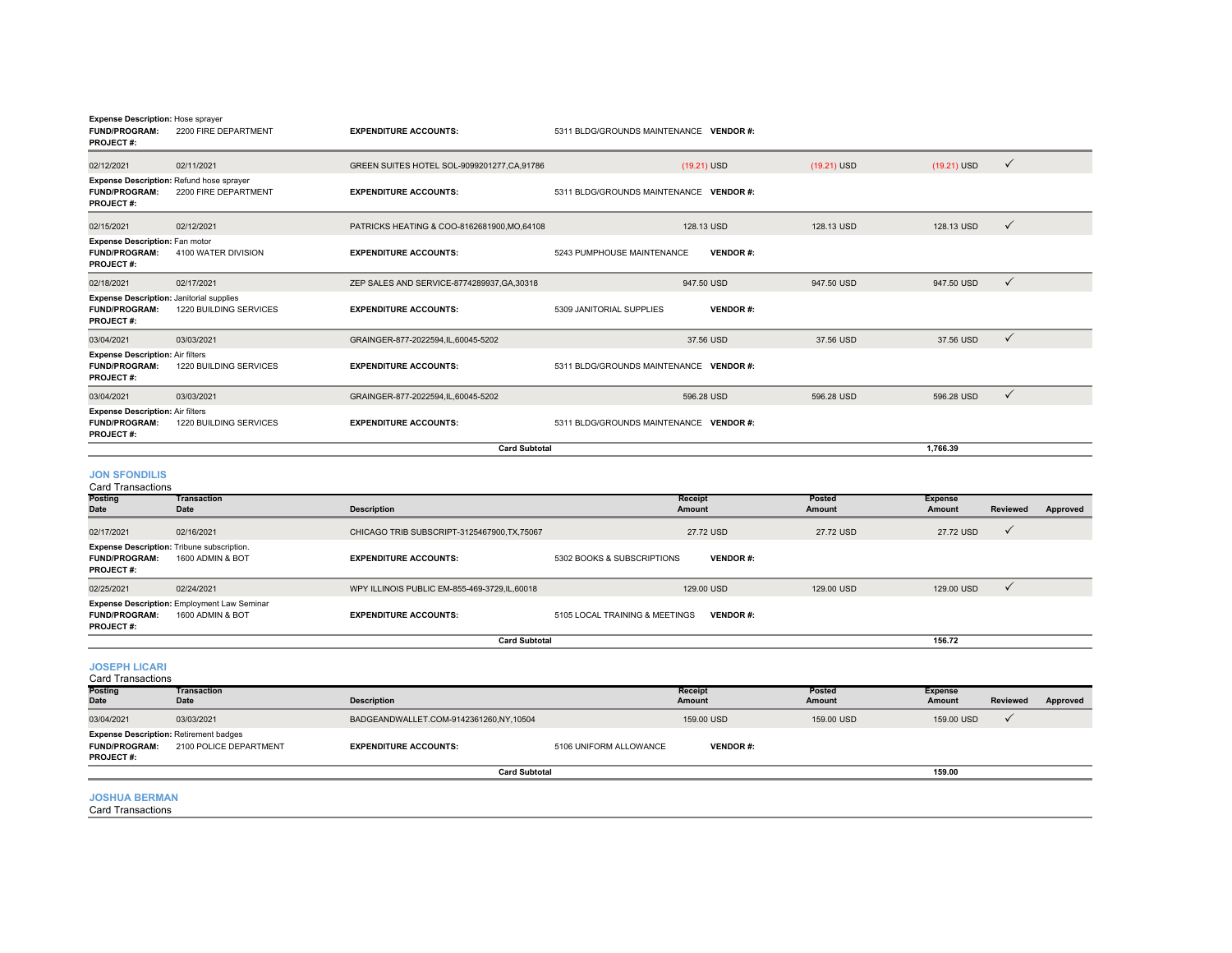| Posting<br>Date                                                                       | <b>Transaction</b><br>Date                                             | <b>Description</b>                                 | Receipt<br>Amount              |                 | Posted<br>Amount | <b>Expense</b><br>Amount | <b>Reviewed</b> | Approved |
|---------------------------------------------------------------------------------------|------------------------------------------------------------------------|----------------------------------------------------|--------------------------------|-----------------|------------------|--------------------------|-----------------|----------|
| 02/11/2021                                                                            | 02/09/2021                                                             | THE HOME DEPOT #1913-MT<br>PROSPECT, IL, 600560000 |                                | 15.22 USD       | 15.22 USD        | 15.22 USD                | $\checkmark$    |          |
| <b>FUND/PROGRAM:</b><br><b>PROJECT#:</b>                                              | Expense Description: Spray bottles & bleach<br>4100 WATER DIVISION     | <b>EXPENDITURE ACCOUNTS:</b>                       | 5315 SMALL TOOLS & EQUIPMENT   | <b>VENDOR#:</b> |                  |                          |                 |          |
| 02/22/2021                                                                            | 02/19/2021                                                             | GRAINGER-877-2022594,IL,60045-5202                 |                                | 72.96 USD       | 72.96 USD        | 72.96 USD                | $\checkmark$    |          |
| <b>Expense Description: Torque wrench</b><br><b>FUND/PROGRAM:</b><br><b>PROJECT#:</b> | 4200 SEWER DIVISION                                                    | <b>EXPENDITURE ACCOUNTS:</b>                       | 5315 SMALL TOOLS & EQUIPMENT   | <b>VENDOR#:</b> |                  |                          |                 |          |
| 02/26/2021                                                                            | 02/25/2021                                                             | ILLINOIS AWWA-SAINT CHARLES, IL, 60174             |                                | 180,00 USD      | 180,00 USD       | 180,00 USD               | $\checkmark$    |          |
| <b>FUND/PROGRAM:</b><br><b>PROJECT#:</b>                                              | <b>Expense Description: Sewer Jetting Class</b><br>4200 SEWER DIVISION | <b>EXPENDITURE ACCOUNTS:</b>                       | 5105 LOCAL TRAINING & MEETINGS | <b>VENDOR#:</b> |                  |                          |                 |          |
| 03/01/2021                                                                            | 02/26/2021                                                             | ILLINOIS AWWA-SAINT CHARLES, IL, 60174             |                                | 96.00 USD       | 96.00 USD        | 96.00 USD                | $\checkmark$    |          |
| <b>FUND/PROGRAM:</b><br><b>PROJECT#:</b>                                              | <b>Expense Description: Sewer Jetting Class</b><br>4200 SEWER DIVISION | <b>EXPENDITURE ACCOUNTS:</b>                       | 5105 LOCAL TRAINING & MEETINGS | <b>VENDOR#:</b> |                  |                          |                 |          |
|                                                                                       |                                                                        | <b>Card Subtotal</b>                               |                                |                 |                  | 364.18                   |                 |          |

#### **KATHERINE WHITEHEAD**

| <b>Card Transactions</b>                                                              |                                                                          |                                                    |                                |                 |                                |                          |                 |          |
|---------------------------------------------------------------------------------------|--------------------------------------------------------------------------|----------------------------------------------------|--------------------------------|-----------------|--------------------------------|--------------------------|-----------------|----------|
| <b>Posting</b><br><b>Date</b>                                                         | <b>Transaction</b><br>Date                                               | <b>Description</b>                                 | <b>Receipt</b><br>Amount       |                 | <b>Posted</b><br><b>Amount</b> | <b>Expense</b><br>Amount | <b>Reviewed</b> | Approved |
| 02/05/2021                                                                            | 02/03/2021                                                               | APCO INTERNATIONAL INC-386-944-2422, FL, 32114     |                                | 249.00 USD      | 249.00 USD                     | 249.00 USD               | $\checkmark$    |          |
| Expense Description: #378 Online Training<br><b>FUND/PROGRAM:</b><br><b>PROJECT#:</b> | 2110 DISPATCHERS                                                         | <b>EXPENDITURE ACCOUNTS:</b>                       | 5105 LOCAL TRAINING & MEETINGS | <b>VENDOR#:</b> |                                |                          |                 |          |
| 02/05/2021                                                                            | 02/04/2021                                                               | TYCOINTEGRATEDSECURITY-800-289-<br>2647, IN, 46256 |                                | 78,00 USD       | 78,00 USD                      | 78,00 USD                | $\checkmark$    |          |
| <b>FUND/PROGRAM:</b><br><b>PROJECT#:</b>                                              | Expense Description: 2/1-4/30/21 PD Alarm<br>2100 POLICE DEPARTMENT      | <b>EXPENDITURE ACCOUNTS:</b>                       | 5317 MISC OPERATING SUPPLIES   | <b>VENDOR#:</b> |                                |                          |                 |          |
| 02/05/2021                                                                            | 02/04/2021                                                               | AMAZON.COM KH8IB5QA3-<br>AMZN.COM/BILL, WA, 98109  |                                | 34.07 USD       | 34.07 USD                      | 34.07 USD                | $\checkmark$    |          |
| <b>FUND/PROGRAM:</b><br><b>PROJECT#:</b>                                              | Expense Description: #134 Uniform Allowance<br>2100 POLICE DEPARTMENT    | <b>EXPENDITURE ACCOUNTS:</b>                       | 5106 UNIFORM ALLOWANCE         | <b>VENDOR#:</b> |                                |                          |                 |          |
| 02/08/2021                                                                            | 02/05/2021                                                               | THOMSON WEST TCD-800-328-4880, MN, 55123           |                                | 255.27 USD      | 255.27 USD                     | 255.27 USD               | $\checkmark$    |          |
| <b>FUND/PROGRAM:</b><br><b>PROJECT#:</b>                                              | Expense Description: Jan 2021 ILCS Subscriptio<br>2100 POLICE DEPARTMENT | <b>EXPENDITURE ACCOUNTS:</b>                       | 5231 REG & SPCL AGENCY ASSESS  | <b>VENDOR#:</b> |                                |                          |                 |          |
| 02/08/2021                                                                            | 02/05/2021                                                               | IALEIA, INC.-804-3342696, VA, 23225                |                                | 50.00 USD       | 50.00 USD                      | 16.66 USD                | $\checkmark$    |          |
| <b>FUND/PROGRAM:</b><br><b>PROJECT#:</b>                                              | Expense Description: Sept-Dec 2020 Dues Salaza<br>2100 POLICE DEPARTMENT | <b>EXPENDITURE ACCOUNTS:</b>                       | 5222 MEMBERSHIP DUES           | <b>VENDOR#:</b> |                                |                          |                 |          |
| 02/08/2021                                                                            | 02/05/2021                                                               | IALEIA, INC.-804-3342696, VA, 23225                |                                | 50.00 USD       | 50.00 USD                      | 33.34 USD                | $\checkmark$    |          |
| <b>FUND/PROGRAM:</b><br><b>PROJECT#:</b>                                              | Expense Description: Jan-Aug 2021 Dues Salazar<br>2100 POLICE DEPARTMENT | <b>EXPENDITURE ACCOUNTS:</b>                       | 5222 MEMBERSHIP DUES           | <b>VENDOR#:</b> |                                |                          |                 |          |
| 02/09/2021                                                                            | 02/08/2021                                                               | WALMART GROCERY-800-966-6546, AR, 72716            |                                | 92.54 USD       | 92.54 USD                      | 92.54 USD                | $\checkmark$    |          |
| <b>FUND/PROGRAM:</b>                                                                  | Expense Description: COVID shot supplies<br>2100 POLICE DEPARTMENT       | <b>EXPENDITURE ACCOUNTS:</b>                       | 5105 LOCAL TRAINING & MEETINGS | <b>VENDOR#:</b> |                                |                          |                 |          |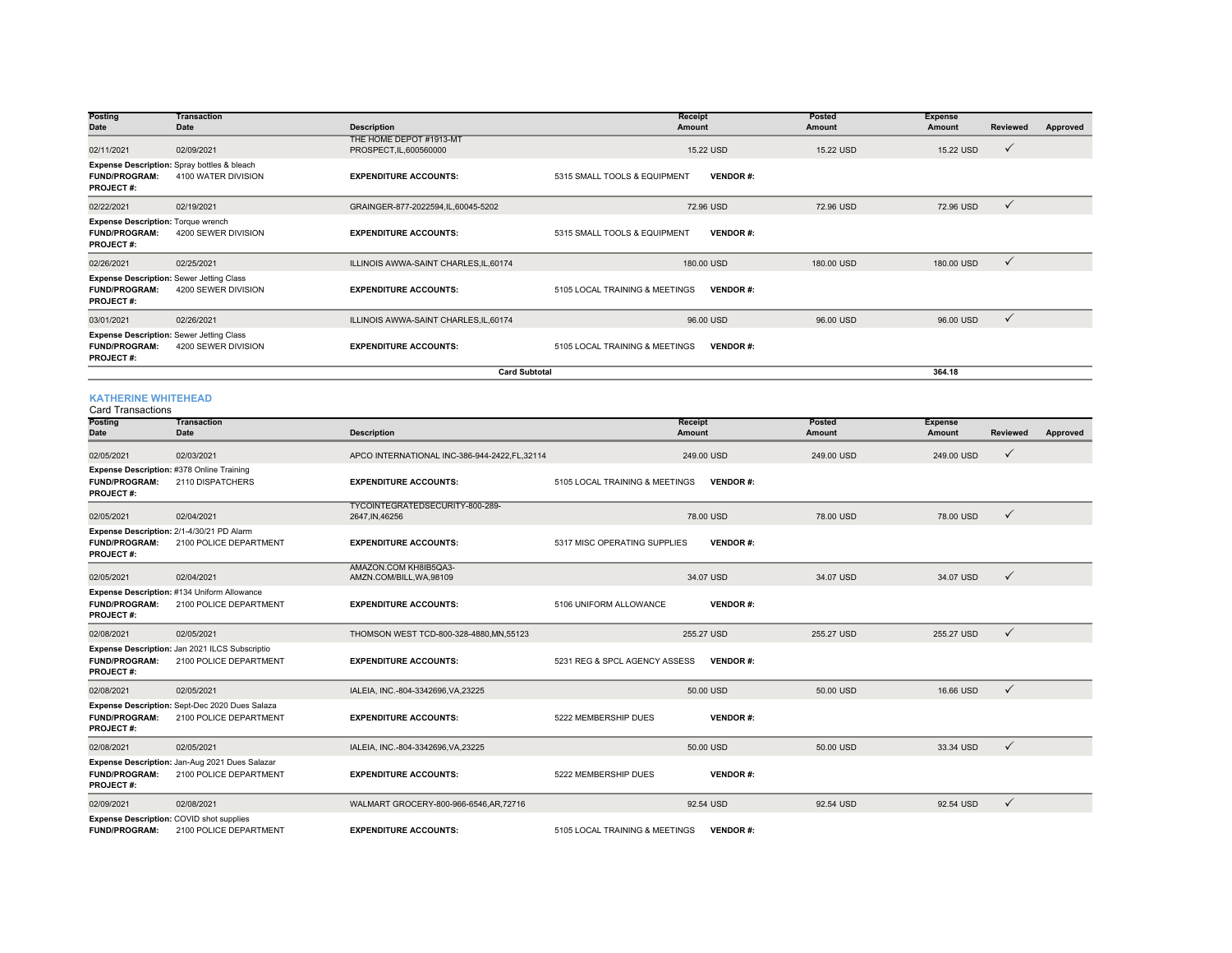| 02/09/2021                                                                          | 02/08/2021                                                                        | RICOH USA, INC-8005650283, PA, 19355       |                                          | 83.97 USD       | 83.97 USD  | 83.97 USD  | $\checkmark$ |
|-------------------------------------------------------------------------------------|-----------------------------------------------------------------------------------|--------------------------------------------|------------------------------------------|-----------------|------------|------------|--------------|
| Expense Description: Dec 2020 PD Copier<br><b>FUND/PROGRAM:</b><br><b>PROJECT#:</b> | 2100 POLICE DEPARTMENT                                                            | <b>EXPENDITURE ACCOUNTS:</b>               | 5220 MAINT OFF/SPEC EQUIPMENT            | <b>VENDOR#:</b> |            |            |              |
| 02/09/2021                                                                          | 02/08/2021                                                                        | IACP-7036477279, VA, 22314                 |                                          | 190,00 USD      | 190.00 USD | 190.00 USD | $\checkmark$ |
| Expense Description: 2021 Dues Licari<br><b>FUND/PROGRAM:</b><br><b>PROJECT#:</b>   | 2100 POLICE DEPARTMENT                                                            | <b>EXPENDITURE ACCOUNTS:</b>               | 5222 MEMBERSHIP DUES                     | <b>VENDOR#:</b> |            |            |              |
| 02/09/2021                                                                          | 02/09/2021                                                                        | KONICA MINOLTA USA-800-456-6422, NJ, 07446 |                                          | 20.29 USD       | 20.29 USD  | 20.29 USD  | $\checkmark$ |
| <b>FUND/PROGRAM:</b><br>PROJECT#:                                                   | Expense Description: Dec 2020 911 Copier Maint<br>2110 DISPATCHERS                | <b>EXPENDITURE ACCOUNTS:</b>               | 5207 IS SERV & MAINT AGREEMENT           | <b>VENDOR#:</b> |            |            |              |
| 02/10/2021                                                                          | 02/08/2021                                                                        | PARTNERS AND PAWS-LISLE, IL, 60532         |                                          | 183.75 USD      | 183.75 USD | 183.75 USD | $\checkmark$ |
| <b>FUND/PROGRAM:</b><br><b>PROJECT#:</b>                                            | Expense Description: Jan 2021 K-9 Vet Riggs<br>2100 POLICE DEPARTMENT<br>2020-022 | <b>EXPENDITURE ACCOUNTS:</b>               | 5299 MISC CONTRACTUAL SERVICES VENDOR #: |                 |            |            |              |
| 02/10/2021                                                                          | 02/09/2021                                                                        | STATE GRAPHICS-WHEELING, IL, 60090         |                                          | 399.00 USD      | 399.00 USD | 399.00 USD | $\checkmark$ |
| <b>Expense Description: Tow/Compliment Reports</b>                                  |                                                                                   |                                            |                                          |                 |            |            |              |

| <b>FUND/PROGRAM:</b><br><b>PROJECT#:</b>                                                 | Expense Description: Dec 2020 911 Copier Maint<br>2110 DISPATCHERS                | <b>EXPENDITURE ACCOUNTS:</b>                        | 5207 IS SERV & MAINT AGREEMENT           | <b>VENDOR#:</b> |               |               |              |
|------------------------------------------------------------------------------------------|-----------------------------------------------------------------------------------|-----------------------------------------------------|------------------------------------------|-----------------|---------------|---------------|--------------|
| 02/10/2021                                                                               | 02/08/2021                                                                        | PARTNERS AND PAWS-LISLE, IL, 60532                  |                                          | 183.75 USD      | 183.75 USD    | 183.75 USD    | $\checkmark$ |
| <b>FUND/PROGRAM:</b><br><b>PROJECT#:</b>                                                 | Expense Description: Jan 2021 K-9 Vet Riggs<br>2100 POLICE DEPARTMENT<br>2020-022 | <b>EXPENDITURE ACCOUNTS:</b>                        | 5299 MISC CONTRACTUAL SERVICES VENDOR #: |                 |               |               |              |
| 02/10/2021                                                                               | 02/09/2021                                                                        | STATE GRAPHICS-WHEELING, IL, 60090                  |                                          | 399.00 USD      | 399.00 USD    | 399.00 USD    | $\checkmark$ |
| <b>FUND/PROGRAM:</b><br><b>PROJECT#:</b>                                                 | <b>Expense Description: Tow/Compliment Reports</b><br>2100 POLICE DEPARTMENT      | <b>EXPENDITURE ACCOUNTS:</b>                        | 5228 PRINTING & BINDING                  | <b>VENDOR#:</b> |               |               |              |
| 02/11/2021                                                                               | 02/10/2021                                                                        | AMZN MKTP US LN8O190Q3-<br>AMZN.COM/BILL, WA, 98109 |                                          | 149.95 USD      | 149.95 USD    | 149.95 USD    | $\checkmark$ |
| FUND/PROGRAM:<br><b>PROJECT#:</b>                                                        | Expense Description: #147 Uniform Allowance<br>2100 POLICE DEPARTMENT             | <b>EXPENDITURE ACCOUNTS:</b>                        | 5106 UNIFORM ALLOWANCE                   | <b>VENDOR#:</b> |               |               |              |
| 02/11/2021                                                                               | 02/10/2021                                                                        | AMZN MKTP US X67K86HD3-<br>AMZN.COM/BILL.WA.98109   |                                          | 43.99 USD       | 43.99 USD     | 43.99 USD     | $\checkmark$ |
| FUND/PROGRAM:<br><b>PROJECT#:</b>                                                        | Expense Description: #147 Uniform Allowance<br>2100 POLICE DEPARTMENT             | <b>EXPENDITURE ACCOUNTS:</b>                        | 5106 UNIFORM ALLOWANCE                   | <b>VENDOR#:</b> |               |               |              |
| 02/11/2021                                                                               | 02/11/2021                                                                        | AMZN MKTP US P96XZ9ZY3-<br>AMZN.COM/BILL, WA, 98109 |                                          | 237.69 USD      | 237.69 USD    | 237.69 USD    | $\checkmark$ |
| <b>FUND/PROGRAM:</b><br><b>PROJECT#:</b>                                                 | Expense Description: #125 Uniform Allowance<br>2100 POLICE DEPARTMENT             | <b>EXPENDITURE ACCOUNTS:</b>                        | 5106 UNIFORM ALLOWANCE                   | <b>VENDOR#:</b> |               |               |              |
| 02/15/2021                                                                               | 02/12/2021                                                                        | IN POWERPHONE, INC.-203-2458911, CT, 06443          |                                          | $(80.00)$ USD   | $(80.00)$ USD | $(80.00)$ USD | $\checkmark$ |
| <b>FUND/PROGRAM:</b><br><b>PROJECT#:</b>                                                 | Expense Description: Discount/Online Training<br>2110 DISPATCHERS                 | <b>EXPENDITURE ACCOUNTS:</b>                        | 5105 LOCAL TRAINING & MEETINGS           | <b>VENDOR#:</b> |               |               |              |
| 02/15/2021                                                                               | 02/14/2021                                                                        | AMZN MKTP US AMZN.COM/-<br>AMZN.COM/BILL, WA, 98109 |                                          | (87.98) USD     | (87.98) USD   | (87.98) USD   | $\checkmark$ |
| Expense Description: Uniform Return<br><b>FUND/PROGRAM:</b><br><b>PROJECT#:</b>          | 2100 POLICE DEPARTMENT                                                            | <b>EXPENDITURE ACCOUNTS:</b>                        | 5106 UNIFORM ALLOWANCE                   | <b>VENDOR#:</b> |               |               |              |
| 02/15/2021                                                                               | 02/15/2021                                                                        | AMZN MKTP US YY1RT3XX3-<br>AMZN.COM/BILL.WA.98109   |                                          | 489.00 USD      | 489.00 USD    | 489,00 USD    | $\checkmark$ |
| <b>Expense Description: Replaced Printer</b><br><b>FUND/PROGRAM:</b><br><b>PROJECT#:</b> | 2100 POLICE DEPARTMENT                                                            | <b>EXPENDITURE ACCOUNTS:</b>                        | 5313 IS MISC EQPT & SUPPLIES             | <b>VENDOR#:</b> |               |               |              |
| 02/15/2021                                                                               | 02/15/2021                                                                        | AMZN MKTP US X01MY2G63-<br>AMZN.COM/BILL, WA, 98109 |                                          | 15.00 USD       | 15.00 USD     | 15.00 USD     | $\checkmark$ |
| <b>Expense Description: BWC Clips</b><br><b>FUND/PROGRAM:</b><br><b>PROJECT#:</b>        | 2100 POLICE DEPARTMENT                                                            | <b>EXPENDITURE ACCOUNTS:</b>                        | 5313 IS MISC EQPT & SUPPLIES             | <b>VENDOR#:</b> |               |               |              |

**PROJECT #:**2020-011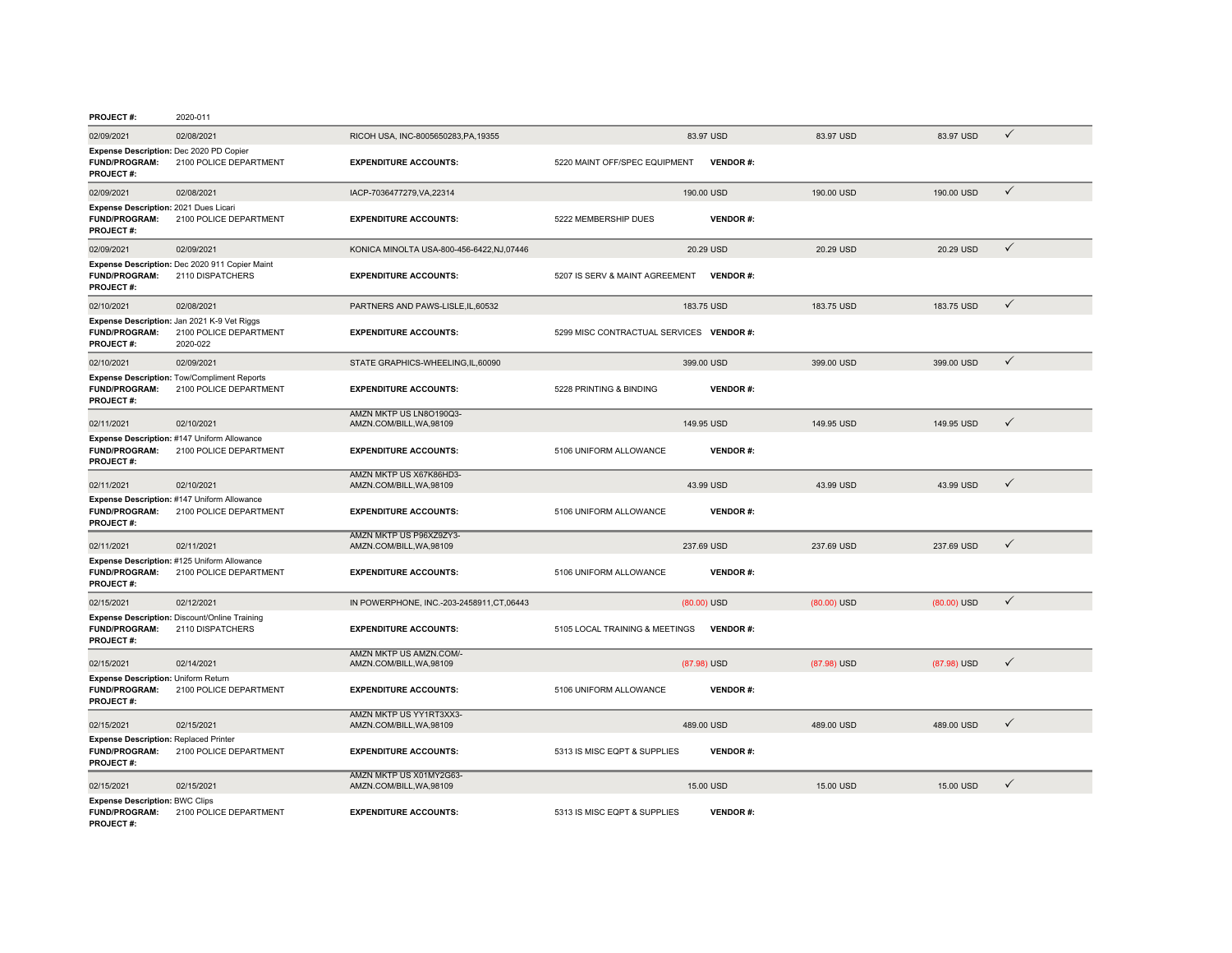| 02/19/2021                                                                                                     | 02/19/2021                                                                | COMCAST CHICAGO-800-COMCAST, IL, 60173              |                                          | 219.40 USD   |                 | 219.40 USD   | 219.40 USD   | $\checkmark$ |
|----------------------------------------------------------------------------------------------------------------|---------------------------------------------------------------------------|-----------------------------------------------------|------------------------------------------|--------------|-----------------|--------------|--------------|--------------|
| <b>FUND/PROGRAM:</b><br><b>PROJECT#:</b>                                                                       | Expense Description: IntrntPD 1/29/21-2/28/21<br>1750 INFORMATION SYSTEMS | <b>EXPENDITURE ACCOUNTS:</b>                        | 5207 IS SERV & MAINT AGREEMENT           |              | <b>VENDOR#:</b> |              |              |              |
| 02/22/2021                                                                                                     | 02/18/2021                                                                | WAREHOUSE DIRECT-CREDITCARDS@W,IL,60056             |                                          | 95.98 USD    |                 | 95.98 USD    | 95.98 USD    | $\checkmark$ |
| Expense Description: 2020 Toner Cartridge<br><b>FUND/PROGRAM:</b><br><b>PROJECT#:</b>                          | 2100 POLICE DEPARTMENT                                                    | <b>EXPENDITURE ACCOUNTS:</b>                        | 5318 OFFICE SUPPLIES                     |              | <b>VENDOR#:</b> |              |              |              |
| 02/22/2021                                                                                                     | 02/19/2021                                                                | ATT BILL PAYMENT-800-288-2020, TX, 75202            |                                          | 141.35 USD   |                 | 141.35 USD   | 141.35 USD   | $\checkmark$ |
| <b>FUND/PROGRAM:</b><br>PROJECT#:                                                                              | Expense Description: 2/11-3/10 FIBER INTERNET<br>2110 DISPATCHERS         | <b>EXPENDITURE ACCOUNTS:</b>                        | 5207 IS SERV & MAINT AGREEMENT           |              | <b>VENDOR#:</b> |              |              |              |
| 02/22/2021                                                                                                     | 02/20/2021                                                                | AMAZON.COM 2P0ZJ5343-<br>AMZN.COM/BILL, WA, 98109   |                                          | 67.94 USD    |                 | 67.94 USD    | 67.94 USD    | $\checkmark$ |
| FUND/PROGRAM:<br><b>PROJECT#:</b>                                                                              | Expense Description: #136 Uniform Allowance<br>2100 POLICE DEPARTMENT     | <b>EXPENDITURE ACCOUNTS:</b>                        | 5106 UNIFORM ALLOWANCE                   |              | <b>VENDOR#:</b> |              |              |              |
| 02/22/2021                                                                                                     | 02/21/2021                                                                | AMZN MKTP US WA9GP9CN3-<br>AMZN.COM/BILL, WA, 98109 |                                          | 74.99 USD    |                 | 74.99 USD    | 74.99 USD    | $\checkmark$ |
| <b>FUND/PROGRAM:</b><br><b>PROJECT#:</b>                                                                       | Expense Description: #150 Uniform Allowance<br>2100 POLICE DEPARTMENT     | <b>EXPENDITURE ACCOUNTS:</b>                        | 5106 UNIFORM ALLOWANCE                   |              | <b>VENDOR#:</b> |              |              |              |
| 02/22/2021                                                                                                     | 02/21/2021                                                                | AMZN MKTP US 1V4O25Y93-<br>AMZN.COM/BILL, WA, 98109 |                                          | 26.99 USD    |                 | 26.99 USD    | 26.99 USD    | ✓            |
| Expense Description: DVD's for Subpoena<br><b>Accounting Codes</b><br><b>FUND/PROGRAM:</b><br><b>PROJECT#:</b> | 2100 POLICE DEPARTMENT                                                    | <b>EXPENDITURE ACCOUNTS:</b>                        | 5318 OFFICE SUPPLIES                     |              | <b>VENDOR#:</b> |              |              |              |
| 02/23/2021                                                                                                     | 02/22/2021                                                                | CROWN TROPHY-8478089706,IL,60089                    |                                          | 17.50 USD    |                 | 17.50 USD    | 17.50 USD    | $\checkmark$ |
| <b>Expense Description: Surges Plaque</b><br><b>FUND/PROGRAM:</b><br><b>PROJECT#:</b>                          | 2100 POLICE DEPARTMENT                                                    | <b>EXPENDITURE ACCOUNTS:</b>                        | 5323 AWARDS/DECORATIONS                  |              | <b>VENDOR#:</b> |              |              |              |
| 02/23/2021                                                                                                     | 02/22/2021                                                                | AMAZON.COM Z44O93303 A-<br>AMZN.COM/BILL.WA.98109   |                                          | 25.98 USD    |                 | 25.98 USD    | 25.98 USD    | $\checkmark$ |
| Expense Description: Dymo Labels<br><b>FUND/PROGRAM:</b><br><b>PROJECT#:</b>                                   | 2100 POLICE DEPARTMENT                                                    | <b>EXPENDITURE ACCOUNTS:</b>                        | 5318 OFFICE SUPPLIES                     |              | <b>VENDOR#:</b> |              |              |              |
| 02/23/2021                                                                                                     | 02/22/2021                                                                | STERICYCLE-8667837422.IL.60045                      |                                          | 858.03 USD   |                 | 858.03 USD   | 858.03 USD   | $\checkmark$ |
| <b>FUND/PROGRAM:</b><br><b>PROJECT#:</b>                                                                       | Expense Description: Mar-May Biohazard PU<br>2100 POLICE DEPARTMENT       | <b>EXPENDITURE ACCOUNTS:</b>                        | 5299 MISC CONTRACTUAL SERVICES VENDOR #: |              |                 |              |              |              |
| 02/23/2021                                                                                                     | 02/23/2021                                                                | VZWRLSS IVR VB-800-922-0204,FL,32746                |                                          | 1,026.31 USD |                 | 1,026.31 USD | 1,026.31 USD | $\checkmark$ |
| Expense Description: 1/1-2/4 Broadband PD<br><b>FUND/PROGRAM:</b><br><b>PROJECT#:</b>                          | 1600 ADMIN & BOT                                                          | <b>EXPENDITURE ACCOUNTS:</b>                        | 5239 CELLULAR SERVICES                   |              | <b>VENDOR#:</b> |              |              |              |
| 02/24/2021                                                                                                     | 02/22/2021                                                                | PARTNERS AND PAWS-LISLE, IL, 60532                  |                                          | 154.00 USD   |                 | 154.00 USD   | 154.00 USD   | $\checkmark$ |
| <b>Expense Description: Vet K-9 Riggs</b><br><b>Accounting Codes</b><br><b>FUND/PROGRAM:</b><br>PROJECT#:      | 2100 POLICE DEPARTMENT<br>2020-022                                        | <b>EXPENDITURE ACCOUNTS:</b>                        | 5299 MISC CONTRACTUAL SERVICES VENDOR #: |              |                 |              |              |              |
| 02/24/2021                                                                                                     | 02/24/2021                                                                | AMZN MKTP US HE64Y8UT3-<br>AMZN.COM/BILL.WA.98109   |                                          | 15.98 USD    |                 | 15.98 USD    | 15.98 USD    | $\checkmark$ |
| <b>Expense Description: BWC Clips</b><br><b>FUND/PROGRAM:</b>                                                  | 2100 POLICE DEPARTMENT                                                    | <b>EXPENDITURE ACCOUNTS:</b>                        | 5313 IS MISC EQPT & SUPPLIES             |              | <b>VENDOR#:</b> |              |              |              |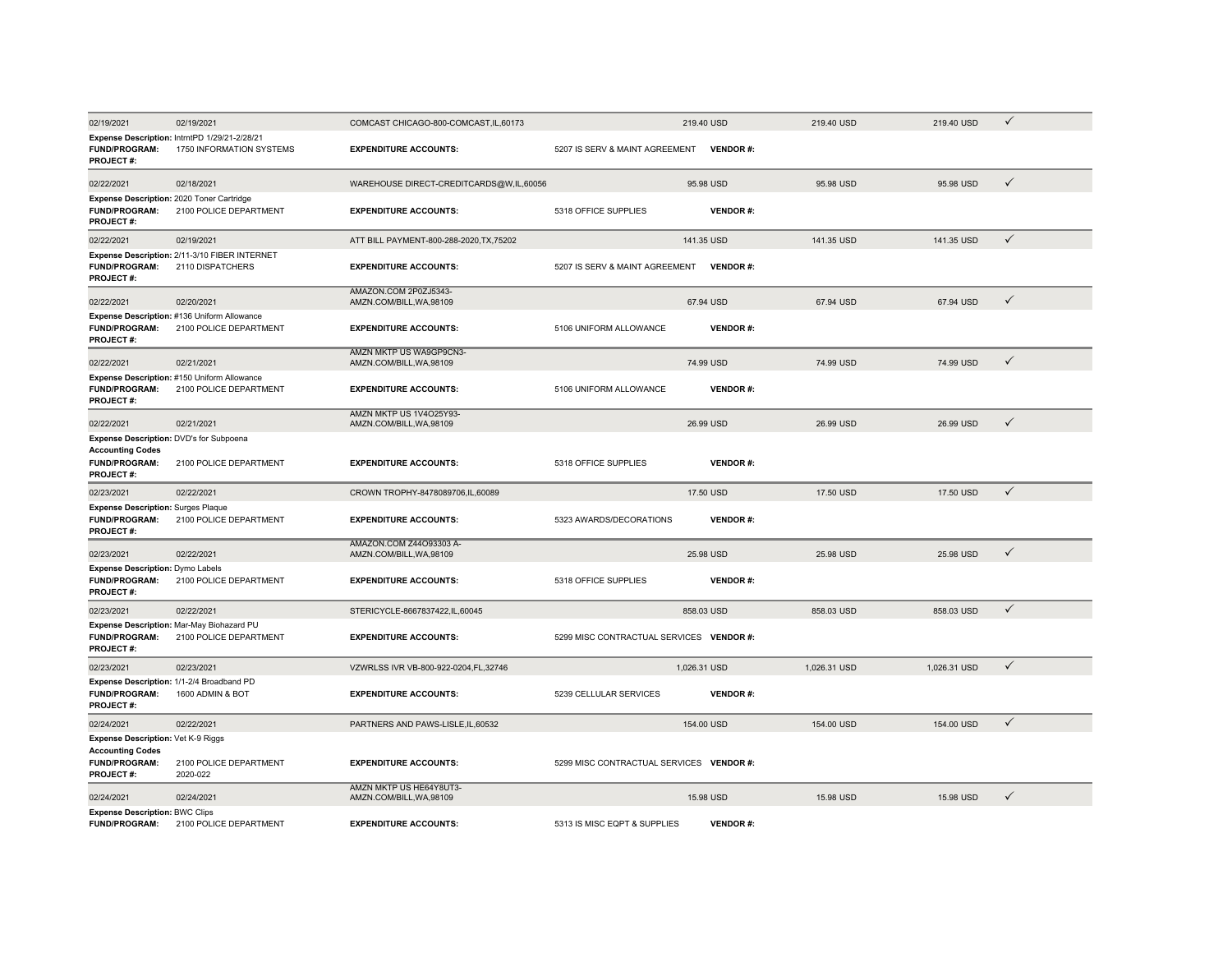|                                                                                      |                                                                           | <b>Card Subtotal</b>                                |                                |                 |             | 5.796.81    |              |
|--------------------------------------------------------------------------------------|---------------------------------------------------------------------------|-----------------------------------------------------|--------------------------------|-----------------|-------------|-------------|--------------|
| Expense Description: 1/1-2/28 911 Copier<br><b>FUND/PROGRAM:</b><br><b>PROJECT#:</b> | 2110 DISPATCHERS                                                          | <b>EXPENDITURE ACCOUNTS:</b>                        | 5207 IS SERV & MAINT AGREEMENT | <b>VENDOR#:</b> |             |             |              |
| 03/04/2021                                                                           | 03/04/2021                                                                | KONICA MINOLTA USA-800-456-6422,NJ,07446            |                                | 39.52 USD       | 39.52 USD   | 39.52 USD   | $\checkmark$ |
| Expense Description: #147 Uniform Return<br><b>FUND/PROGRAM:</b><br><b>PROJECT#:</b> | 2100 POLICE DEPARTMENT                                                    | <b>EXPENDITURE ACCOUNTS:</b>                        | 5106 UNIFORM ALLOWANCE         | <b>VENDOR#:</b> |             |             |              |
| 03/04/2021                                                                           | 03/04/2021                                                                | AMZN MKTP US-AMZN.COM/BILL, WA, 98109               |                                | (43.99) USD     | (43.99) USD | (43.99) USD | $\checkmark$ |
| <b>FUND/PROGRAM:</b><br><b>PROJECT#:</b>                                             | Expense Description: 2/1-3/31 Internet Equipt<br>1750 INFORMATION SYSTEMS | <b>EXPENDITURE ACCOUNTS:</b>                        | 5207 IS SERV & MAINT AGREEMENT | <b>VENDOR#:</b> |             |             |              |
| 03/04/2021                                                                           | 03/04/2021                                                                | COMCAST CHICAGO-800-266-2278, IL, 60173             |                                | 41.96 USD       | 41.96 USD   | 41.96 USD   | $\checkmark$ |
| Expense Description: Jan PD Copier<br><b>FUND/PROGRAM:</b><br><b>PROJECT#:</b>       | 2100 POLICE DEPARTMENT                                                    | <b>EXPENDITURE ACCOUNTS:</b>                        | 5220 MAINT OFF/SPEC EQUIPMENT  | <b>VENDOR#:</b> |             |             |              |
| 03/04/2021                                                                           | 03/03/2021                                                                | RICOH USA, INC-8005650283, PA, 19355                |                                | 107.21 USD      | 107.21 USD  | 107.21 USD  | $\checkmark$ |
| <b>FUND/PROGRAM:</b><br><b>PROJECT#:</b>                                             | Expense Description: Video Card/Redacting<br>2100 POLICE DEPARTMENT       | <b>EXPENDITURE ACCOUNTS:</b>                        | 5313 IS MISC EQPT & SUPPLIES   | <b>VENDOR#:</b> |             |             |              |
| 03/02/2021                                                                           | 03/01/2021                                                                | AMAZON.COM QP89B0JE3-<br>AMZN.COM/BILL, WA, 98109   |                                | 429.99 USD      | 429.99 USD  | 429.99 USD  | $\checkmark$ |
| <b>Expense Description: Webcams</b><br><b>FUND/PROGRAM:</b><br><b>PROJECT#:</b>      | 2100 POLICE DEPARTMENT                                                    | <b>EXPENDITURE ACCOUNTS:</b>                        | 5313 IS MISC EQPT & SUPPLIES   | <b>VENDOR#:</b> |             |             |              |
| 03/01/2021                                                                           | 02/28/2021                                                                | AMAZON.COM IY9PV9SM3-<br>AMZN.COM/BILL, WA, 98109   |                                | 82.41 USD       | 82.41 USD   | 82.41 USD   | $\checkmark$ |
| <b>FUND/PROGRAM:</b><br><b>PROJECT#:</b>                                             | Expense Description: #150 Uniform Allowance<br>2100 POLICE DEPARTMENT     | <b>EXPENDITURE ACCOUNTS:</b>                        | 5106 UNIFORM ALLOWANCE         | <b>VENDOR#:</b> |             |             |              |
| 03/01/2021                                                                           | 02/27/2021                                                                | AMZN MKTP US 9L1W35HN3-<br>AMZN.COM/BILL, WA, 98109 |                                | 74.24 USD       | 74.24 USD   | 74.24 USD   | $\checkmark$ |
| Expense Description: #150 Uniform Return<br><b>FUND/PROGRAM:</b><br><b>PROJECT#:</b> | 2100 POLICE DEPARTMENT                                                    | <b>EXPENDITURE ACCOUNTS:</b>                        | 5106 UNIFORM ALLOWANCE         | <b>VENDOR#:</b> |             |             |              |
| 03/01/2021                                                                           | 02/26/2021                                                                | AMZN MKTP US-AMZN.COM/BILL, WA, 98109               |                                | (74.99) USD     | (74.99) USD | (74.99) USD | $\checkmark$ |
| Expense Description: Epoxy Office Supply<br><b>FUND/PROGRAM:</b><br><b>PROJECT#:</b> | 2100 POLICE DEPARTMENT                                                    | <b>EXPENDITURE ACCOUNTS:</b>                        | 5318 OFFICE SUPPLIES           | <b>VENDOR#:</b> |             |             |              |
| 02/25/2021                                                                           | 02/24/2021                                                                | AMZN MKTP US JA5EV0133-<br>AMZN.COM/BILL, WA, 98109 |                                | 12.47 USD       | 12.47 USD   | 12.47 USD   | $\checkmark$ |

#### Card Transactions**LANA RUDNIK**

| oura manoavuono                              |                      |                                   |                                                 |            |                |                 |          |
|----------------------------------------------|----------------------|-----------------------------------|-------------------------------------------------|------------|----------------|-----------------|----------|
| <b>Posting</b>                               | <b>Transaction</b>   |                                   | <b>Receipt</b>                                  | Posted     | <b>Expense</b> |                 |          |
| <b>Date</b>                                  | Date                 | <b>Description</b>                | Amount                                          | Amount     | Amount         | <b>Reviewed</b> | Approved |
| 02/08/2021                                   | 02/04/2021           | VOSS SIGNS-TEL3156826418,NY,13104 | 477.50 USD                                      | 477.50 USD | 477,50 USD     |                 |          |
| <b>Expense Description: No Parking Signs</b> |                      |                                   |                                                 |            |                |                 |          |
| <b>FUND/PROGRAM:</b>                         | 1400 CIP ENGINEERING | <b>EXPENDITURE ACCOUNTS:</b>      | 5317 MISC OPERATING SUPPLIES<br><b>VENDOR#:</b> |            |                |                 |          |
| <b>PROJECT#:</b>                             |                      |                                   |                                                 |            |                |                 |          |
|                                              |                      | DROPBOX QMYLWLJN38WX-             |                                                 |            |                |                 |          |
| 02/08/2021                                   | 02/07/2021           | DROPBOX.COM,CA,94107              | 119,88 USD                                      | 119,88 USD | 109.89 USD     | $\mathbf v$     |          |
| Expense Description: Drop box 21             |                      |                                   |                                                 |            |                |                 |          |
| <b>FUND/PROGRAM:</b>                         | 1400 CIP ENGINEERING | <b>EXPENDITURE ACCOUNTS:</b>      | 5302 BOOKS & SUBSCRIPTIONS<br><b>VENDOR#:</b>   |            |                |                 |          |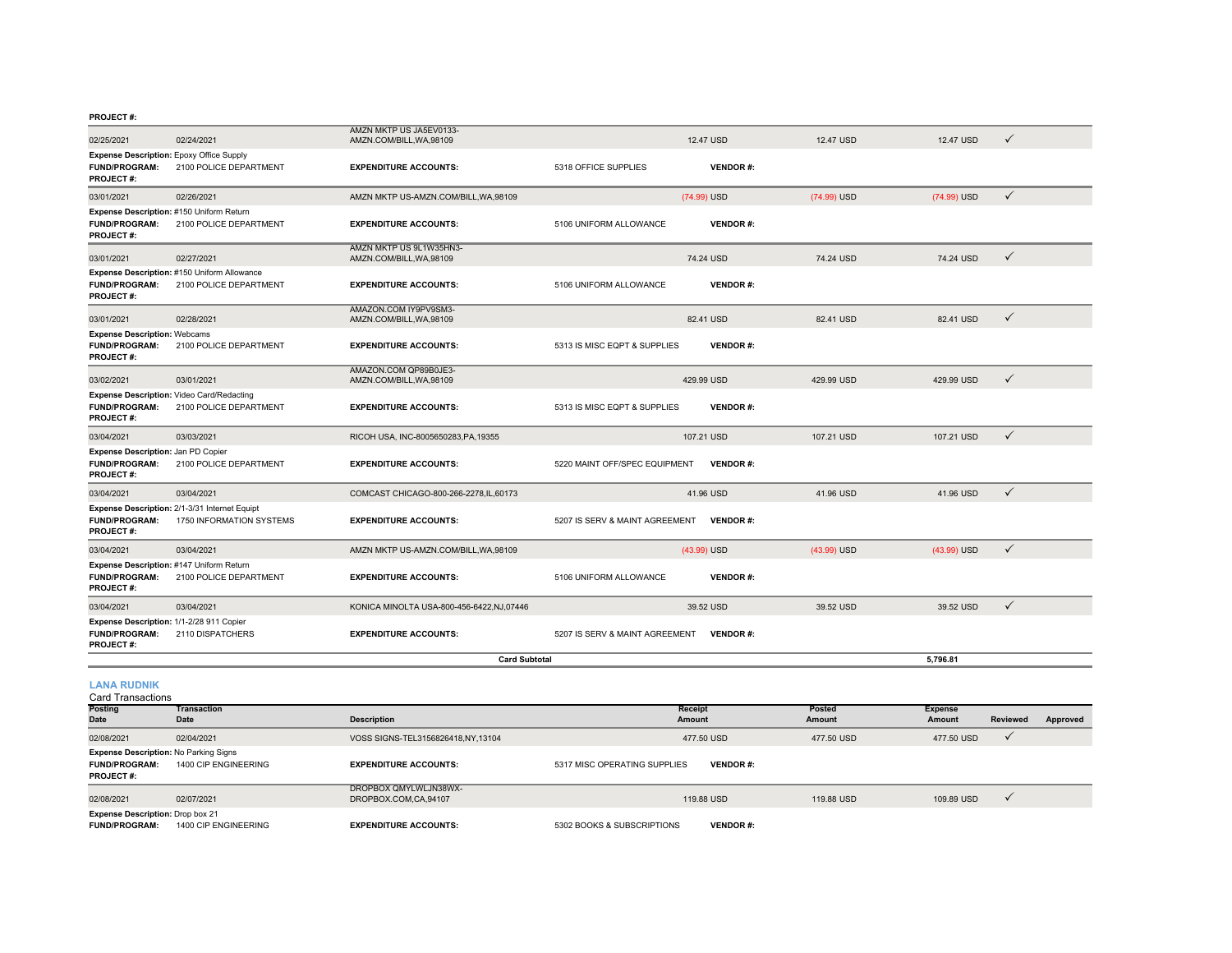| 02/08/2021                                                                                 | 02/07/2021                     | DROPBOX QMYLWLJN38WX-<br>DROPBOX.COM.CA.94107       |                              | 119,88 USD      | 119,88 USD   | 9.99 USD     | ✓            |  |
|--------------------------------------------------------------------------------------------|--------------------------------|-----------------------------------------------------|------------------------------|-----------------|--------------|--------------|--------------|--|
| Expense Description: Drop box 22                                                           |                                |                                                     |                              |                 |              |              |              |  |
| <b>FUND/PROGRAM:</b><br><b>PROJECT#:</b>                                                   | 1400 CIP ENGINEERING           | <b>EXPENDITURE ACCOUNTS:</b>                        | 5302 BOOKS & SUBSCRIPTIONS   | <b>VENDOR#:</b> |              |              |              |  |
| 02/09/2021                                                                                 | 02/08/2021                     | DROPBOX QMYLWLJN38WX-<br>DROPBOX.COM,CA,94107       |                              | (119.88) USD    | (119.88) USD | (109.89) USD | $\checkmark$ |  |
| Expense Description: refund drop box21<br><b>FUND/PROGRAM:</b><br><b>PROJECT#:</b>         | 1400 CIP ENGINEERING           | <b>EXPENDITURE ACCOUNTS:</b>                        | 5302 BOOKS & SUBSCRIPTIONS   | <b>VENDOR#:</b> |              |              |              |  |
| 02/09/2021                                                                                 | 02/08/2021                     | DROPBOX QMYLWLJN38WX-<br>DROPBOX.COM,CA,94107       |                              | (119.88) USD    | (119.88) USD | $(9.99)$ USD | $\checkmark$ |  |
| Expense Description: refund drop box22<br><b>FUND/PROGRAM:</b><br><b>PROJECT#:</b>         | 1400 CIP ENGINEERING           | <b>EXPENDITURE ACCOUNTS:</b>                        | 5302 BOOKS & SUBSCRIPTIONS   | <b>VENDOR#:</b> |              |              |              |  |
| 02/09/2021                                                                                 | 02/08/2021                     | JOHN M ELLSWORTH CO IN-4143541414, WI,53224         |                              | 43.44 USD       | 43.44 USD    | 43.44 USD    | $\checkmark$ |  |
| <b>Expense Description: Fuel Filters</b><br>FUND/PROGRAM:<br><b>PROJECT#:</b>              | 1240 FLEET SERVICES            | <b>EXPENDITURE ACCOUNTS:</b>                        | 5310 VEHICLE MAINTENANCE     | <b>VENDOR#:</b> |              |              |              |  |
| 02/10/2021                                                                                 | 02/09/2021                     | AMZN MKTP US 159CH8AY3-<br>AMZN.COM/BILL, WA, 98109 |                              | 8.98 USD        | 8.98 USD     | 8.98 USD     | $\checkmark$ |  |
| <b>Expense Description: Webcam cover</b><br><b>FUND/PROGRAM:</b><br><b>PROJECT#:</b>       | 1500 PUBLIC WORKS ADMINISTRATI | <b>EXPENDITURE ACCOUNTS:</b>                        | 5318 OFFICE SUPPLIES         | <b>VENDOR#:</b> |              |              |              |  |
| 02/10/2021                                                                                 | 02/09/2021                     | AMAZON COM TF2AT3WU3 A-<br>AMZN.COM/BILL, WA, 98109 |                              | 60.99 USD       | 60.99 USD    | 60.99 USD    | $\checkmark$ |  |
| <b>Expense Description: Shredder</b><br><b>FUND/PROGRAM:</b><br>PROJECT#:                  | 1400 CIP ENGINEERING           | <b>EXPENDITURE ACCOUNTS:</b>                        | 5317 MISC OPERATING SUPPLIES | <b>VENDOR#:</b> |              |              |              |  |
| 02/10/2021                                                                                 | 02/09/2021                     | AMAZON.COM 251CN65V3 A-<br>AMZN.COM/BILL, WA, 98109 |                              | 22.50 USD       | 22.50 USD    | 22.50 USD    | $\checkmark$ |  |
| <b>Expense Description: File Folders</b><br><b>FUND/PROGRAM:</b><br>PROJECT#:              | 1500 PUBLIC WORKS ADMINISTRATI | <b>EXPENDITURE ACCOUNTS:</b>                        | 5318 OFFICE SUPPLIES         | <b>VENDOR#:</b> |              |              |              |  |
| 02/11/2021                                                                                 | 02/10/2021                     | AMZN MKTP US VE0SV6I73-<br>AMZN.COM/BILL.WA.98109   |                              | 83.50 USD       | 83.50 USD    | 83.50 USD    | $\checkmark$ |  |
| Expense Description: Hose crimper<br><b>FUND/PROGRAM:</b><br><b>PROJECT#:</b>              | 1240 FLEET SERVICES            | <b>EXPENDITURE ACCOUNTS:</b>                        | 5315 SMALL TOOLS & EQUIPMENT | <b>VENDOR#:</b> |              |              |              |  |
| 02/12/2021                                                                                 | 02/11/2021                     | GRAINGER-877-2022594,IL,60045-5202                  |                              | 24.75 USD       | 24.75 USD    | 24.75 USD    | $\checkmark$ |  |
| <b>Expense Description: Safety glasses</b><br><b>FUND/PROGRAM:</b><br><b>PROJECT#:</b>     | 1400 CIP ENGINEERING           | <b>EXPENDITURE ACCOUNTS:</b>                        | 5319 PROTECTIVE CLOTHING     | <b>VENDOR#:</b> |              |              |              |  |
| 02/15/2021                                                                                 | 02/12/2021                     | KARA CO., INC.-COUNTRYSIDE, IL, 60525-3123          |                              | 182.90 USD      | 182.90 USD   | 182.90 USD   | $\checkmark$ |  |
| Expense Description: Laths, tape, etc.<br><b>FUND/PROGRAM:</b><br><b>PROJECT#:</b>         | 1400 CIP ENGINEERING           | <b>EXPENDITURE ACCOUNTS:</b>                        | 5317 MISC OPERATING SUPPLIES | VENDOR#:        |              |              |              |  |
| 02/16/2021                                                                                 | 02/16/2021                     | AMZN MKTP US 2E88G7NP3-<br>AMZN.COM/BILL, WA, 98109 |                              | 125.48 USD      | 125.48 USD   | 125.48 USD   | $\checkmark$ |  |
| <b>Expense Description: Fittings for stock</b><br><b>FUND/PROGRAM:</b><br><b>PROJECT#:</b> | 1240 FLEET SERVICES            | <b>EXPENDITURE ACCOUNTS:</b>                        | 5317 MISC OPERATING SUPPLIES | <b>VENDOR#:</b> |              |              |              |  |
| 02/22/2021                                                                                 | 02/22/2021                     | AMAZON.COM 279J34L63-<br>AMZN.COM/BILL, WA, 98109   |                              | 69.99 USD       | 69.99 USD    | 69.99 USD    | $\checkmark$ |  |
| Expense Description: Webcam JB<br><b>FUND/PROGRAM:</b>                                     | 1500 PUBLIC WORKS ADMINISTRATI | <b>EXPENDITURE ACCOUNTS:</b>                        | 5318 OFFICE SUPPLIES         | <b>VENDOR#:</b> |              |              |              |  |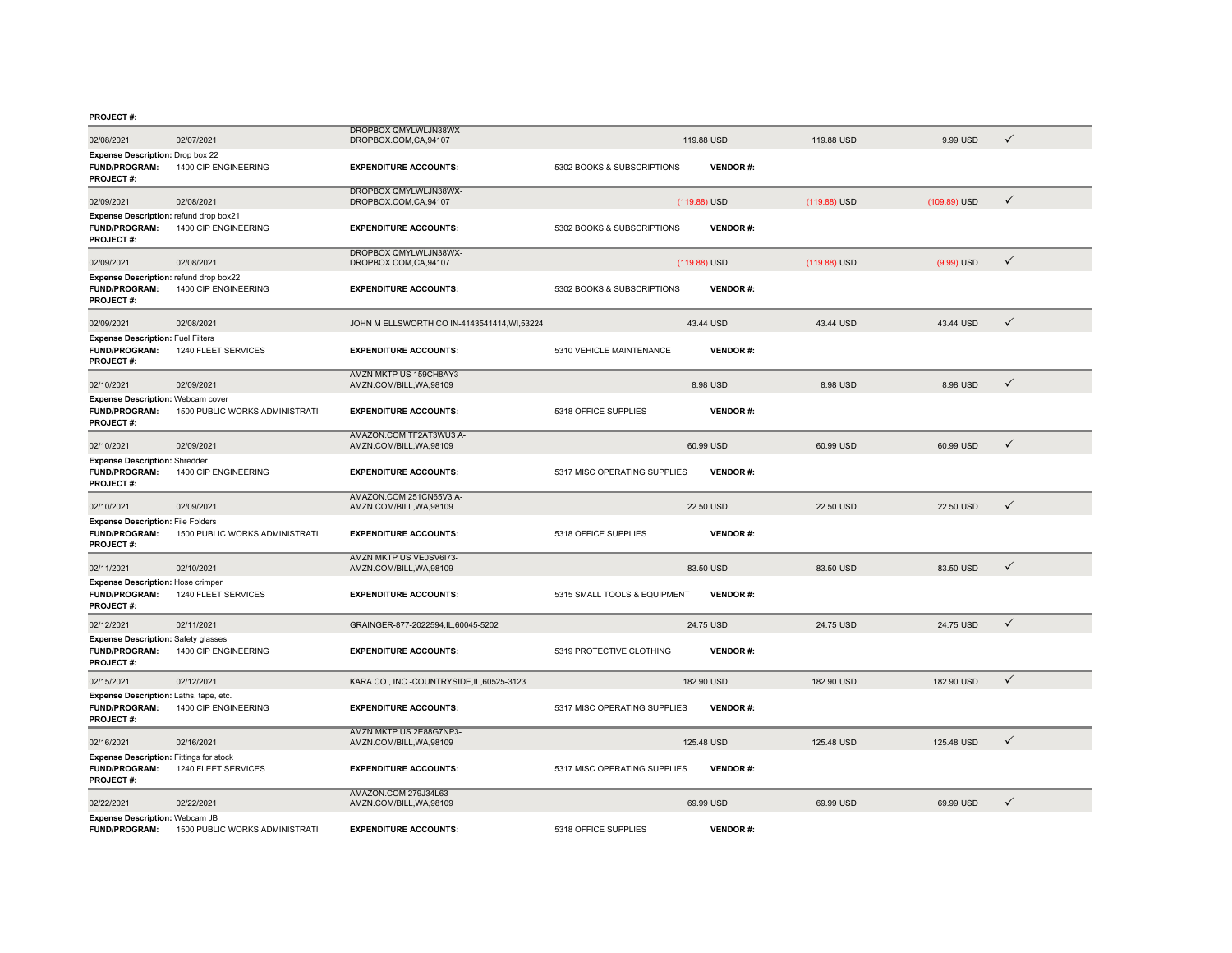|                                                                                            |                                                                                      | <b>Card Subtotal</b>                              |                              |                 |            | 1,491.17   |              |
|--------------------------------------------------------------------------------------------|--------------------------------------------------------------------------------------|---------------------------------------------------|------------------------------|-----------------|------------|------------|--------------|
| Expense Description: All in one printer<br><b>FUND/PROGRAM:</b><br><b>PROJECT#:</b>        | 1240 FLEET SERVICES                                                                  | <b>EXPENDITURE ACCOUNTS:</b>                      | 5313 IS MISC EQPT & SUPPLIES | <b>VENDOR#:</b> |            |            |              |
| 03/03/2021                                                                                 | 03/02/2021                                                                           | AMAZON.COM AN1PP2073-<br>AMZN.COM/BILL, WA, 98109 |                              | 199.99 USD      | 199.99 USD | 199.99 USD | $\checkmark$ |
| <b>Expense Description: Plate renewal A-33</b><br><b>FUND/PROGRAM:</b><br><b>PROJECT#:</b> | 2100 POLICE DEPARTMENT                                                               | <b>EXPENDITURE ACCOUNTS:</b>                      | 5310 VEHICLE MAINTENANCE     | <b>VENDOR#:</b> |            |            |              |
| 03/02/2021                                                                                 | 03/01/2021                                                                           | ILSOS INT VEH RENEWAL-8667566041.IL.62756         |                              | 154,40 USD      | 154,40 USD | 154,40 USD |              |
| <b>FUND/PROGRAM:</b><br><b>PROJECT#:</b>                                                   | <b>Expense Description: Tape, post it, staples</b><br>1500 PUBLIC WORKS ADMINISTRATI | <b>EXPENDITURE ACCOUNTS:</b>                      | 5318 OFFICE SUPPLIES         | <b>VENDOR#:</b> |            |            |              |
| 02/26/2021                                                                                 | 02/25/2021                                                                           | AMAZON.COM BI04596Z3 A-<br>AMZN.COM/BILL.WA.98109 |                              | 36.75 USD       | 36.75 USD  | 36.75 USD  | $\checkmark$ |

#### **LISA LEONTEOS**

#### Card Transactions

| <b>Posting</b><br>Date                                                              | Transaction<br>Date                                              | <b>Description</b>                                  |                           | Receipt<br>Amount | Posted<br>Amount | <b>Expense</b><br>Amount | Reviewed     | Approved |
|-------------------------------------------------------------------------------------|------------------------------------------------------------------|-----------------------------------------------------|---------------------------|-------------------|------------------|--------------------------|--------------|----------|
| 02/08/2021                                                                          | 02/06/2021                                                       | FACEBK 3JK2JZSPQ2-MENLO PARK,CA,94025               |                           | 82.41 USD         | 82.41 USD        | 82.41 USD                | $\checkmark$ |          |
| <b>FUND/PROGRAM:</b><br><b>PROJECT#:</b>                                            | Expense Description: Dining Guide Ad Jan<br>1600 ADMIN & BOT     | <b>EXPENDITURE ACCOUNTS:</b>                        | 5333 BUSINESS RECRUITMENT | <b>VENDOR#:</b>   |                  |                          |              |          |
| 02/12/2021                                                                          | 02/11/2021                                                       | AMZN MKTP US AL4XB4043-<br>AMZN.COM/BILL, WA, 98109 |                           | 24.99 USD         | 24.99 USD        | 24.99 USD                | $\checkmark$ |          |
| <b>Expense Description: iPhone Case</b><br><b>FUND/PROGRAM:</b><br><b>PROJECT#:</b> | 1600 ADMIN & BOT                                                 | <b>EXPENDITURE ACCOUNTS:</b>                        | 5318 OFFICE SUPPLIES      | <b>VENDOR#:</b>   |                  |                          |              |          |
| 02/16/2021                                                                          | 02/15/2021                                                       | AMZN MKTP US 7T61U6043-<br>AMZN.COM/BILL, WA, 98109 |                           | 6.99 USD          | 6.99 USD         | 6.99 USD                 | $\checkmark$ |          |
| <b>FUND/PROGRAM:</b><br><b>PROJECT#:</b>                                            | Expense Description: iPhone screen protector<br>1600 ADMIN & BOT | <b>EXPENDITURE ACCOUNTS:</b>                        | 5318 OFFICE SUPPLIES      | <b>VENDOR#:</b>   |                  |                          |              |          |
|                                                                                     |                                                                  | <b>Card Subtotal</b>                                |                           |                   |                  | 114.39                   |              |          |

#### **LUCA URSAN**

## Card Transactions

| Posting<br>Date                                                                        | Transaction<br>Date                                                        | <b>Description</b>                                  | Receipt<br>Amount                                 | Posted<br>Amount | <b>Expense</b><br>Amount | Reviewed     | Approved |
|----------------------------------------------------------------------------------------|----------------------------------------------------------------------------|-----------------------------------------------------|---------------------------------------------------|------------------|--------------------------|--------------|----------|
| 02/08/2021                                                                             | 02/06/2021                                                                 | COMCAST CHICAGO-800-COMCAST, IL, 60173              | 278,40 USD                                        | 278.40 USD       | 278.40 USD               | $\checkmark$ |          |
| <b>FUND/PROGRAM:</b><br><b>PROJECT#:</b>                                               | Expense Description: Internet Svc VH1 February<br>1750 INFORMATION SYSTEMS | <b>EXPENDITURE ACCOUNTS:</b>                        | 5207 IS SERV & MAINT AGREEMENT<br><b>VENDOR#:</b> |                  |                          |              |          |
| 02/10/2021                                                                             | 02/10/2021                                                                 | VZWRLSS MW M5761-01-800-922-0204, FL, 32746         | 1,248.96 USD                                      | 1,248.96 USD     | 1,248.96 USD             | $\checkmark$ |          |
| Expense Description: iPad for HR Director<br><b>FUND/PROGRAM:</b><br><b>PROJECT#:</b>  | 1800 HUMAN RESOURCES DEPT                                                  | <b>EXPENDITURE ACCOUNTS:</b>                        | <b>VENDOR#:</b><br>5313 IS MISC EQPT & SUPPLIES   |                  |                          |              |          |
| 02/15/2021                                                                             | 02/12/2021                                                                 | AMZN MKTP US A50U89983-<br>AMZN.COM/BILL, WA, 98109 | 76.96 USD                                         | 76.96 USD        | 76.96 USD                | $\checkmark$ |          |
| <b>Expense Description: PC Microphones</b><br><b>FUND/PROGRAM:</b><br><b>PROJECT#:</b> | 1750 INFORMATION SYSTEMS                                                   | <b>EXPENDITURE ACCOUNTS:</b>                        | 5313 IS MISC EQPT & SUPPLIES<br><b>VENDOR#:</b>   |                  |                          |              |          |
| 02/15/2021                                                                             | 02/12/2021                                                                 | AMZN MKTP US QK2YW55V3-<br>AMZN.COM/BILL, WA, 98109 | 13.13 USD                                         | 13.13 USD        | 13.13 USD                | $\checkmark$ |          |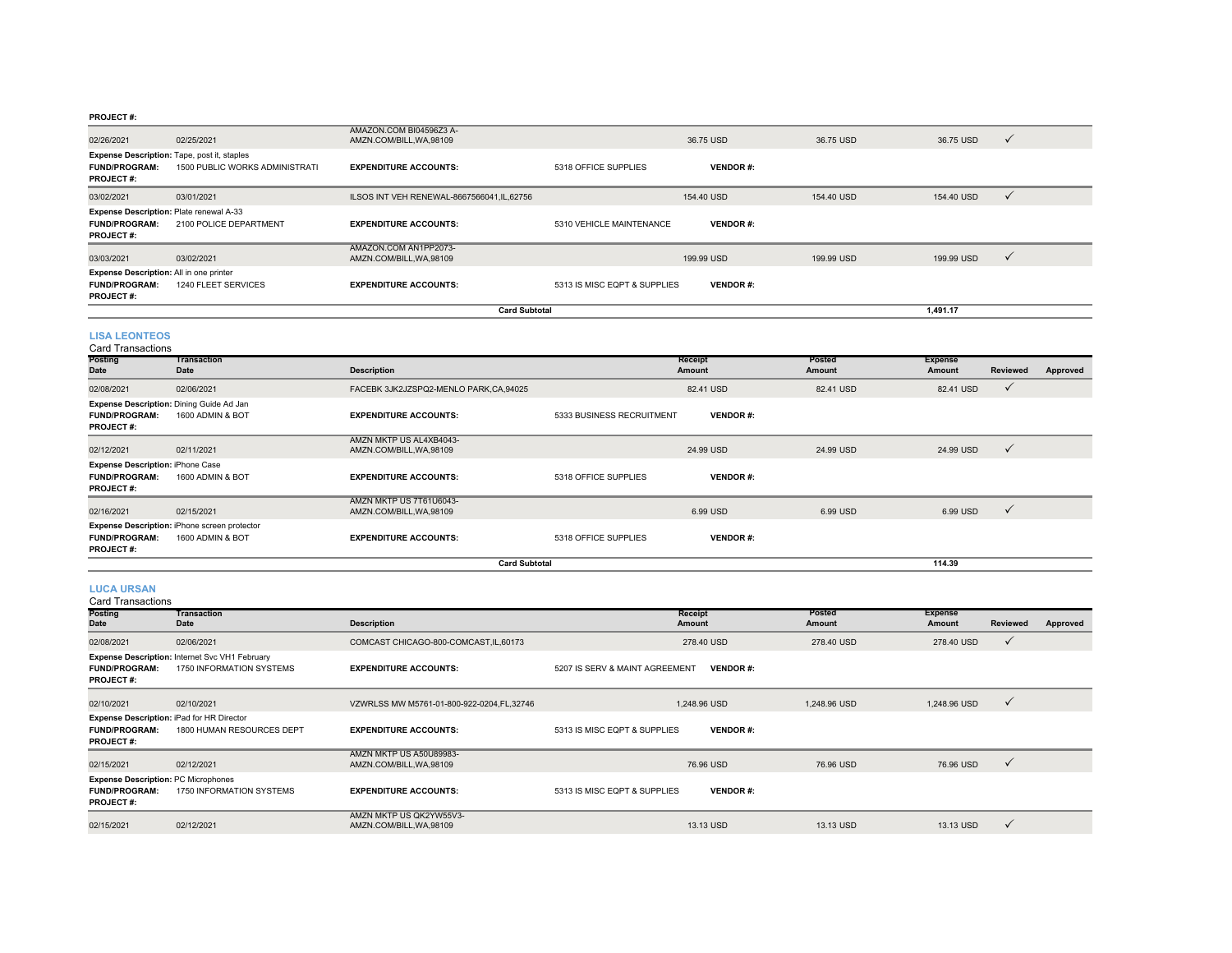| <b>Expense Description: PC microphone</b><br><b>FUND/PROGRAM:</b><br><b>PROJECT#:</b> | 1750 INFORMATION SYSTEMS                                                       | <b>EXPENDITURE ACCOUNTS:</b>                        | 5313 IS MISC EQPT & SUPPLIES   |              | <b>VENDOR#:</b> |              |              |              |
|---------------------------------------------------------------------------------------|--------------------------------------------------------------------------------|-----------------------------------------------------|--------------------------------|--------------|-----------------|--------------|--------------|--------------|
| 02/17/2021                                                                            | 02/17/2021                                                                     | COMCAST CHICAGO-800-COMCAST, IL, 60173              |                                | 218.40 USD   |                 | 218.40 USD   | 218.40 USD   | $\checkmark$ |
| <b>FUND/PROGRAM:</b><br><b>PROJECT#:</b>                                              | Expense Description: Internet Svc VH2 March<br>1750 INFORMATION SYSTEMS        | <b>EXPENDITURE ACCOUNTS:</b>                        | 5207 IS SERV & MAINT AGREEMENT |              | <b>VENDOR#:</b> |              |              |              |
| 02/18/2021                                                                            | 02/18/2021                                                                     | BALTIC NETWORKS INC-888-929-3610, IL, 60532-1972    |                                | 976.31 USD   |                 | 976.31 USD   | 976.31 USD   | ✓            |
| <b>FUND/PROGRAM:</b><br><b>PROJECT#:</b>                                              | <b>Expense Description: Wireless Network Equip</b><br>1750 INFORMATION SYSTEMS | <b>EXPENDITURE ACCOUNTS:</b>                        | 5313 IS MISC EQPT & SUPPLIES   |              | <b>VENDOR#:</b> |              |              |              |
| 02/23/2021                                                                            | 02/22/2021                                                                     | AT&T DATA-8003310500, GA, 75211                     |                                | 19.99 USD    |                 | 19.99 USD    | 19.99 USD    | $\checkmark$ |
| <b>FUND/PROGRAM:</b><br>PROJECT#:                                                     | Expense Description: Cell Svc iPad1 - March<br>1600 ADMIN & BOT                | <b>EXPENDITURE ACCOUNTS:</b>                        | 5239 CELLULAR SERVICES         |              | <b>VENDOR#:</b> |              |              |              |
| 02/23/2021                                                                            | 02/22/2021                                                                     | AT&T DATA-8003310500, GA, 75211                     |                                | 19.99 USD    |                 | 19.99 USD    | 19.99 USD    | $\checkmark$ |
| <b>FUND/PROGRAM:</b><br><b>PROJECT#:</b>                                              | Expense Description: Cell Svc iPad24 - March<br>1600 ADMIN & BOT               | <b>EXPENDITURE ACCOUNTS:</b>                        | 5239 CELLULAR SERVICES         |              | <b>VENDOR#:</b> |              |              |              |
| 02/23/2021                                                                            | 02/23/2021                                                                     | AMZN MKTP US IU3FD7F53-<br>AMZN.COM/BILL, WA, 98109 |                                | 16.97 USD    |                 | 16.97 USD    | 16.97 USD    | $\checkmark$ |
| <b>Expense Description: Coax Cable</b><br>FUND/PROGRAM:<br>PROJECT#:                  | 1750 INFORMATION SYSTEMS                                                       | <b>EXPENDITURE ACCOUNTS:</b>                        | 5317 MISC OPERATING SUPPLIES   |              | <b>VENDOR#:</b> |              |              |              |
| 02/24/2021                                                                            | 02/23/2021                                                                     | TEAMVIEWER.COM-GOEPPINGEN,FL,33760                  |                                | (237.52) USD |                 | (237.52) USD | (237.52) USD | $\checkmark$ |
| Expense Description: Sales Tax Credit<br>FUND/PROGRAM:<br><b>PROJECT#:</b>            | 1750 INFORMATION SYSTEMS                                                       | <b>EXPENDITURE ACCOUNTS:</b>                        | 5207 IS SERV & MAINT AGREEMENT |              | <b>VENDOR#:</b> |              |              |              |
| 03/01/2021                                                                            | 02/26/2021                                                                     | AT&T DATA-8003310500, GA, 75211                     |                                | 19.99 USD    |                 | 19.99 USD    | 19.99 USD    | $\checkmark$ |
| FUND/PROGRAM:<br><b>PROJECT#:</b>                                                     | Expense Description: Cell Svc iPad22 - March<br>1600 ADMIN & BOT               | <b>EXPENDITURE ACCOUNTS:</b>                        | 5239 CELLULAR SERVICES         |              | <b>VENDOR#:</b> |              |              |              |
| 03/01/2021                                                                            | 02/27/2021                                                                     | AMZN MKTP US 2H6285Q73-<br>AMZN.COM/BILL, WA, 98109 |                                | 53.87 USD    |                 | 53.87 USD    | 53.87 USD    | $\checkmark$ |
| <b>Expense Description: Mouse Pads</b><br><b>FUND/PROGRAM:</b><br><b>PROJECT#:</b>    | 1750 INFORMATION SYSTEMS                                                       | <b>EXPENDITURE ACCOUNTS:</b>                        | 5317 MISC OPERATING SUPPLIES   |              | <b>VENDOR#:</b> |              |              |              |
| 03/01/2021                                                                            | 02/28/2021                                                                     | COMCAST CHICAGO-800-COMCAST, IL, 60173              |                                | 263.40 USD   |                 | 263.40 USD   | 263.40 USD   | ✓            |
| FUND/PROGRAM:<br>PROJECT#:                                                            | Expense Description: Internet Svc PD - March<br>1750 INFORMATION SYSTEMS       | <b>EXPENDITURE ACCOUNTS:</b>                        | 5207 IS SERV & MAINT AGREEMENT |              | <b>VENDOR#:</b> |              |              |              |
| 03/02/2021                                                                            | 03/01/2021                                                                     | AMZN MKTP US SI9891Y93-<br>AMZN.COM/BILL.WA.98109   |                                | 795,60 USD   |                 | 795.60 USD   | 795,60 USD   | $\checkmark$ |
| <b>Expense Description: Network Switches</b><br><b>FUND/PROGRAM:</b><br>PROJECT#:     | 1750 INFORMATION SYSTEMS                                                       | <b>EXPENDITURE ACCOUNTS:</b>                        | 5313 IS MISC EQPT & SUPPLIES   |              | <b>VENDOR#:</b> |              |              |              |
| 03/02/2021                                                                            | 03/01/2021                                                                     | MEDIASERVE MEDIASERVE-DALLAS, TX, 75247             |                                | 60.00 USD    |                 | 60.00 USD    | 60.00 USD    | $\checkmark$ |
| <b>FUND/PROGRAM:</b><br>PROJECT#:                                                     | Expense Description: Webcasting Sys Fees March<br>1750 INFORMATION SYSTEMS     | <b>EXPENDITURE ACCOUNTS:</b>                        | 5207 IS SERV & MAINT AGREEMENT |              | <b>VENDOR#:</b> |              |              |              |
| 03/02/2021                                                                            | 03/01/2021                                                                     | AMZ TRITON DATACOM O-<br>PAY.AMAZON.CO,WA,98109     |                                | 267.95 USD   |                 | 267.95 USD   | 267.95 USD   | ✓            |
| <b>Expense Description: Cisco Phones</b><br><b>FUND/PROGRAM:</b>                      | 1750 INFORMATION SYSTEMS                                                       | <b>EXPENDITURE ACCOUNTS:</b>                        | 5313 IS MISC EQPT & SUPPLIES   |              | <b>VENDOR#:</b> |              |              |              |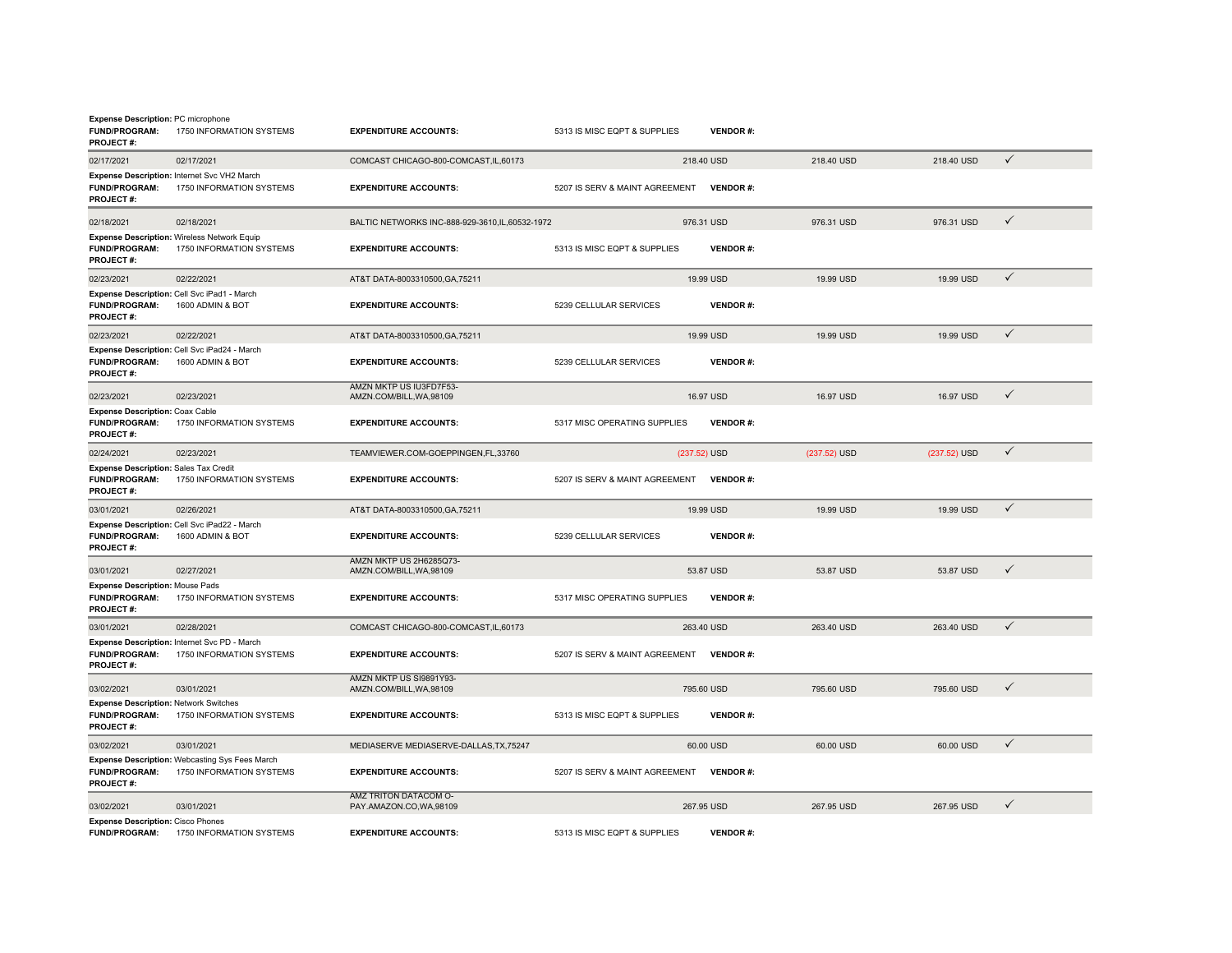| 03/02/2021                                                                        | 03/01/2021                                                                          | B&H PHOTO 800-606-6969-800-2215743,NY,10001         |                              | 2,416.00 USD             | 2,416.00 USD            | 2,416.00 USD             | ✓               |          |
|-----------------------------------------------------------------------------------|-------------------------------------------------------------------------------------|-----------------------------------------------------|------------------------------|--------------------------|-------------------------|--------------------------|-----------------|----------|
| FUND/PROGRAM:<br><b>PROJECT#:</b>                                                 | <b>Expense Description: Axis Security Cameras</b><br>3420 NON-INFRASTRUCTURE IMPROV | <b>EXPENDITURE ACCOUNTS:</b>                        | 5411 SPECIAL EQUIPMENT       | <b>VENDOR#:</b>          |                         |                          |                 |          |
| 03/03/2021                                                                        | 03/02/2021                                                                          | AMZN MKTP US 5Q6YJ04N3-<br>AMZN.COM/BILL, WA, 98109 |                              | 609.94 USD               | 609.94 USD              | 609.94 USD               | $\checkmark$    |          |
| <b>Expense Description: Network Switches</b><br>FUND/PROGRAM:<br><b>PROJECT#:</b> | 1750 INFORMATION SYSTEMS                                                            | <b>EXPENDITURE ACCOUNTS:</b>                        | 5313 IS MISC EQPT & SUPPLIES | <b>VENDOR#:</b>          |                         |                          |                 |          |
| 03/04/2021                                                                        | 03/02/2021                                                                          | VERIZON WIRELESS 22755-BELLEVUE, WA, 98008          |                              | 409.97 USD               | 409.97 USD              | 409.97 USD               | $\checkmark$    |          |
| FUND/PROGRAM:<br><b>PROJECT#:</b>                                                 | Expense Description: Cell Phone Purchase-Shari<br>1315 SOCIAL SERVICES              | <b>EXPENDITURE ACCOUNTS:</b>                        | 5313 IS MISC EQPT & SUPPLIES | <b>VENDOR#:</b>          |                         |                          |                 |          |
| 03/04/2021                                                                        | 03/03/2021                                                                          | AT&T DATA-8003310500, GA, 75211                     |                              | 19.99 USD                | 19.99 USD               | 19.99 USD                | $\checkmark$    |          |
| <b>FUND/PROGRAM:</b><br><b>PROJECT#:</b>                                          | Expense Description: Cell Svc iPad7 - March<br>1600 ADMIN & BOT                     | <b>EXPENDITURE ACCOUNTS:</b>                        | 5239 CELLULAR SERVICES       | <b>VENDOR#:</b>          |                         |                          |                 |          |
|                                                                                   |                                                                                     | <b>Card Subtotal</b>                                |                              |                          |                         | 7,548.30                 |                 |          |
| <b>MATTHEW R BROWNING</b><br><b>Card Transactions</b>                             |                                                                                     |                                                     |                              |                          |                         |                          |                 |          |
| Posting<br>Date                                                                   | <b>Transaction</b><br>Date                                                          | <b>Description</b>                                  |                              | <b>Receipt</b><br>Amount | Posted<br>Amount        | <b>Expense</b><br>Amount | Reviewed        | Approved |
|                                                                                   |                                                                                     | MUTUAL ACE HARDWARE-BU-BUFFALO                      |                              |                          |                         |                          |                 |          |
| 03/01/2021<br>Expense Description: fan blade set screws                           | 02/26/2021                                                                          | GROVE, IL, 60085                                    |                              | 1.45 USD                 | 1.45 USD                | 1.45 USD                 | $\checkmark$    |          |
| <b>FUND/PROGRAM:</b><br><b>PROJECT#:</b>                                          | 4100 WATER DIVISION                                                                 | <b>EXPENDITURE ACCOUNTS:</b>                        | 5243 PUMPHOUSE MAINTENANCE   | <b>VENDOR#:</b>          |                         |                          |                 |          |
|                                                                                   |                                                                                     | <b>Card Subtotal</b>                                |                              |                          |                         | 1.45                     |                 |          |
| <b>MICHAEL CROTTY</b><br><b>Card Transactions</b>                                 |                                                                                     |                                                     |                              |                          |                         |                          |                 |          |
| Posting<br>Date                                                                   | <b>Transaction</b><br><b>Date</b>                                                   | <b>Description</b>                                  |                              | <b>Receipt</b><br>Amount | Posted<br><b>Amount</b> | <b>Expense</b><br>Amount | <b>Reviewed</b> | Approved |
| 03/02/2021                                                                        | 03/01/2021                                                                          | CITYTECH-6305415489,IL,60516                        |                              | 390.00 USD               | 390.00 USD              | 325.00 USD               | $\checkmark$    |          |
| FUND/PROGRAM:<br><b>PROJECT#:</b>                                                 | Expense Description: PublicSalary Renewal<br>1800 HUMAN RESOURCES DEPT              | <b>EXPENDITURE ACCOUNTS:</b>                        | 5222 MEMBERSHIP DUES         | <b>VENDOR#:</b>          |                         |                          |                 |          |
| 03/02/2021                                                                        | 03/01/2021                                                                          | CITYTECH-6305415489,IL,60516                        |                              | 390.00 USD               | 390.00 USD              | 65.00 USD                | $\checkmark$    |          |
| FUND/PROGRAM:<br><b>PROJECT#:</b>                                                 | Expense Description: PublicSalary Renewal<br>1800 HUMAN RESOURCES DEPT              | <b>EXPENDITURE ACCOUNTS:</b>                        | 5222 MEMBERSHIP DUES         | <b>VENDOR#:</b>          |                         |                          |                 |          |
|                                                                                   |                                                                                     | <b>Card Subtotal</b>                                |                              |                          |                         | 390.00                   |                 |          |
| <b>MICHAEL MONDSCHAIN</b><br>Card Transactions                                    |                                                                                     |                                                     |                              |                          |                         |                          |                 |          |
| <b>Posting</b><br>Date                                                            | <b>Transaction</b><br>Date                                                          | <b>Description</b>                                  |                              | Receipt<br>Amount        | Posted<br>Amount        | <b>Expense</b><br>Amount | <b>Reviewed</b> | Approved |
| 02/08/2021                                                                        | 02/04/2021                                                                          | ILLINOIS GOVERNMENT FI-GLEN ELLYN, IL, 60137        |                              | 400.00 USD               | 400.00 USD              | 400.00 USD               | ✓               |          |
| <b>FUND/PROGRAM:</b><br>PROJECT#:                                                 | Expense Description: 21 MEMBERSHIP BS MK<br>1700 FINANCE DEPARTMENT                 | <b>EXPENDITURE ACCOUNTS:</b>                        | 5222 MEMBERSHIP DUES         | <b>VENDOR#:</b>          |                         |                          |                 |          |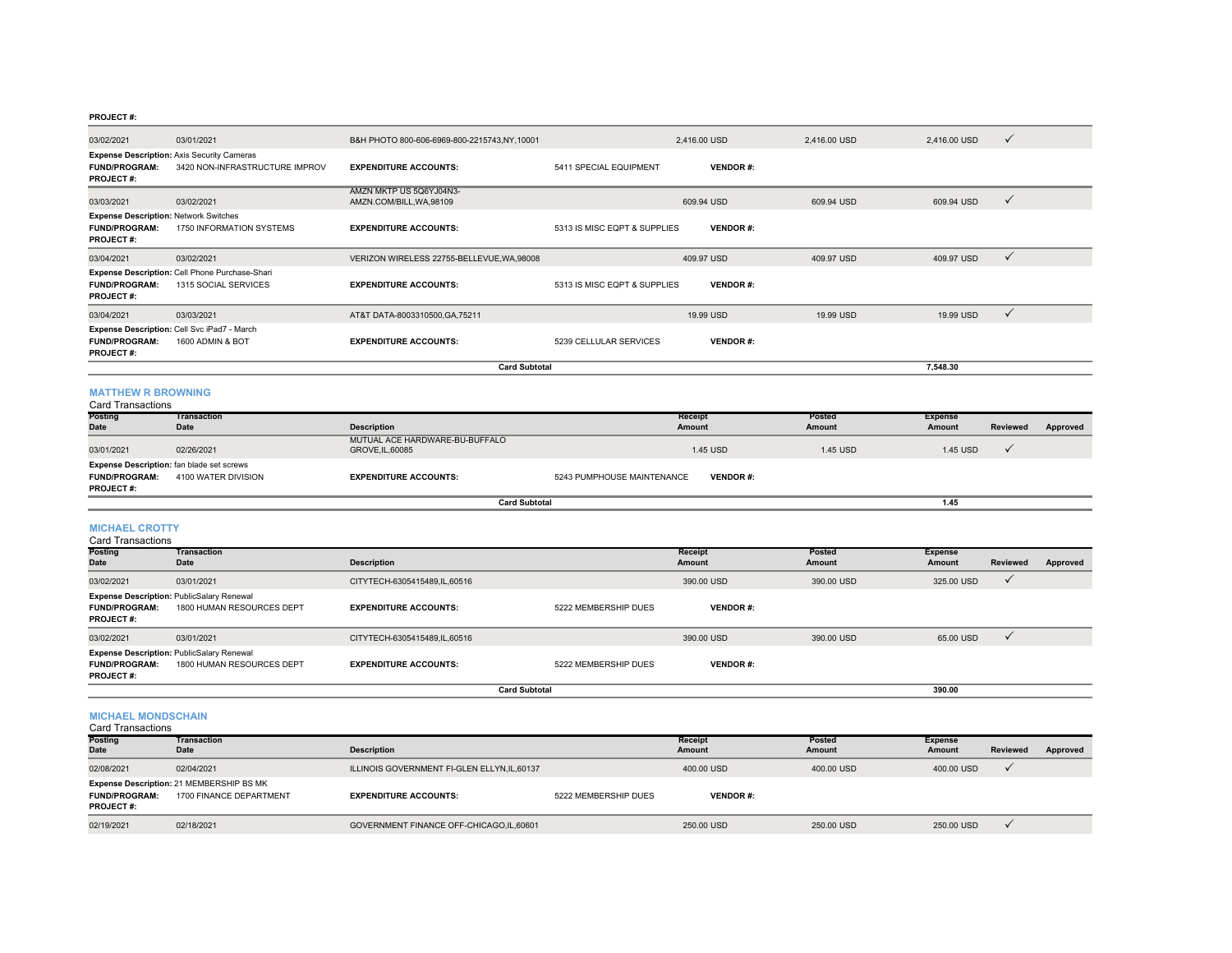|                                                                                   | Expense Description: 21 Membership MK                                     |                                                |                                |                 |            |            |              |
|-----------------------------------------------------------------------------------|---------------------------------------------------------------------------|------------------------------------------------|--------------------------------|-----------------|------------|------------|--------------|
| <b>FUND/PROGRAM:</b><br><b>PROJECT#:</b>                                          | 1700 FINANCE DEPARTMENT                                                   | <b>EXPENDITURE ACCOUNTS:</b>                   | 5222 MEMBERSHIP DUES           | <b>VENDOR#:</b> |            |            |              |
| 02/22/2021                                                                        | 02/21/2021                                                                | MSI MORNINGSTAR-866-229-9449.IL.60602          |                                | 199,00 USD      | 199.00 USD | 199.00 USD | $\checkmark$ |
| Expense Description: 21 Membership MK<br><b>FUND/PROGRAM:</b><br><b>PROJECT#:</b> | 1700 FINANCE DEPARTMENT                                                   | <b>EXPENDITURE ACCOUNTS:</b>                   | 5222 MEMBERSHIP DUES           | <b>VENDOR#:</b> |            |            |              |
| 02/23/2021                                                                        | 02/22/2021                                                                | WPY ILLINOIS PUBLIC EM-855-469-3729, IL, 60018 |                                | 129,00 USD      | 129,00 USD | 129,00 USD | $\checkmark$ |
| <b>FUND/PROGRAM:</b><br><b>PROJECT#:</b>                                          | Expense Description: Employment Law Seminar/MK<br>1700 FINANCE DEPARTMENT | <b>EXPENDITURE ACCOUNTS:</b>                   | 5105 LOCAL TRAINING & MEETINGS | <b>VENDOR#:</b> |            |            |              |
|                                                                                   |                                                                           | <b>Card Subtotal</b>                           |                                |                 |            | 978.00     |              |

**PETER RODGERS**

| <b>Card Transactions</b>                                                                  |                                                                           |                                        |                              |                 |                  |                                 |                 |          |
|-------------------------------------------------------------------------------------------|---------------------------------------------------------------------------|----------------------------------------|------------------------------|-----------------|------------------|---------------------------------|-----------------|----------|
| Posting<br>Date                                                                           | <b>Transaction</b><br>Date                                                | <b>Description</b>                     | Receipt<br>Amount            |                 | Posted<br>Amount | <b>Expense</b><br><b>Amount</b> | <b>Reviewed</b> | Approved |
| 02/12/2021                                                                                | 02/10/2021                                                                | SAMSCLUB.COM-888-746-7726.AR.72712     |                              | 109.66 USD      | 109.66 USD       | 109.66 USD                      | $\checkmark$    |          |
| <b>Expense Description: department water</b><br><b>FUND/PROGRAM:</b><br><b>PROJECT#:</b>  | 2100 POLICE DEPARTMENT                                                    | <b>EXPENDITURE ACCOUNTS:</b>           | 5317 MISC OPERATING SUPPLIES | <b>VENDOR#:</b> |                  |                                 |                 |          |
| 02/19/2021                                                                                | 02/17/2021                                                                | SAMSCLUB.COM-888-746-7726,AR,72712     |                              | 98.92 USD       | 98.92 USD        | 98.92 USD                       | $\checkmark$    |          |
| <b>FUND/PROGRAM:</b><br><b>PROJECT#:</b>                                                  | Expense Description: coffee/tea/hot chocolate<br>2100 POLICE DEPARTMENT   | <b>EXPENDITURE ACCOUNTS:</b>           | 5317 MISC OPERATING SUPPLIES | <b>VENDOR#:</b> |                  |                                 |                 |          |
| 02/19/2021                                                                                | 02/18/2021                                                                | GRAINGER-877-2022594,IL,60045-5202     |                              | 67.38 USD       | 67.38 USD        | 67.38 USD                       | $\checkmark$    |          |
| <b>Expense Description: Locks</b><br><b>FUND/PROGRAM:</b><br><b>PROJECT#:</b>             | 2100 POLICE DEPARTMENT                                                    | <b>EXPENDITURE ACCOUNTS:</b>           | 5317 MISC OPERATING SUPPLIES | <b>VENDOR#:</b> |                  |                                 |                 |          |
| 02/25/2021                                                                                | 02/23/2021                                                                | DASH MEDICAL GLOVES-FRANKLIN, WI,53132 | 1,267.60 USD                 |                 | 1,267.60 USD     | 1,267.60 USD                    | $\checkmark$    |          |
| <b>Expense Description: Nitrile gloves</b><br><b>FUND/PROGRAM:</b><br><b>PROJECT#:</b>    | 2100 POLICE DEPARTMENT<br>2020-011                                        | <b>EXPENDITURE ACCOUNTS:</b>           | 5317 MISC OPERATING SUPPLIES | <b>VENDOR#:</b> |                  |                                 |                 |          |
| 02/26/2021                                                                                | 02/23/2021                                                                | PEAVEY CORP.-LENEXA,KS,66215           |                              | 72.40 USD       | 72.40 USD        | 72.40 USD                       | $\checkmark$    |          |
| <b>FUND/PROGRAM:</b><br><b>PROJECT#:</b>                                                  | <b>Expense Description: Arson cans/tweezers</b><br>2100 POLICE DEPARTMENT | <b>EXPENDITURE ACCOUNTS:</b>           | 5317 MISC OPERATING SUPPLIES | <b>VENDOR#:</b> |                  |                                 |                 |          |
| 03/02/2021                                                                                | 02/28/2021                                                                | SAMSCLUB.COM-888-746-7726,AR,72712     |                              | 998.00 USD      | 998.00 USD       | 998.00 USD                      | $\checkmark$    |          |
| <b>FUND/PROGRAM:</b><br><b>PROJECT#:</b>                                                  | <b>Expense Description:</b> 2 TV's for communications<br>2110 DISPATCHERS | <b>EXPENDITURE ACCOUNTS:</b>           | 5317 MISC OPERATING SUPPLIES | <b>VENDOR#:</b> |                  |                                 |                 |          |
| 03/04/2021                                                                                | 03/03/2021                                                                | WM SUPERCENTER #1735-WHEELING,IL,60090 |                              | 134.19 USD      | 134.19 USD       | 74.40 USD                       | $\checkmark$    |          |
| <b>FUND/PROGRAM:</b><br><b>PROJECT#:</b>                                                  | Expense Description: Split - Prisoner meals<br>2100 POLICE DEPARTMENT     | <b>EXPENDITURE ACCOUNTS:</b>           | 5229 PRISONER WELFARE        | <b>VENDOR#:</b> |                  |                                 |                 |          |
| 03/04/2021                                                                                | 03/03/2021                                                                | WM SUPERCENTER #1735-WHEELING,IL,60090 |                              | 134.19 USD      | 134.19 USD       | 59.79 USD                       | $\checkmark$    |          |
| <b>Expense Description: Split-ET supplies</b><br><b>FUND/PROGRAM:</b><br><b>PROJECT#:</b> | 2100 POLICE DEPARTMENT                                                    | <b>EXPENDITURE ACCOUNTS:</b>           | 5317 MISC OPERATING SUPPLIES | <b>VENDOR#:</b> |                  |                                 |                 |          |
|                                                                                           |                                                                           | <b>Card Subtotal</b>                   |                              |                 |                  | 2.748.15                        |                 |          |

**ROSE LEMANIS**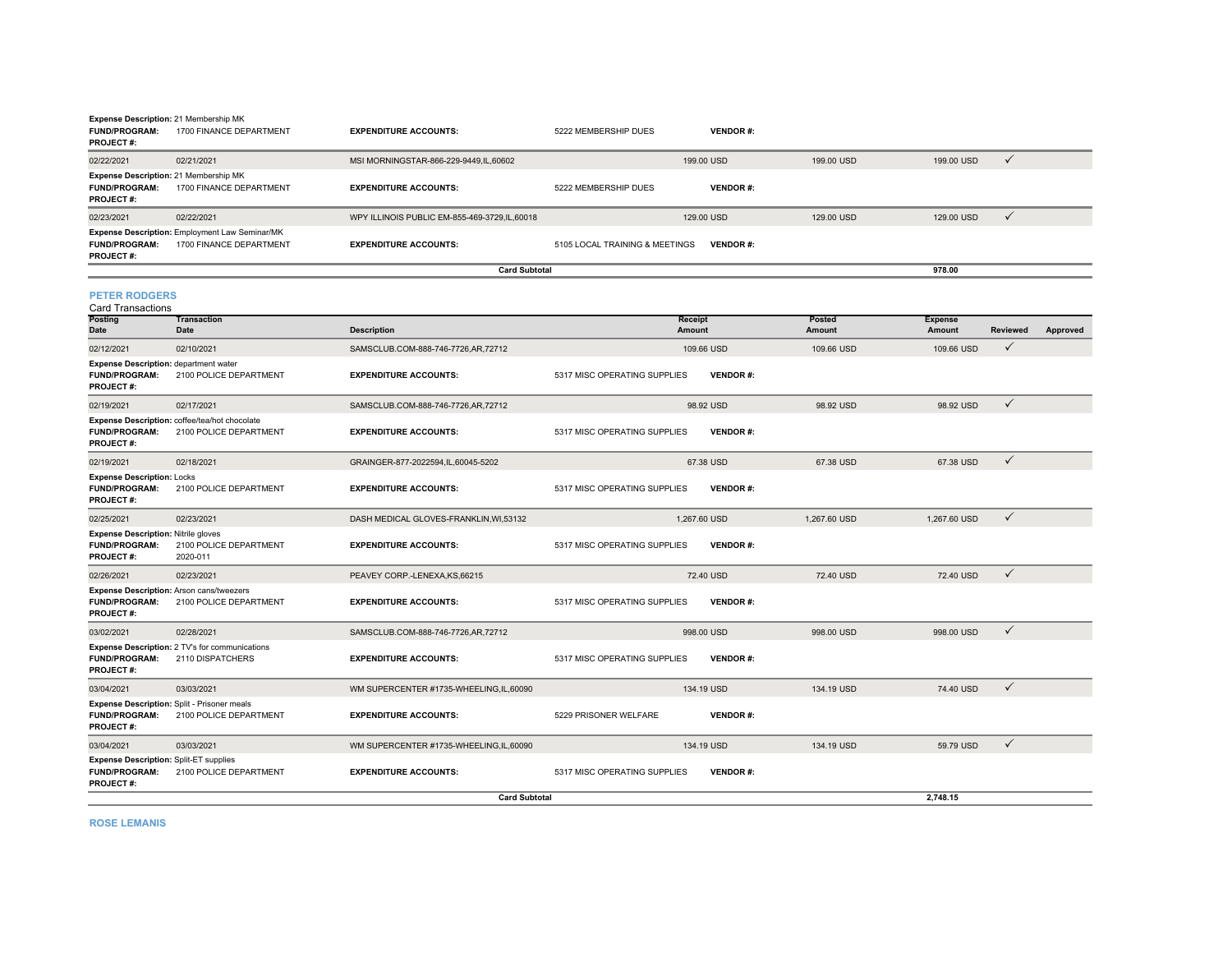| <b>Card Transactions</b> |  |  |
|--------------------------|--|--|
|                          |  |  |

| unuuvuun<br><b>Posting</b><br>Date                                                  | <b>Transaction</b><br>Date                                                     | <b>Description</b>                                  |                               | <b>Receipt</b><br>Amount | Posted<br><b>Amount</b> | <b>Expense</b><br>Amount | <b>Reviewed</b> | Approved |
|-------------------------------------------------------------------------------------|--------------------------------------------------------------------------------|-----------------------------------------------------|-------------------------------|--------------------------|-------------------------|--------------------------|-----------------|----------|
| 02/05/2021                                                                          | 02/04/2021                                                                     | AMAZON.COM 9L3ZP8VH3 A-<br>AMZN.COM/BILL.WA.98109   |                               | 168.00 USD               | 168,00 USD              | 168.00 USD               | $\checkmark$    |          |
| Expense Description: webcams CB/VH<br><b>FUND/PROGRAM:</b><br><b>PROJECT#:</b>      | 1500 PUBLIC WORKS ADMINISTRATI                                                 | <b>EXPENDITURE ACCOUNTS:</b>                        | 5318 OFFICE SUPPLIES          | <b>VENDOR#:</b>          |                         |                          |                 |          |
| 02/10/2021                                                                          | 02/10/2021                                                                     | AMZN MKTP US LN4HM27T3-<br>AMZN.COM/BILL, WA, 98109 |                               | 79.97 USD                | 79.97 USD               | 79.97 USD                | $\checkmark$    |          |
| <b>FUND/PROGRAM:</b><br><b>PROJECT#:</b>                                            | Expense Description: webcam & coverplate JW<br>1500 PUBLIC WORKS ADMINISTRATI  | <b>EXPENDITURE ACCOUNTS:</b>                        | 5318 OFFICE SUPPLIES          | <b>VENDOR#:</b>          |                         |                          |                 |          |
| 02/11/2021                                                                          | 02/10/2021                                                                     | OFFICEMAX/DEPOT 6869-800-463-3768,IL,60143          |                               | 13.33 USD                | 13.33 USD               | 13.33 USD                | $\checkmark$    |          |
| Expense Description: misc office supplies<br><b>FUND/PROGRAM:</b><br>PROJECT#:      | 1500 PUBLIC WORKS ADMINISTRATI                                                 | <b>EXPENDITURE ACCOUNTS:</b>                        | 5318 OFFICE SUPPLIES          | <b>VENDOR#:</b>          |                         |                          |                 |          |
| 02/12/2021                                                                          | 02/12/2021                                                                     | AWWA.ORG-303-347-6197,CO,80235                      |                               | 83.00 USD                | 83.00 USD               | 62.25 USD                | $\checkmark$    |          |
| <b>FUND/PROGRAM:</b><br><b>PROJECT#:</b>                                            | Expense Description: Membership21-Wolfgram<br>4100 WATER DIVISION              | <b>EXPENDITURE ACCOUNTS:</b>                        | 5222 MEMBERSHIP DUES          | <b>VENDOR#:</b>          |                         |                          |                 |          |
| 02/12/2021                                                                          | 02/12/2021                                                                     | AWWA.ORG-303-347-6197,CO,80235                      |                               | 83.00 USD                | 83.00 USD               | 20.75 USD                | $\checkmark$    |          |
| FUND/PROGRAM:<br><b>PROJECT#:</b>                                                   | Expense Description: Membership22-Wolfgram<br>4100 WATER DIVISION              | <b>EXPENDITURE ACCOUNTS:</b>                        | 5222 MEMBERSHIP DUES          | <b>VENDOR#:</b>          |                         |                          |                 |          |
| 02/12/2021                                                                          | 02/12/2021                                                                     | AWWA.ORG-303-347-6197,CO,80235                      |                               | 83.00 USD                | 83.00 USD               | 62.25 USD                | $\checkmark$    |          |
| <b>FUND/PROGRAM:</b><br><b>PROJECT#:</b>                                            | Expense Description: Membership 21 -Berman<br>4100 WATER DIVISION              | <b>EXPENDITURE ACCOUNTS:</b>                        | 5222 MEMBERSHIP DUES          | <b>VENDOR#:</b>          |                         |                          |                 |          |
| 02/12/2021                                                                          | 02/12/2021                                                                     | AWWA.ORG-303-347-6197,CO,80235                      |                               | 83.00 USD                | 83.00 USD               | 20.75 USD                | $\checkmark$    |          |
| <b>FUND/PROGRAM:</b><br><b>PROJECT#:</b>                                            | Expense Description: Membership 22-Berman<br>4100 WATER DIVISION               | <b>EXPENDITURE ACCOUNTS:</b>                        | 5222 MEMBERSHIP DUES          | <b>VENDOR#:</b>          |                         |                          |                 |          |
| 02/15/2021                                                                          | 02/11/2021                                                                     | OFFICEMAX/DEPOT 6869-800-463-3768,IL,60143          |                               | 46.99 USD                | 46.99 USD               | 46.99 USD                | $\checkmark$    |          |
| Expense Description: plotter paper roll<br><b>FUND/PROGRAM:</b><br><b>PROJECT#:</b> | 1500 PUBLIC WORKS ADMINISTRATI                                                 | <b>EXPENDITURE ACCOUNTS:</b>                        | 5220 MAINT OFF/SPEC EQUIPMENT | <b>VENDOR#:</b>          |                         |                          |                 |          |
| 02/16/2021                                                                          | 02/15/2021                                                                     | CINTAS CORP-972-9967900, OH, 45040-9151             |                               | 482.81 USD               | 482.81 USD              | 252.47 USD               | $\checkmark$    |          |
| Expense Description: Split - uniform service<br><b>FUND/PROGRAM:</b><br>PROJECT#:   | 1240 FLEET SERVICES                                                            | <b>EXPENDITURE ACCOUNTS:</b>                        | 5106 UNIFORM ALLOWANCE        | <b>VENDOR#:</b>          |                         |                          |                 |          |
| 02/16/2021                                                                          | 02/15/2021                                                                     | CINTAS CORP-972-9967900.OH.45040-9151               |                               | 482.81 USD               | 482.81 USD              | 230.34 USD               | $\checkmark$    |          |
| Expense Description: Split - mat service<br><b>FUND/PROGRAM:</b><br>PROJECT#:       | 1220 BUILDING SERVICES                                                         | <b>EXPENDITURE ACCOUNTS:</b>                        | 5215 JANITORIAL SERVICES      | <b>VENDOR#:</b>          |                         |                          |                 |          |
| 02/18/2021                                                                          | 02/16/2021                                                                     | NINO S PIZZERIA-BUFFALO GROVE.IL.60089              |                               | 339.35 USD               | 339.35 USD              | 339.35 USD               | $\checkmark$    |          |
| <b>FUND/PROGRAM:</b><br>PROJECT#:                                                   | Expense Description: lunch during snow event<br>1500 PUBLIC WORKS ADMINISTRATI | <b>EXPENDITURE ACCOUNTS:</b>                        | 5317 MISC OPERATING SUPPLIES  | <b>VENDOR#:</b>          |                         |                          |                 |          |
| 02/18/2021                                                                          | 02/17/2021                                                                     | EBAY O 09-06598-25032-SAN JOSE, CA, 95131           |                               | 25.80 USD                | 25.80 USD               | 25.80 USD                | $\checkmark$    |          |
| Expense Description: hour meter<br><b>FUND/PROGRAM:</b><br>PROJECT#:                | 4100 WATER DIVISION                                                            | <b>EXPENDITURE ACCOUNTS:</b>                        | 5345 WATER STORAGE MAINT      | <b>VENDOR#:</b>          |                         |                          |                 |          |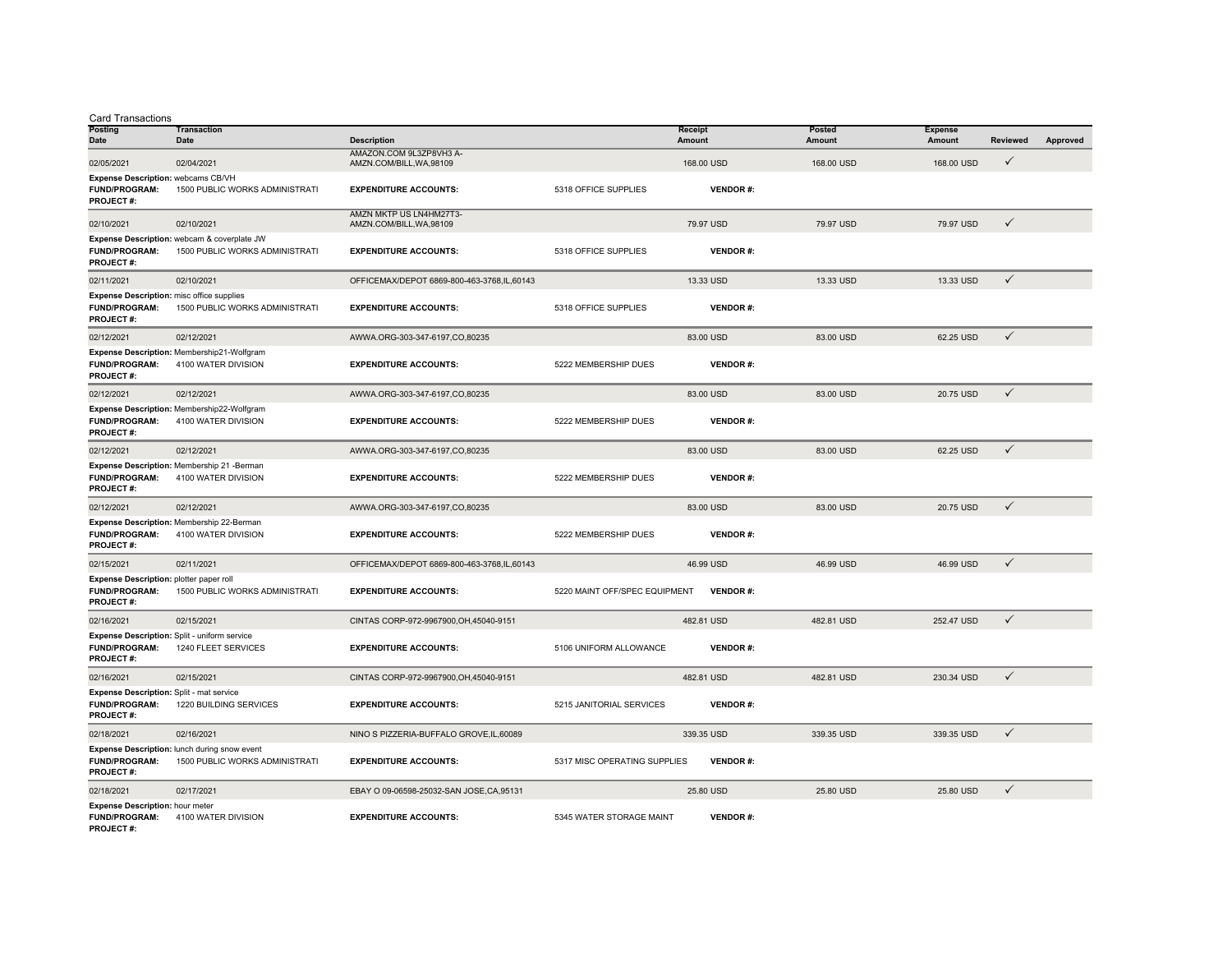| 02/18/2021                                                                               | 02/17/2021                                                            | AMERICAN PUBLIC WORKS-8164726100.MO.84108           |                                          | 22.25 USD       | 22.25 USD  | 22.25 USD  | $\checkmark$ |
|------------------------------------------------------------------------------------------|-----------------------------------------------------------------------|-----------------------------------------------------|------------------------------------------|-----------------|------------|------------|--------------|
| Expense Description: PW week poster<br>FUND/PROGRAM:<br><b>PROJECT#:</b>                 | 1500 PUBLIC WORKS ADMINISTRATI                                        | <b>EXPENDITURE ACCOUNTS:</b>                        | 5228 PRINTING & BINDING                  | <b>VENDOR#:</b> |            |            |              |
| 02/22/2021                                                                               | 02/20/2021                                                            | AMAZON.COM CI6DR2U23 A-<br>AMZN.COM/BILL, WA, 98109 |                                          | 62.28 USD       | 62.28 USD  | 62.28 USD  | $\checkmark$ |
| Expense Description: Torque Wrench<br><b>FUND/PROGRAM:</b><br><b>PROJECT#:</b>           | 4200 SEWER DIVISION                                                   | <b>EXPENDITURE ACCOUNTS:</b>                        | 5315 SMALL TOOLS & EQUIPMENT             | <b>VENDOR#:</b> |            |            |              |
| 02/26/2021                                                                               | 02/25/2021                                                            | AMZN MKTP US LJ6Z40983-<br>AMZN.COM/BILL, WA, 98109 |                                          | 13.98 USD       | 13.98 USD  | 13.98 USD  | $\checkmark$ |
| <b>Expense Description: coffee stirrers</b><br><b>FUND/PROGRAM:</b><br>PROJECT#:         | 1500 PUBLIC WORKS ADMINISTRATI                                        | <b>EXPENDITURE ACCOUNTS:</b>                        | 5317 MISC OPERATING SUPPLIES             | <b>VENDOR#:</b> |            |            |              |
| 02/26/2021                                                                               | 02/25/2021                                                            | AMZN MKTP US U44IQ8D73-<br>AMZN.COM/BILL, WA, 98109 |                                          | 68.97 USD       | 68.97 USD  | 68.97 USD  | $\checkmark$ |
| <b>Expense Description:</b> face masks<br><b>FUND/PROGRAM:</b><br><b>PROJECT#:</b>       | 1240 FLEET SERVICES<br>2020-011                                       | <b>EXPENDITURE ACCOUNTS:</b>                        | 5319 PROTECTIVE CLOTHING                 | <b>VENDOR#:</b> |            |            |              |
| 03/01/2021                                                                               | 02/26/2021                                                            | CINTAS CORP-972-9967900, OH, 45040-9151             |                                          | 156.12 USD      | 156.12 USD | 77.42 USD  | $\checkmark$ |
| Expense Description: Split - uniform service<br><b>FUND/PROGRAM:</b><br><b>PROJECT#:</b> | 1240 FLEET SERVICES                                                   | <b>EXPENDITURE ACCOUNTS:</b>                        | 5106 UNIFORM ALLOWANCE                   | VENDOR#:        |            |            |              |
| 03/01/2021                                                                               | 02/26/2021                                                            | CINTAS CORP-972-9967900.OH.45040-9151               |                                          | 156.12 USD      | 156.12 USD | 78.70 USD  | $\checkmark$ |
| Expense Description: Split - mat service<br><b>FUND/PROGRAM:</b><br><b>PROJECT#:</b>     | 1220 BUILDING SERVICES                                                | <b>EXPENDITURE ACCOUNTS:</b>                        | 5215 JANITORIAL SERVICES                 | <b>VENDOR#:</b> |            |            |              |
| 03/01/2021                                                                               | 02/26/2021                                                            | STERICYCLE-8667837422.IL.60045                      |                                          | 38.02 USD       | 38.02 USD  | 38.02 USD  | $\checkmark$ |
| <b>FUND/PROGRAM:</b><br><b>PROJECT#:</b>                                                 | Expense Description: hazardous waste Feb 21<br>4200 SEWER DIVISION    | <b>EXPENDITURE ACCOUNTS:</b>                        | 5299 MISC CONTRACTUAL SERVICES VENDOR #: |                 |            |            |              |
| 03/01/2021                                                                               | 02/26/2021                                                            | OFFICEMAX/DEPOT 6869-800-463-3768,IL,60143          |                                          | 52.30 USD       | 52.30 USD  | 52.30 USD  | $\checkmark$ |
| Expense Description: misc. office supplies<br><b>FUND/PROGRAM:</b><br><b>PROJECT#:</b>   | 1500 PUBLIC WORKS ADMINISTRATI                                        | <b>EXPENDITURE ACCOUNTS:</b>                        | 5318 OFFICE SUPPLIES                     | <b>VENDOR#:</b> |            |            |              |
| 03/02/2021                                                                               | 03/02/2021                                                            | AMAZON.COM Q679W3TV3-<br>AMZN.COM/BILL, WA, 98109   |                                          | 244.09 USD      | 244.09 USD | 244.09 USD | $\checkmark$ |
| Expense Description: misc. office supplies<br><b>FUND/PROGRAM:</b><br>PROJECT#:          | 1500 PUBLIC WORKS ADMINISTRATI                                        | <b>EXPENDITURE ACCOUNTS:</b>                        | 5318 OFFICE SUPPLIES                     | <b>VENDOR#:</b> |            |            |              |
| 03/02/2021                                                                               | 03/02/2021                                                            | AMAZON.COM YK7824ZW3 A-<br>AMZN.COM/BILL, WA, 98109 |                                          | 32.85 USD       | 32.85 USD  | 32.85 USD  | $\checkmark$ |
| <b>FUND/PROGRAM:</b><br><b>PROJECT#:</b>                                                 | Expense Description: rechargeable batteries<br>4100 WATER DIVISION    | <b>EXPENDITURE ACCOUNTS:</b>                        | 5317 MISC OPERATING SUPPLIES             | <b>VENDOR#:</b> |            |            |              |
| 03/04/2021                                                                               | 03/03/2021                                                            | AMZN MKTP US UE6G66Y43-<br>AMZN.COM/BILL, WA, 98109 |                                          | 34.98 USD       | 34.98 USD  | 23.48 USD  | $\checkmark$ |
| FUND/PROGRAM:<br><b>PROJECT#:</b>                                                        | Expense Description: Split - iPad case/adapter<br>4100 WATER DIVISION | <b>EXPENDITURE ACCOUNTS:</b>                        | 5315 SMALL TOOLS & EQUIPMENT             | <b>VENDOR#:</b> |            |            |              |
| 03/04/2021                                                                               | 03/03/2021                                                            | AMZN MKTP US UE6G66Y43-<br>AMZN.COM/BILL, WA, 98109 |                                          | 34.98 USD       | 34.98 USD  | 11.50 USD  | $\checkmark$ |
| Expense Description: Split - iPad case<br><b>FUND/PROGRAM:</b><br>PROJECT#:              | 4200 SEWER DIVISION                                                   | <b>EXPENDITURE ACCOUNTS:</b>                        | 5315 SMALL TOOLS & EQUIPMENT             | <b>VENDOR#:</b> |            |            |              |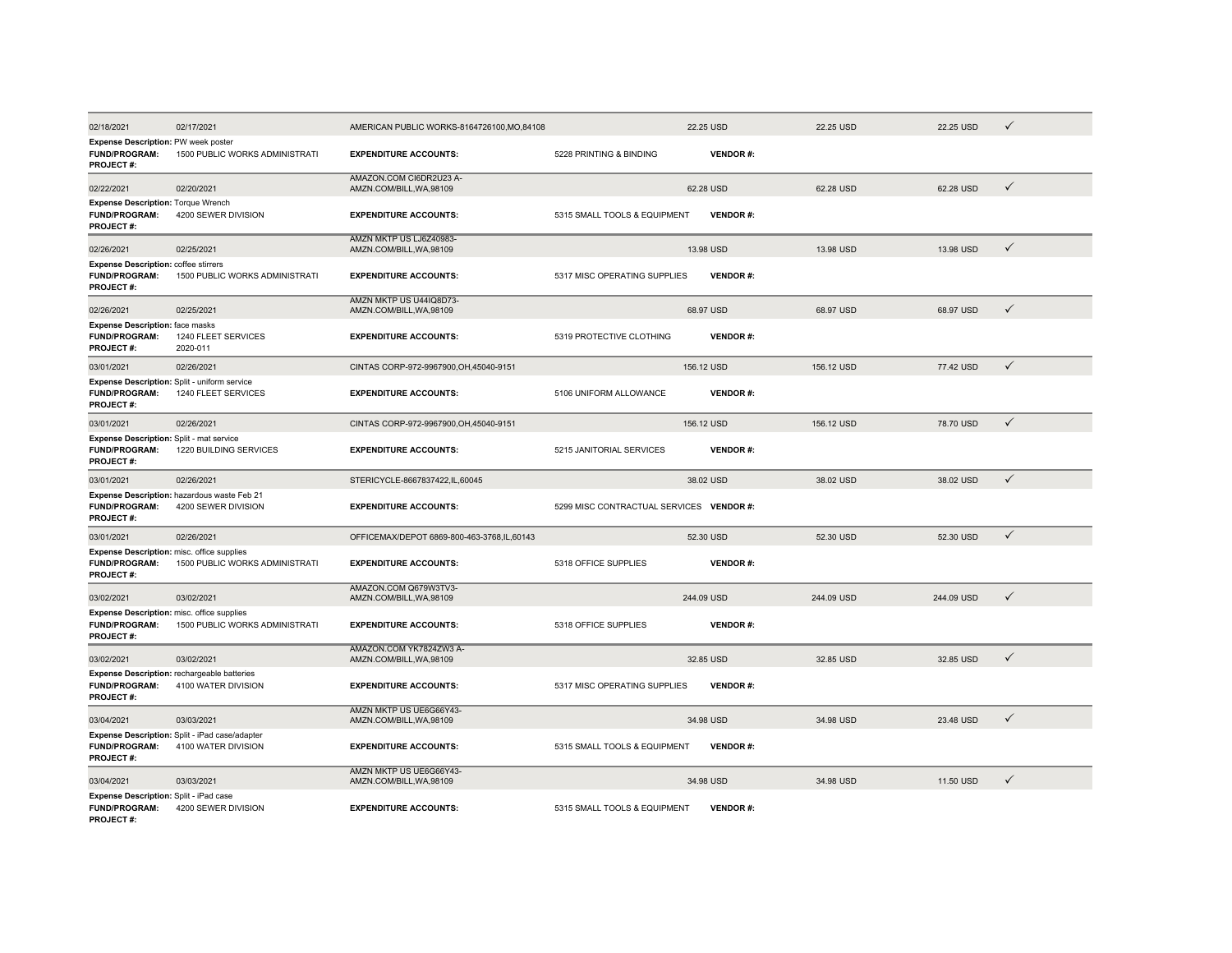| <b>Card Subtotal</b>                                                                        |                            |                                                       |                                         |                          |                         |                                 |                 |          |
|---------------------------------------------------------------------------------------------|----------------------------|-------------------------------------------------------|-----------------------------------------|--------------------------|-------------------------|---------------------------------|-----------------|----------|
| <b>SEAN LINDSAY</b><br><b>Card Transactions</b>                                             |                            |                                                       |                                         |                          |                         |                                 |                 |          |
| Posting<br><b>Date</b>                                                                      | <b>Transaction</b><br>Date | <b>Description</b>                                    |                                         | Receipt<br><b>Amount</b> | Posted<br><b>Amount</b> | <b>Expense</b><br><b>Amount</b> | <b>Reviewed</b> | Approved |
| 02/10/2021                                                                                  | 02/09/2021                 | NORTH AMERICAN CORP-8478324000,IL,60025               |                                         | 2,672.46 USD             | 2,672.46 USD            | 2,672.46 USD                    | $\checkmark$    |          |
| <b>Expense Description: Janitorial supplies</b><br><b>FUND/PROGRAM:</b><br><b>PROJECT#:</b> | 1220 BUILDING SERVICES     | <b>EXPENDITURE ACCOUNTS:</b>                          | 5309 JANITORIAL SUPPLIES                | <b>VENDOR#:</b>          |                         |                                 |                 |          |
| 02/11/2021                                                                                  | 02/10/2021                 | NORTH AMERICAN CORP-8478324000,IL,60025               |                                         | 311.85 USD               | 311.85 USD              | 311.85 USD                      | $\checkmark$    |          |
| <b>Expense Description: Paper Plates</b><br><b>FUND/PROGRAM:</b><br><b>PROJECT#:</b>        | 1220 BUILDING SERVICES     | <b>EXPENDITURE ACCOUNTS:</b>                          | 5309 JANITORIAL SUPPLIES                | <b>VENDOR#:</b>          |                         |                                 |                 |          |
| 02/12/2021                                                                                  | 02/11/2021                 | IN ARCO MECHANICAL EQ-630-3501770, IL, 60106-<br>1264 |                                         | 550.00 USD               | 550.00 USD              | 550.00 USD                      | $\checkmark$    |          |
| Expense Description: FD#24 Co2 testing<br><b>FUND/PROGRAM:</b><br><b>PROJECT#:</b>          | 1220 BUILDING SERVICES     | <b>EXPENDITURE ACCOUNTS:</b>                          | 5220 MAINT OFF/SPEC EQUIPMENT           | <b>VENDOR#:</b>          |                         |                                 |                 |          |
| 02/12/2021                                                                                  | 02/11/2021                 | IN ARCO MECHANICAL EQ-630-3501770.IL.60106-<br>1264   |                                         | 1,390.00 USD             | 1.390.00 USD            | 1.390.00 USD                    | $\checkmark$    |          |
| <b>Expense Description: PW Co2 testing</b><br><b>FUND/PROGRAM:</b><br><b>PROJECT#:</b>      | 1220 BUILDING SERVICES     | <b>EXPENDITURE ACCOUNTS:</b>                          | 5220 MAINT OFF/SPEC EQUIPMENT           | <b>VENDOR#:</b>          |                         |                                 |                 |          |
| 02/25/2021                                                                                  | 02/25/2021                 | MIDWEST SALT LLC-630-513-7575.IL.60185                |                                         | 2.021.25 USD             | 2.021.25 USD            | 2.021.25 USD                    | $\checkmark$    |          |
| <b>Expense Description: Bag salt</b><br><b>FUND/PROGRAM:</b><br><b>PROJECT#:</b>            | 1170 COMMUTER PARKING      | <b>EXPENDITURE ACCOUNTS:</b>                          | 5303 CHEMICALS                          | <b>VENDOR#:</b>          |                         |                                 |                 |          |
| 03/04/2021                                                                                  | 03/03/2021                 | AMAZON.COM YA1CH4I03 A-<br>AMZN.COM/BILL, WA, 98109   |                                         | 235.80 USD               | 235.80 USD              | 58.95 USD                       | $\checkmark$    |          |
| Expense Description: UPS battery backup<br><b>FUND/PROGRAM:</b><br><b>PROJECT#:</b>         | 4100 WATER DIVISION        | <b>EXPENDITURE ACCOUNTS:</b>                          | 5243 PUMPHOUSE MAINTENANCE              | <b>VENDOR#:</b>          |                         |                                 |                 |          |
| 03/04/2021                                                                                  | 03/03/2021                 | AMAZON.COM YA1CH4I03 A-<br>AMZN.COM/BILL, WA, 98109   |                                         | 235.80 USD               | 235.80 USD              | 176.85 USD                      | $\checkmark$    |          |
| Expense Description: UPS battery backup<br><b>FUND/PROGRAM:</b><br><b>PROJECT#:</b>         | 1220 BUILDING SERVICES     | <b>EXPENDITURE ACCOUNTS:</b>                          | 5311 BLDG/GROUNDS MAINTENANCE VENDOR #: |                          |                         |                                 |                 |          |
|                                                                                             |                            | <b>Card Subtotal</b>                                  |                                         |                          |                         | 7.181.36                        |                 |          |

#### **SHARI MATTHEWS HUIZAR**

| <b>Card Transactions</b>                                                          |                      |                                                     |                      |                 |           |                |              |          |  |  |  |
|-----------------------------------------------------------------------------------|----------------------|-----------------------------------------------------|----------------------|-----------------|-----------|----------------|--------------|----------|--|--|--|
| <b>Posting</b>                                                                    | Transaction          |                                                     |                      | Receipt         | Posted    | <b>Expense</b> |              |          |  |  |  |
| Date                                                                              | <b>Date</b>          | <b>Description</b>                                  |                      | Amount          | Amount    | Amount         | Reviewed     | Approved |  |  |  |
| 02/10/2021                                                                        | 02/09/2021           | AMAZON.COM E29Q27XI3 A-<br>AMZN.COM/BILL, WA, 98109 |                      | 24.57 USD       | 24.57 USD | 24.57 USD      | $\checkmark$ |          |  |  |  |
| <b>Expense Description: Folders</b><br><b>FUND/PROGRAM:</b><br><b>PROJECT#:</b>   | 1315 SOCIAL SERVICES | <b>EXPENDITURE ACCOUNTS:</b>                        | 5318 OFFICE SUPPLIES | <b>VENDOR#:</b> |           |                |              |          |  |  |  |
| 02/22/2021                                                                        | 02/20/2021           | AMAZON.COM JL1Q48213-<br>AMZN.COM/BILL, WA, 98109   |                      | 21.99 USD       | 21.99 USD | 21.99 USD      | $\checkmark$ |          |  |  |  |
| <b>Expense Description: Envelopes</b><br><b>FUND/PROGRAM:</b><br><b>PROJECT#:</b> | 1315 SOCIAL SERVICES | <b>EXPENDITURE ACCOUNTS:</b>                        | 5318 OFFICE SUPPLIES | <b>VENDOR#:</b> |           |                |              |          |  |  |  |
| 03/03/2021                                                                        | 03/01/2021           | SAMSCLUB.COM-888-746-7726.AR.72712                  |                      | 19.96 USD       | 19.96 USD | 19.96 USD      | $\checkmark$ |          |  |  |  |

**Expense Description:** Candy for WPD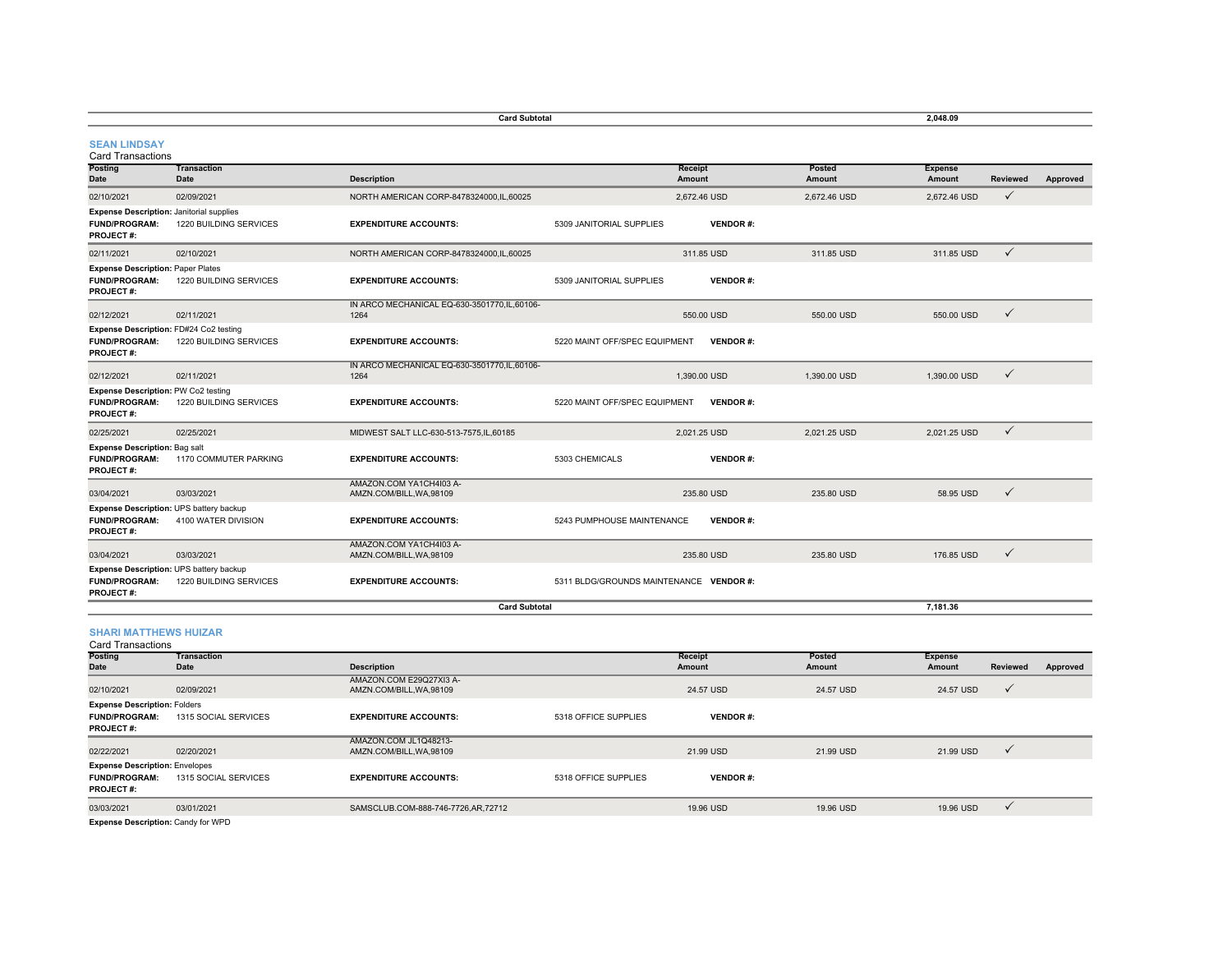**FUND/PROGRAM:** 1315 SOCIAL SERVICES

**EXPENDITURE ACCOUNTS:** 5297 PROGRAMS/ACTIVITIES **VENDOR #:**

|                                                                                     |                                                                        | <b>Card Subtotal</b>                                    |                                         |                   |                  | 66.52                    |                 |          |
|-------------------------------------------------------------------------------------|------------------------------------------------------------------------|---------------------------------------------------------|-----------------------------------------|-------------------|------------------|--------------------------|-----------------|----------|
| <b>TY JOHNSON</b><br><b>Card Transactions</b>                                       |                                                                        |                                                         |                                         |                   |                  |                          |                 |          |
| Posting<br>Date                                                                     | <b>Transaction</b><br>Date                                             | <b>Description</b>                                      |                                         | Receipt<br>Amount | Posted<br>Amount | <b>Expense</b><br>Amount | <b>Reviewed</b> | Approved |
| 02/08/2021                                                                          | 02/05/2021                                                             | SHERWIN WILLIAMS 70371-WHEELING,IL,60090                |                                         | 124.43 USD        | 124.43 USD       | 124.43 USD               | $\checkmark$    |          |
| <b>Expense Description: paint</b><br><b>FUND/PROGRAM:</b><br><b>PROJECT#:</b>       | 1220 BUILDING SERVICES                                                 | <b>EXPENDITURE ACCOUNTS:</b>                            | 5303 CHEMICALS                          | <b>VENDOR#:</b>   |                  |                          |                 |          |
| 02/12/2021                                                                          | 02/11/2021                                                             | SHERWIN WILLIAMS 70371-WHEELING,IL,60090                |                                         | 59.78 USD         | 59.78 USD        | 59.78 USD                | $\checkmark$    |          |
| <b>Expense Description: paint</b><br><b>FUND/PROGRAM:</b><br><b>PROJECT#:</b>       | 1220 BUILDING SERVICES                                                 | <b>EXPENDITURE ACCOUNTS:</b>                            | 5303 CHEMICALS                          | <b>VENDOR#:</b>   |                  |                          |                 |          |
| 03/01/2021                                                                          | 02/25/2021                                                             | <b>MENARDS MOUNT PROSPECT-MT</b><br>PROSPECT, IL, 60056 |                                         | 713.86 USD        | 713.86 USD       | 287.46 USD               | $\checkmark$    |          |
| Expense Description: Split-paper towels<br><b>FUND/PROGRAM:</b><br><b>PROJECT#:</b> | 1220 BUILDING SERVICES                                                 | <b>EXPENDITURE ACCOUNTS:</b>                            | 5309 JANITORIAL SUPPLIES                | <b>VENDOR#:</b>   |                  |                          |                 |          |
| 03/01/2021                                                                          | 02/25/2021                                                             | MENARDS MOUNT PROSPECT-MT<br>PROSPECT, IL, 60056        |                                         | 713.86 USD        | 713.86 USD       | 426,40 USD               | $\checkmark$    |          |
| <b>FUND/PROGRAM:</b><br><b>PROJECT#:</b>                                            | Expense Description: Split elec pipe valves-<br>1220 BUILDING SERVICES | <b>EXPENDITURE ACCOUNTS:</b>                            | 5311 BLDG/GROUNDS MAINTENANCE VENDOR #: |                   |                  |                          |                 |          |
|                                                                                     |                                                                        | <b>Card Subtotal</b>                                    |                                         |                   |                  | 898.07                   |                 |          |
| <b>VINCENT HOFFMAN</b>                                                              |                                                                        |                                                         |                                         |                   |                  |                          |                 |          |

|        |  |  | VINCENT NUFFMAN |  |
|--------|--|--|-----------------|--|
| $\sim$ |  |  |                 |  |

| <b>Card Transactions</b>                                                             |                       |                                              |                                          |            |                                 |                 |          |  |  |  |  |
|--------------------------------------------------------------------------------------|-----------------------|----------------------------------------------|------------------------------------------|------------|---------------------------------|-----------------|----------|--|--|--|--|
| <b>Posting</b>                                                                       | <b>Transaction</b>    |                                              | <b>Receipt</b>                           |            | <b>Posted</b><br><b>Expense</b> |                 |          |  |  |  |  |
| <b>Date</b>                                                                          | <b>Date</b>           | <b>Description</b>                           | Amount                                   | Amount     | Amount                          | <b>Reviewed</b> | Approved |  |  |  |  |
| 02/10/2021                                                                           | 02/09/2021            | PAW SAINT FRANCIS GROU-6307664676, IL, 60191 |                                          | 225.00 USD | 225,00 USD                      | 225,00 USD      |          |  |  |  |  |
| Expense Description: Animal Disposal-jan<br><b>FUND/PROGRAM:</b><br><b>PROJECT#:</b> | 1420 STREETS DIVISION | <b>EXPENDITURE ACCOUNTS:</b>                 | 5299 MISC CONTRACTUAL SERVICES VENDOR #: |            |                                 |                 |          |  |  |  |  |
|                                                                                      |                       | <b>Card Subtotal</b>                         |                                          |            | 225.00                          |                 |          |  |  |  |  |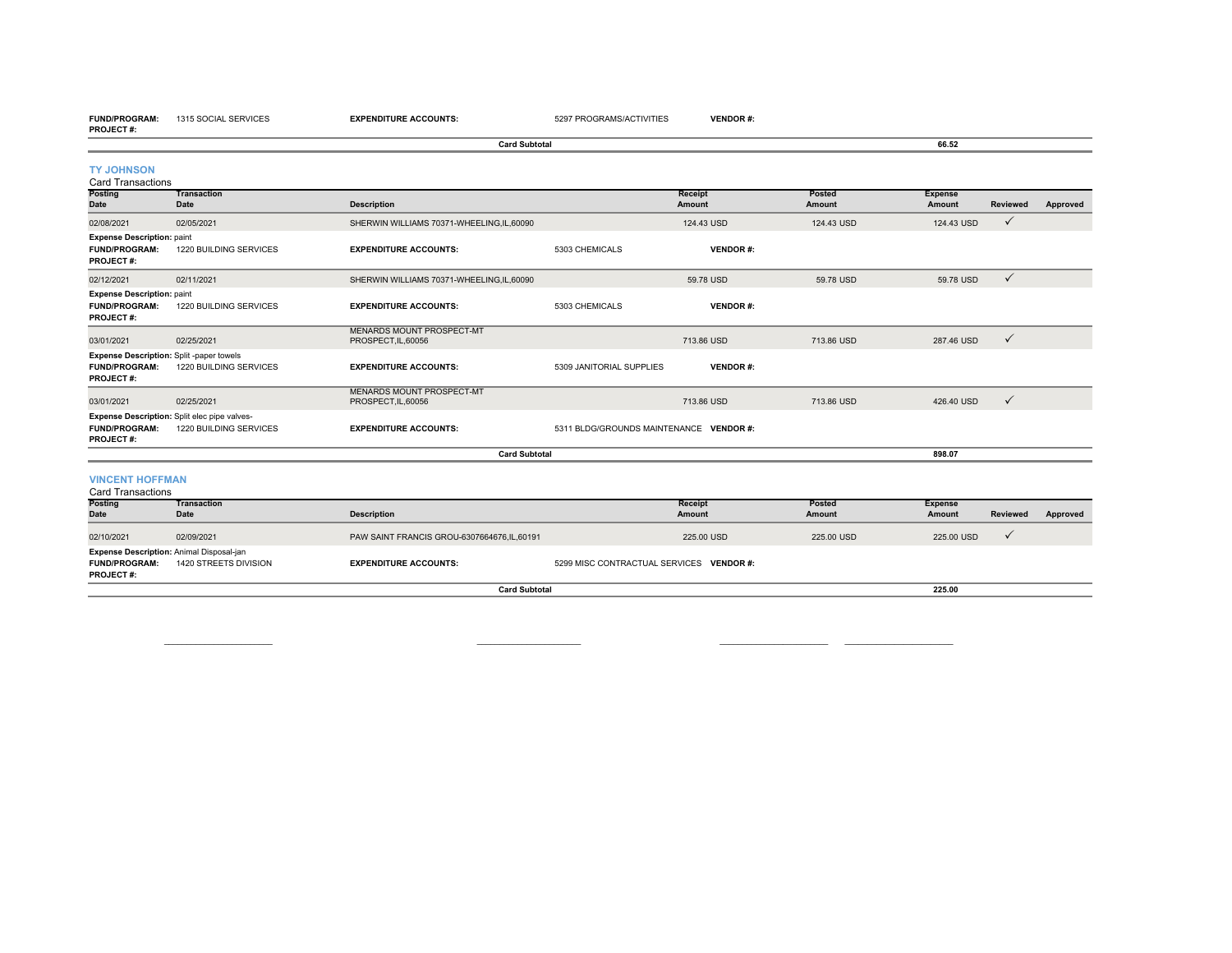# Village of Wheeling Payroll Summary Pay Period Ended 03/19/2021

| <b>Fund Number</b> | Fund                            | <b>Salaries</b> | <b>Benefits</b> | <b>Total Payroll</b> |
|--------------------|---------------------------------|-----------------|-----------------|----------------------|
|                    |                                 |                 |                 |                      |
| 01                 | General Fund                    | 820,384.48      | 330,029.50      | 1,150,413.98         |
| 32                 | So Milwaukee TIF                | 917.97          | 662.06          | 1,580.03             |
| 34                 | Capital Projects                | 4,302.80        | 2,421.32        | 6,724.12             |
| 35                 | Town Center II TIF              | 917.97          | 662.06          | 1,580.03             |
| 36                 | Southeast II TIF                | 917.97          | 662.02          | 1,579.99             |
| 39                 | Lake Cook/Milwaukee TIF         | 917.97          | 662.06          | 1,580.03             |
| 40                 | Water & Sewer Fund              | 63,010.15       | 35,046.72       | 98,056.87            |
| 55                 | <b>Grant Fund</b>               | 9,637.81        | 3,484.70        | 13,122.51            |
|                    |                                 |                 |                 |                      |
|                    | <b>Total Gross Payroll</b>      | 901,007.12      | 373,630.44      | 1,274,637.56         |
|                    |                                 |                 |                 |                      |
|                    | <b>Total Payroll Deductions</b> | 356,166.17      | 373,630.44      | 729,796.61           |
|                    |                                 |                 |                 |                      |
|                    | <b>Total Net Payroll</b>        | 544,840.95      | 0.00            | 544,840.95           |
|                    |                                 |                 |                 |                      |
|                    |                                 |                 |                 |                      |
|                    | Payroll Checks                  | 0.00            |                 |                      |
|                    |                                 |                 |                 |                      |
|                    | <b>Direct Deposits</b>          | 544,840.95      |                 |                      |
|                    |                                 |                 |                 |                      |
|                    | <b>Total Net Payroll</b>        | 544,840.95      |                 |                      |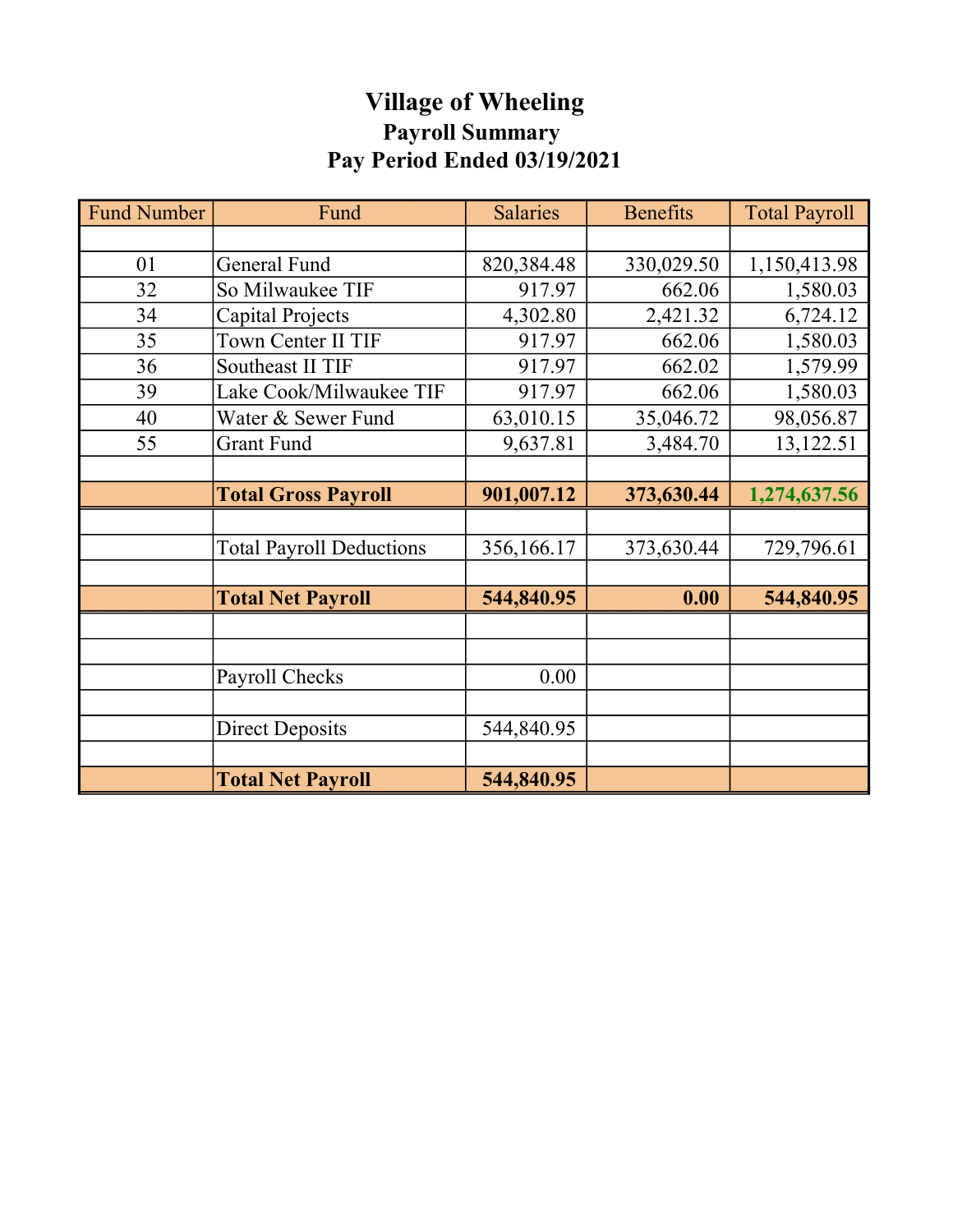SUNGARD PENTAMATION SUNGARD PENTAMATION SUNGARD PAGE NUMBER: 1 DATE: 03/31/2021 VILLAGE OF WHEELING ACCTPA51TIME: 04/06/2021 CASH REQUIREMENTS − CHECK FORMAT - DUE DATE: 04/06/2021 SELECTION CRITERIA: payable.batch='040621'

ACCOUNTING PERIOD: 4/21

| <b>VENDOR</b>                                      | <b>ORGANIZATION</b>                  | <b>ACCOUNT</b>                       | PURCHASE OR                                              | INVOICE                                        | <b>AMOUNT</b>                                                  | DESCRIPTION                                                                                                      |
|----------------------------------------------------|--------------------------------------|--------------------------------------|----------------------------------------------------------|------------------------------------------------|----------------------------------------------------------------|------------------------------------------------------------------------------------------------------------------|
| 9236<br>ABSOLUTE VENDING SERVICE                   | 1500                                 | 5317                                 | 21000486                                                 | 5322                                           | 236.70                                                         | COFFEE                                                                                                           |
| TOTAL VOUCHER                                      |                                      |                                      |                                                          |                                                | 236.70                                                         |                                                                                                                  |
| 9045<br>AETNA BEHAVIORAL HEALTH LLC<br>TOTAL CHECK | 1800                                 | 5206                                 | 21000493                                                 | E0235652                                       | 1,396.68<br>1,396.68                                           | EMP. ASSIST. DEC-FEB                                                                                             |
| 84<br>AIR ONE EQUIPMENT, INC<br>TOTAL VOUCHER      | 2200<br>2200<br>2200<br>2200<br>2200 | 5305<br>5319<br>5220<br>5305<br>5220 | 20001234<br>21000187<br>21000503<br>21000468<br>21000469 | 164756<br>166056<br>166149<br>166307<br>166340 | 321.55<br>2,865.00<br>696.00<br>1,995.00<br>150.00<br>6,027.55 | <b>GLOVES</b><br>FIREFIGHTING BOOTS<br>REPLACEMENT SENSOR<br><b>SCBA MASKS/BATTERIES</b><br><b>SCBA AIR TEST</b> |
| 11438<br>AL WARREN OIL CO INC<br>TOTAL VOUCHER     | 01<br>01                             | 1551<br>1551                         | 21000299<br>21000299                                     | W1374416<br>W1374417                           | 9,271.31<br>7,736.70<br>17,008.01                              | $FUEL-3/2$<br>$FUEL-3/2$                                                                                         |
| 7639<br>ALEXIS FIRE EQUIPMENT                      | 2200                                 | 5305                                 | 21000059                                                 | $0070068 - IN$                                 | 7,020.00                                                       | FIRE HOSES (30)                                                                                                  |
| TOTAL CHECK                                        |                                      |                                      |                                                          |                                                | 7,020.00                                                       |                                                                                                                  |
| 3906<br>THOMAS E ALLEN                             | 2200                                 | 5242                                 | 21000558                                                 |                                                | 1,348.20                                                       | 1ST OTR ADJUSTMENT                                                                                               |
| TOTAL VOUCHER                                      |                                      |                                      |                                                          |                                                | 1,348.20                                                       |                                                                                                                  |
| 8662<br>AMERICAN TAXI DISPATCH INC                 | 1315                                 | 5297                                 | 21000357                                                 | 204643N                                        | 40.00                                                          | TAXI PROGRAM-JAN-FEB                                                                                             |
| TOTAL CHECK                                        |                                      |                                      |                                                          |                                                | 40.00                                                          |                                                                                                                  |
| 10131<br>ANDY FRAIN SERVICES INC                   | 2100                                 | 5299                                 | 21000359                                                 | 299271                                         | 10,865.03                                                      | CROSSING GUARDS-FEB                                                                                              |
| TOTAL VOUCHER                                      |                                      |                                      |                                                          |                                                | 10,865.03                                                      |                                                                                                                  |
| 8213                                               | 1220                                 | 5299                                 | 21000443                                                 | 19046                                          | 1,530.00                                                       | INSTALL CO2 SENORS                                                                                               |
| ARCO MECHANICAL EOUIPMENT SA<br>TOTAL CHECK        |                                      |                                      |                                                          |                                                | 1,530.00                                                       |                                                                                                                  |
| 12412                                              | 1800                                 | 5206                                 | 21000342                                                 | 69768                                          | 100.00                                                         | COBRA NOTICE-FEB                                                                                                 |
| ASCENSUS HOLDINGS INC<br>TOTAL VOUCHER             |                                      |                                      |                                                          |                                                | 100.00                                                         |                                                                                                                  |
| 6255                                               | 1600                                 | 5239                                 | 21000273                                                 | 835574320X03                                   | 245.30                                                         | CELLULAR SERVICE-MAR                                                                                             |
| AT&T MOBILITY<br>TOTAL CHECK                       |                                      |                                      |                                                          |                                                | 245.30                                                         |                                                                                                                  |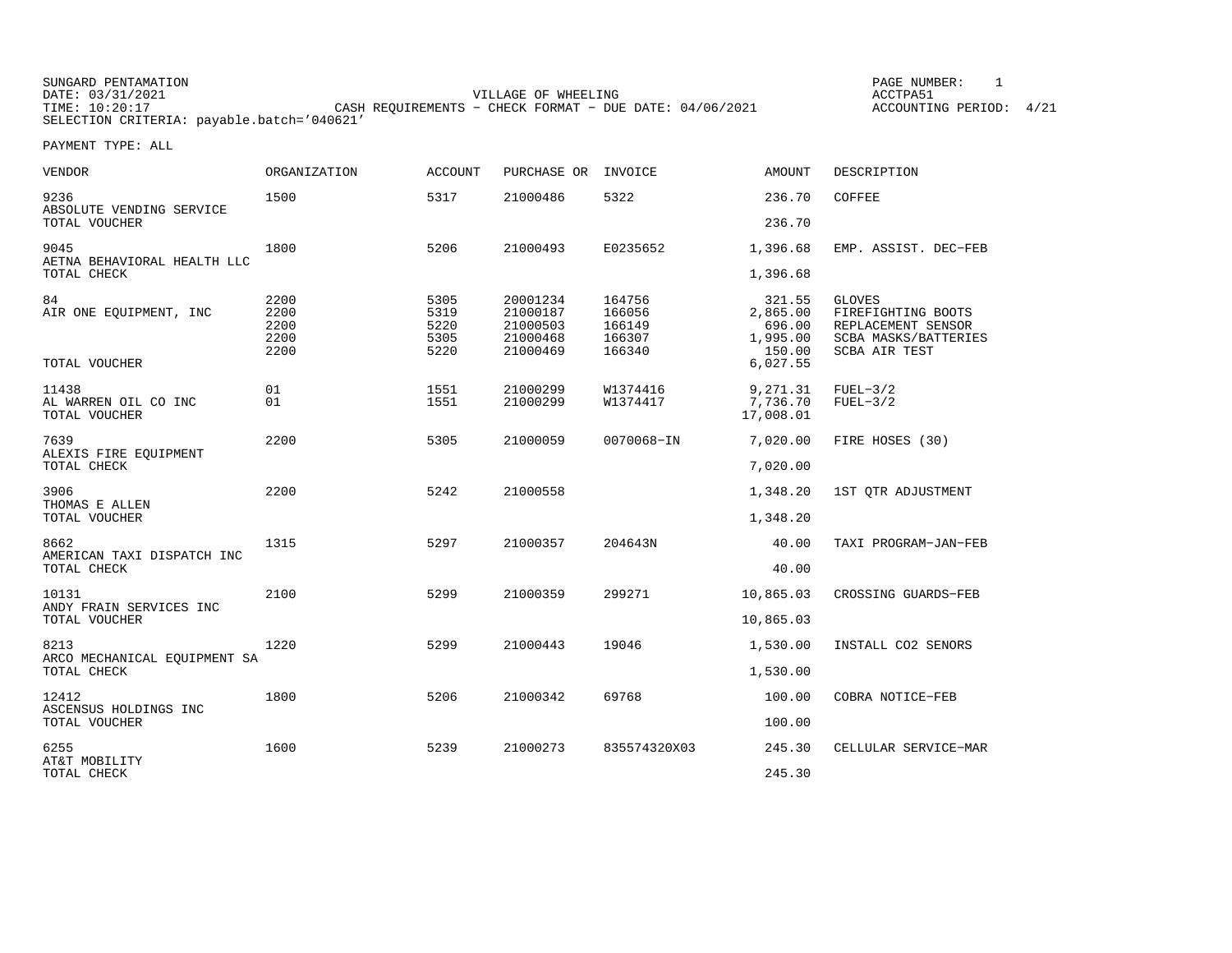| SUNGARD PENTAMATION                        |                                                           | PAGE NUMBER:       |      |
|--------------------------------------------|-----------------------------------------------------------|--------------------|------|
| DATE: 03/31/2021                           | VILLAGE OF WHEELING                                       | ACCTPA5.           |      |
| TIME: 10:20:17                             | CASH REOUIREMENTS - CHECK FORMAT - DUE DATE: $04/06/2021$ | ACCOUNTING PERIOD: | 4/21 |
| SELECTION CRITERIA: payable.batch='040621' |                                                           |                    |      |

| VENDOR                                                  | ORGANIZATION                                                                                 | <b>ACCOUNT</b>                                                                               | PURCHASE OR                                                                                                                                  | INVOICE                                                                                                                          | <b>AMOUNT</b>                                                                                                                         | DESCRIPTION                                                                                                                                                                                                                                                                                        |
|---------------------------------------------------------|----------------------------------------------------------------------------------------------|----------------------------------------------------------------------------------------------|----------------------------------------------------------------------------------------------------------------------------------------------|----------------------------------------------------------------------------------------------------------------------------------|---------------------------------------------------------------------------------------------------------------------------------------|----------------------------------------------------------------------------------------------------------------------------------------------------------------------------------------------------------------------------------------------------------------------------------------------------|
| 274<br>B&F CONSTRUCTION CODE SERVIC 4100<br>TOTAL CHECK | 1300<br>1300<br>4100<br>1300<br>1300<br>4100                                                 | 5299<br>5299<br>5299<br>5299<br>5299<br>5299<br>5299                                         | 21000333<br>21000333<br>21000333<br>21000333<br>21000333<br>21000333<br>21000333                                                             | 14118<br>14118<br>55733<br>55733<br>55735<br>55740<br>55740                                                                      | 2,292.50<br>1,232.50<br>1,308.56<br>86.94<br>200.00<br>3,286.22<br>136.93<br>8,543.65                                                 | INSPECTIONS-FEB<br>INSPECTIONS-FEB<br>BUILD/ELEC/MECH PLANS<br>PLUMBING PLAN REVIEW<br>BUILD/ELEC/MECH PLANS<br>BUILD/ELEC/MECH PLANS<br>PLUMBING PLAN REVIEW                                                                                                                                      |
| 8865                                                    | 1800                                                                                         | 5226                                                                                         | 21000458                                                                                                                                     | 528996                                                                                                                           | 29.95                                                                                                                                 | BACKGROUND CHECK                                                                                                                                                                                                                                                                                   |
| BACKGROUNDS ONLINE<br>TOTAL VOUCHER                     |                                                                                              |                                                                                              |                                                                                                                                              |                                                                                                                                  | 29.95                                                                                                                                 |                                                                                                                                                                                                                                                                                                    |
| 291<br><b>BART BURNS</b>                                | 2200                                                                                         | 5242                                                                                         | 21000559                                                                                                                                     |                                                                                                                                  | 406.50                                                                                                                                | 2ND QTR MED B REIMB                                                                                                                                                                                                                                                                                |
| TOTAL VOUCHER                                           |                                                                                              |                                                                                              |                                                                                                                                              |                                                                                                                                  | 406.50                                                                                                                                |                                                                                                                                                                                                                                                                                                    |
| 1717<br>MICHAEL BURNS                                   | 2200                                                                                         | 5242                                                                                         | 21000560                                                                                                                                     |                                                                                                                                  | 445.50                                                                                                                                | 2ND QTR MED B REIMB                                                                                                                                                                                                                                                                                |
| TOTAL VOUCHER                                           |                                                                                              |                                                                                              |                                                                                                                                              |                                                                                                                                  | 445.50                                                                                                                                |                                                                                                                                                                                                                                                                                                    |
| 3044<br>JIM CALLANAN                                    | 2200                                                                                         | 5242                                                                                         | 21000561                                                                                                                                     |                                                                                                                                  | 623.70                                                                                                                                | 2ND QTR MED B REIMB                                                                                                                                                                                                                                                                                |
| TOTAL VOUCHER                                           |                                                                                              |                                                                                              |                                                                                                                                              |                                                                                                                                  | 623.70                                                                                                                                |                                                                                                                                                                                                                                                                                                    |
| 443<br>CDW-GOVERNMENT                                   | 1240<br>1300<br>1315<br>1420<br>1430<br>1500<br>1700<br>1750<br>2100<br>2200<br>4100<br>1750 | 5313<br>5313<br>5313<br>5313<br>5313<br>5313<br>5313<br>5313<br>5313<br>5313<br>5313<br>5327 | 21000437<br>21000437<br>21000437<br>21000437<br>21000437<br>21000437<br>21000437<br>21000437<br>21000437<br>21000437<br>21000437<br>20000553 | 9312529<br>9312529<br>9312529<br>9312529<br>9312529<br>9312529<br>9312529<br>9312529<br>9312529<br>9312529<br>9312529<br>9585049 | 1,029.33<br>1,543.96<br>475.83<br>1,029.35<br>514.50<br>1,029.35<br>475.83<br>951.65<br>10,807.73<br>1,543.96<br>1,029.35<br>7,221.90 | COMPUTER SYSTEMS 2021<br>COMPUTER SYSTEMS 2021<br>COMPUTER SYSTEMS 2021<br>COMPUTER SYSTEMS 2021<br>COMPUTER SYSTEMS 2021<br>COMPUTER SYSTEMS 2021<br>COMPUTER SYSTEMS 2021<br>COMPUTER SYSTEMS 2021<br>COMPUTER SYSTEMS 2021<br>COMPUTER SYSTEMS 2021<br>COMPUTER SYSTEMS 2021<br>CITRIX SOFTWARE |
| TOTAL VOUCHER                                           |                                                                                              |                                                                                              |                                                                                                                                              |                                                                                                                                  | 27,652.74                                                                                                                             |                                                                                                                                                                                                                                                                                                    |
| 9029<br>CHRIS ELECTRIC CORP<br>TOTAL CHECK              | 1220                                                                                         | 5299                                                                                         | 21000520                                                                                                                                     | 4697                                                                                                                             | 2,799.36<br>2,799.36                                                                                                                  | TRANSFER SWITCH CALL                                                                                                                                                                                                                                                                               |
| 8751<br>CIORBA GROUP INC<br>TOTAL VOUCHER               | 4330                                                                                         | 5206                                                                                         | 21000261                                                                                                                                     | 0025529                                                                                                                          | 3,694.60<br>3,694.60                                                                                                                  | 2021 WATERMAIN REVIEW                                                                                                                                                                                                                                                                              |
| 8002<br>CITY OF DES PLAINES<br>TOTAL CHECK              | 1600                                                                                         | 5751                                                                                         | 21000500                                                                                                                                     |                                                                                                                                  | 258,502.30<br>258,502.30                                                                                                              | 2020 DISPATCH REFUND                                                                                                                                                                                                                                                                               |
| 7259<br>CLARK BAIRD SMITH LLP<br>TOTAL VOUCHER          | 1900                                                                                         | 5218                                                                                         | 21000499                                                                                                                                     | 13698                                                                                                                            | 3,370.00<br>3,370.00                                                                                                                  | LABOR LEGAL FEES                                                                                                                                                                                                                                                                                   |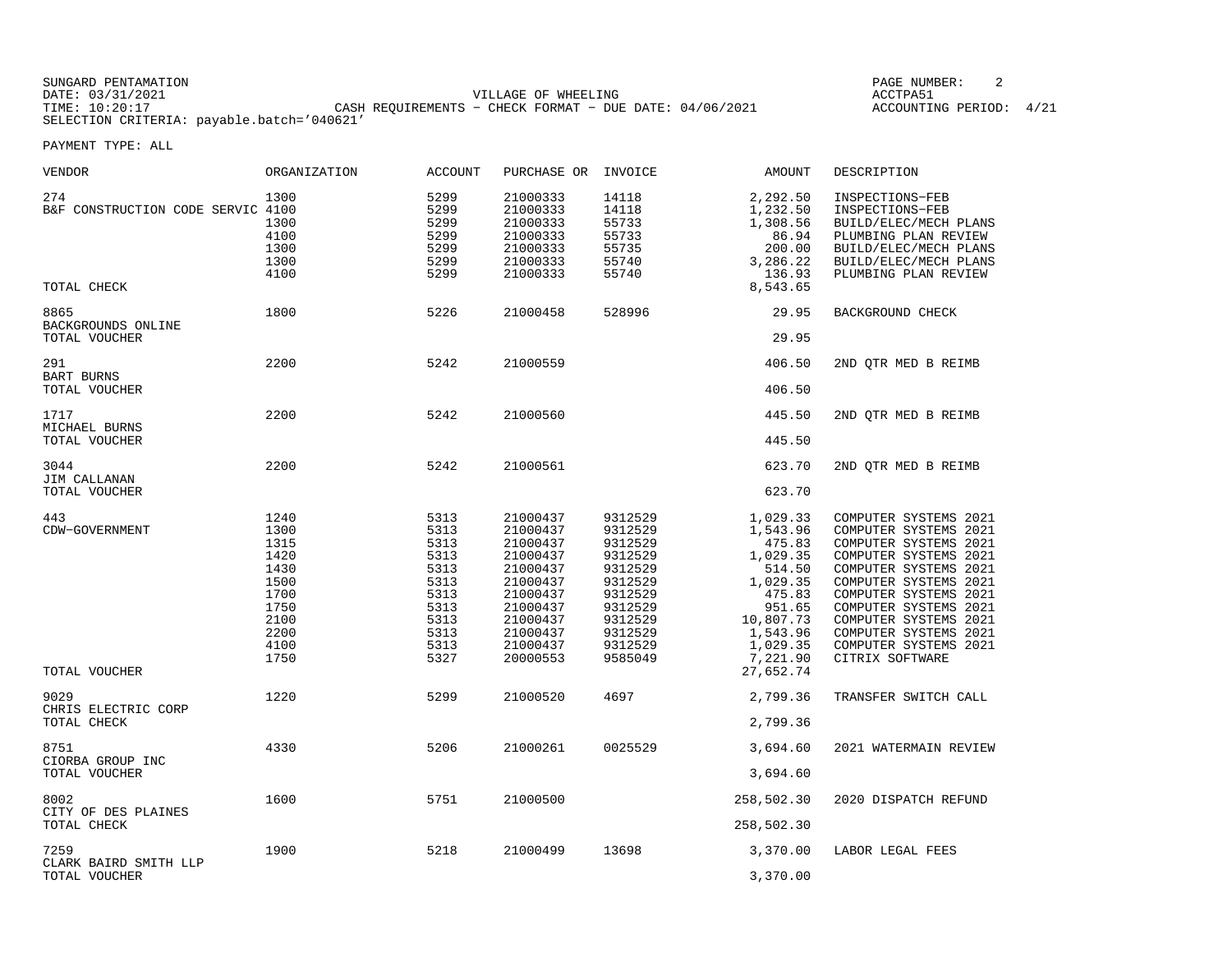| SUNGARD PENTAMATION                        |                                                           |                     | PAGE NUMBER:            |  |
|--------------------------------------------|-----------------------------------------------------------|---------------------|-------------------------|--|
| DATE: 03/31/2021                           |                                                           | VILLAGE OF WHEELING | ACCTPA51                |  |
| TIME: 10:20:17                             | CASH REOUIREMENTS - CHECK FORMAT - DUE DATE: $04/06/2021$ |                     | ACCOUNTING PERIOD: 4/21 |  |
| SELECTION CRITERIA: payable.batch='040621' |                                                           |                     |                         |  |

| <b>VENDOR</b>                                        | <b>ORGANIZATION</b>                  | <b>ACCOUNT</b>                               | PURCHASE OR                                                          | INVOICE                                                                          | AMOUNT                                                       | DESCRIPTION                                                                                                                                  |
|------------------------------------------------------|--------------------------------------|----------------------------------------------|----------------------------------------------------------------------|----------------------------------------------------------------------------------|--------------------------------------------------------------|----------------------------------------------------------------------------------------------------------------------------------------------|
| 7411<br><b>CMAP</b>                                  | 1600                                 | 5222                                         | 21000453                                                             | FY2021-269                                                                       | 1,423.12                                                     | 2021 CONTRIBUTION                                                                                                                            |
| TOTAL CHECK                                          |                                      |                                              |                                                                      |                                                                                  | 1,423.12                                                     |                                                                                                                                              |
| 557<br>COMED                                         | 11                                   | 5209                                         | 21000242                                                             |                                                                                  | 2,855.33                                                     | ELECTRIC SERVICE-FEB                                                                                                                         |
| TOTAL CHECK                                          |                                      |                                              |                                                                      |                                                                                  | 2,855.33                                                     |                                                                                                                                              |
| 8639<br>CONSTELLATION NEW ENERGY INC 1420            | 1170<br>1430<br>2100<br>4100<br>4200 | 5209<br>5209<br>5209<br>5209<br>5209<br>5209 | 21000240<br>21000240<br>21000240<br>21000240<br>21000240<br>21000240 | 1948899901<br>1948899901<br>1948899901<br>1948899901<br>1948899901<br>1948899901 | 548.09<br>19.47<br>236.34<br>349.52<br>10,156.38<br>1,184.24 | ELECTRIC SERVICE-FEB<br>ELECTRIC SERVICE-FEB<br>ELECTRIC SERVICE-FEB<br>ELECTRIC SERVICE-FEB<br>ELECTRIC SERVICE-FEB<br>ELECTRIC SERVICE-FEB |
| TOTAL CHECK                                          |                                      |                                              |                                                                      |                                                                                  | 12,494.04                                                    |                                                                                                                                              |
| 2577<br>THOMAS COUNLEY                               | 2200                                 | 5242                                         | 21000562                                                             |                                                                                  | 421.50                                                       | 2ND OTR MED B REIMB                                                                                                                          |
| TOTAL VOUCHER                                        |                                      |                                              |                                                                      |                                                                                  | 421.50                                                       |                                                                                                                                              |
| 11159<br>CRYSTAL MAINTENANCE SERVICES<br>TOTAL CHECK | 1220                                 | 5215                                         | 21000301                                                             | 27450                                                                            | 6,635.00<br>6,635.00                                         | JANITORIAL-APR                                                                                                                               |
| 1564                                                 | 2100                                 | 5242                                         | 21000563                                                             |                                                                                  | 318.00                                                       | 2ND OTR MED B REIMB                                                                                                                          |
| LINDA DAWSON<br>TOTAL CHECK                          |                                      |                                              |                                                                      |                                                                                  | 318.00                                                       |                                                                                                                                              |
| 642<br>DAN DIETER                                    | 2200                                 | 5242                                         | 21000564                                                             |                                                                                  | 412.20                                                       | 2ND OTR MED B REIMB                                                                                                                          |
| TOTAL VOUCHER                                        |                                      |                                              |                                                                      |                                                                                  | 412.20                                                       |                                                                                                                                              |
| 5540<br>DJ'S SCUBA LOCKER<br>TOTAL CHECK             | 2200<br>2200                         | 5305<br>5305                                 | 21000506<br>21000506                                                 | 58221<br>58477                                                                   | 80.00<br>538.45<br>618.45                                    | <b>SCUBA SUPPLIES</b><br><b>SCUBA SUPPLIES</b>                                                                                               |
| 2599<br>TIMOTHY DOYLE                                | 2200                                 | 5242                                         | 21000565                                                             |                                                                                  | 445.50                                                       | 2ND QTR MED B REIMB                                                                                                                          |
| TOTAL VOUCHER                                        |                                      |                                              |                                                                      |                                                                                  | 445.50                                                       |                                                                                                                                              |
| 11782<br>DURABILT FENCE, LLC                         | 51                                   | 5272                                         | 21000513                                                             | 12815                                                                            | 425.00                                                       | FENCE REPLACEMENT                                                                                                                            |
| TOTAL CHECK                                          |                                      |                                              |                                                                      |                                                                                  | 425.00                                                       |                                                                                                                                              |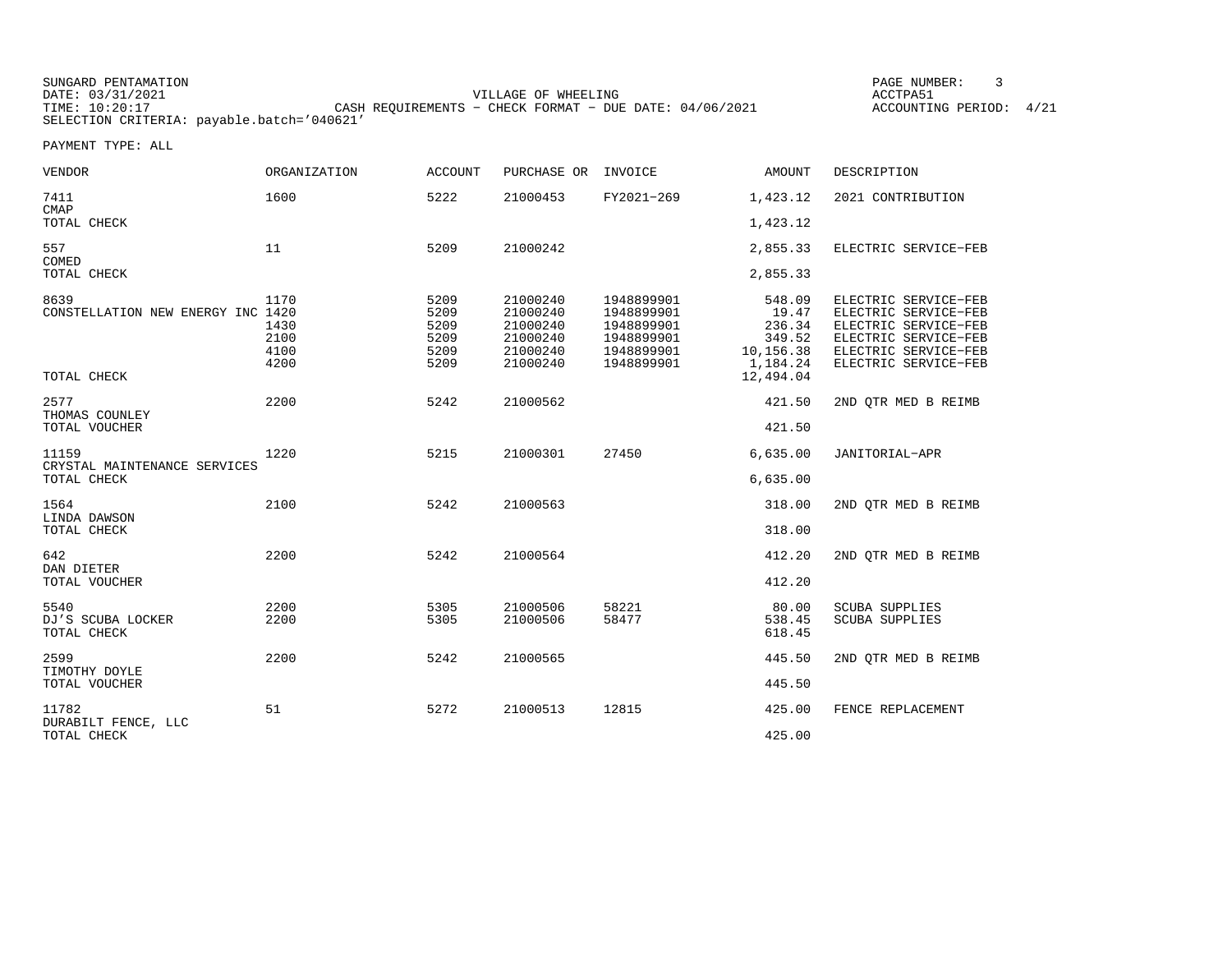| SUNGARD PENTAMATION                        |                                                           | PAGE NUMBER:            |  |
|--------------------------------------------|-----------------------------------------------------------|-------------------------|--|
| DATE: 03/31/2021                           | VILLAGE OF WHEELING                                       | ACCTPA51                |  |
| TIME: 10:20:17                             | CASH REOUIREMENTS - CHECK FORMAT - DUE DATE: $04/06/2021$ | ACCOUNTING PERIOD: 4/21 |  |
| SELECTION CRITERIA: payable.batch='040621' |                                                           |                         |  |

| VENDOR                                            | ORGANIZATION                                                                 | ACCOUNT                                                                      | PURCHASE OR                                                                                                          | INVOICE                                                                                          | AMOUNT                                                                                                       | DESCRIPTION                                                                                                                                                                        |
|---------------------------------------------------|------------------------------------------------------------------------------|------------------------------------------------------------------------------|----------------------------------------------------------------------------------------------------------------------|--------------------------------------------------------------------------------------------------|--------------------------------------------------------------------------------------------------------------|------------------------------------------------------------------------------------------------------------------------------------------------------------------------------------|
| 11454<br><b>DURACLEAN</b><br>TOTAL CHECK          | 1220<br>1220<br>1220<br>2100<br>1220<br>2200<br>2100<br>1220<br>2100<br>2200 | 5299<br>5299<br>5299<br>5299<br>5299<br>5299<br>5299<br>5299<br>5299<br>5299 | 21000319<br>21000319<br>21000319<br>21000319<br>21000319<br>21000319<br>21000319<br>21000319<br>21000319<br>21000319 | 237106<br>237242<br>237814<br>237860<br>237989<br>237990<br>238043<br>238202<br>238238<br>238383 | 460.75<br>460.75<br>460.75<br>783.75<br>460.75<br>275.50<br>783.75<br>460.75<br>783.75<br>275.50<br>5,206.00 | FOG VH & $PW-2/6$<br>FOG VH & $PW-2/12$<br>FOG VH & $PW-3/6$<br>FOG $PD-3/9$<br>FOG VH & PW-3/12<br>FOG $FD-3/13$<br>FOG PD-3/15<br>FOG VH & PW-3/20<br>FOG PD-3/23<br>FOG FD-3/27 |
| 935<br>GALLS LLC<br>TOTAL CHECK                   | 2100                                                                         | 5106                                                                         | 21000528                                                                                                             | 017731097                                                                                        | 120.68<br>120.68                                                                                             | UNIFORMS                                                                                                                                                                           |
| 11269<br>GEAR WASH LLC<br>TOTAL CHECK             | 2200                                                                         | 5319                                                                         | 21000509                                                                                                             | 17388                                                                                            | 26.52<br>26.52                                                                                               | BUNKER GEAR REPAIR                                                                                                                                                                 |
| 6024<br>HAEGER ENGINEERING LLC<br>TOTAL VOUCHER   | 4330<br>3410                                                                 | 5206<br>5223                                                                 | 20000521<br>20002309                                                                                                 | 86829<br>86848                                                                                   | 1,000.00<br>18,500.00<br>19,500.00                                                                           | 2021 WM DESIGN<br>2021 STREET DESIGNS                                                                                                                                              |
| 4542<br>HEALTH ENDEAVORS, SC<br>TOTAL VOUCHER     | 2200                                                                         | 5246                                                                         | 21000446                                                                                                             | 8026                                                                                             | 60.00<br>60.00                                                                                               | BACK TO WORK PHYSICAL-CAF                                                                                                                                                          |
| 6555<br>HEARTLAND BUSINESS SYSTEMS<br>TOTAL CHECK | 01<br>1750                                                                   | 1501<br>5207                                                                 | 21000440<br>21000440                                                                                                 | 432320-H<br>432320-H                                                                             | 517.50<br>1,552.50<br>2,070.00                                                                               | INFORMACAST JAN-MAR<br>INFORMACAST APR-DEC                                                                                                                                         |
| 4268<br>WILLIAM HENRY<br>TOTAL VOUCHER            | 2200                                                                         | 5242                                                                         | 21000566                                                                                                             |                                                                                                  | 406.50<br>406.50                                                                                             | 2ND OTR MED B REIMB                                                                                                                                                                |
| 1328<br>JEFF HOFF<br>TOTAL VOUCHER                | 2200                                                                         | 5242                                                                         | 21000567                                                                                                             |                                                                                                  | 433.50<br>433.50                                                                                             | 2ND QTR MED B REIMB                                                                                                                                                                |
| 2240<br>ROBERT HOOS<br>TOTAL VOUCHER              | 2200                                                                         | 5242                                                                         | 21000568                                                                                                             |                                                                                                  | 391.50<br>391.50                                                                                             | 2ND QTR MED B REIMB                                                                                                                                                                |
| 1268<br>IBS NORTH CHICAGO<br>TOTAL CHECK          | 2100                                                                         | 5310                                                                         | 21000473                                                                                                             | 49926542                                                                                         | 125.71<br>125.71                                                                                             | <b>BATTERY</b>                                                                                                                                                                     |
| 5297<br>INTERSTATE ALL BATTERY<br>TOTAL CHECK     | 2200                                                                         | 5220                                                                         | 21000058                                                                                                             | 190390102753                                                                                     | 631.00<br>631.00                                                                                             | <b>BATTERIES</b>                                                                                                                                                                   |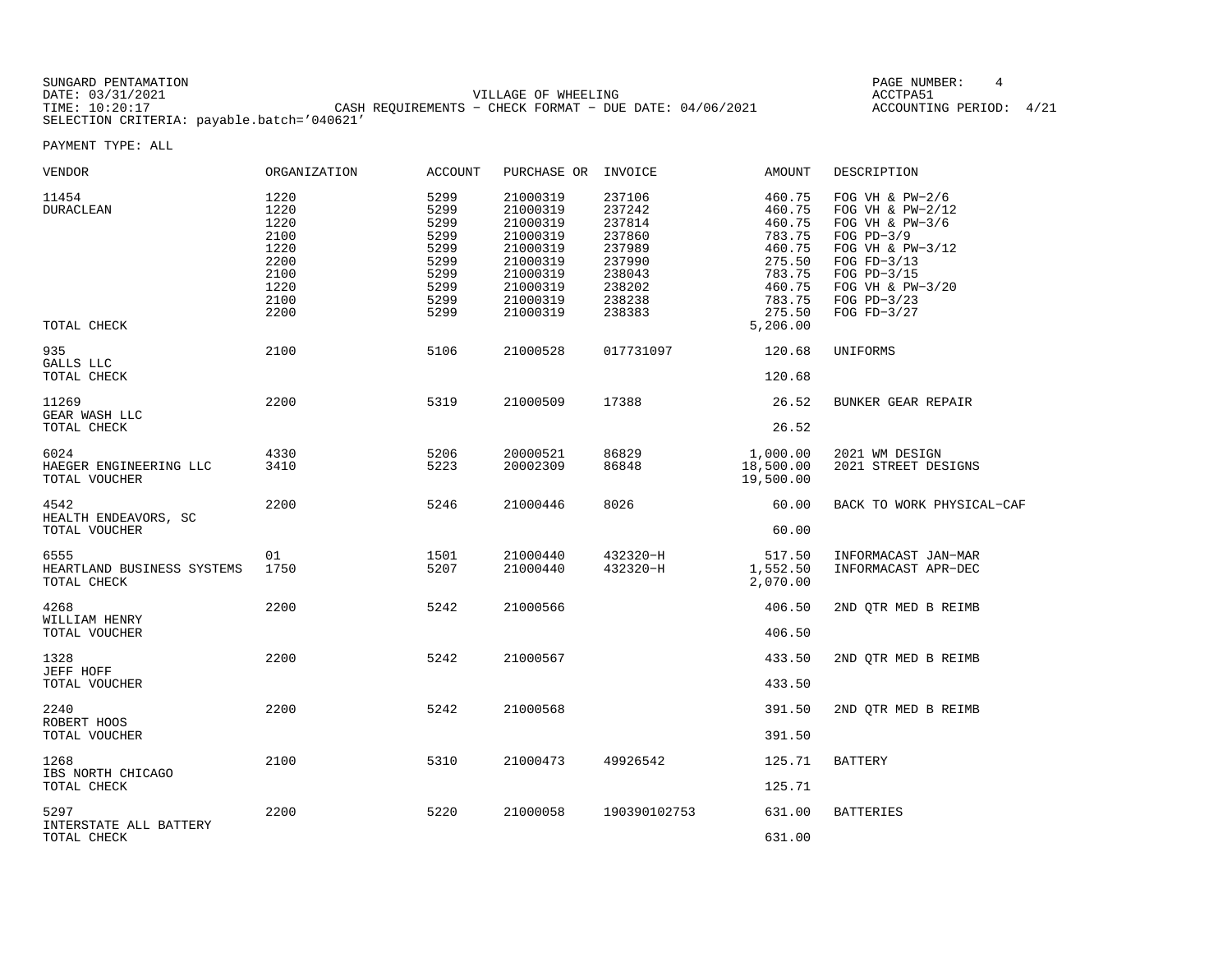| SUNGARD PENTAMATION |                                                           | PAGE NUMBER:       |      |
|---------------------|-----------------------------------------------------------|--------------------|------|
| DATE: 03/31/2021    | VILLAGE OF WHEELING                                       | ACCTPA51           |      |
| TIME: 10:20:17      | CASH REOUIREMENTS - CHECK FORMAT - DUE DATE: $04/06/2021$ | ACCOUNTING PERIOD: | 4/21 |
|                     | SELECTION CRITERIA: payable.batch='040621'                |                    |      |

| VENDOR                                                   | ORGANIZATION         | <b>ACCOUNT</b>       | PURCHASE OR                      | INVOICE                      | <b>AMOUNT</b>                           | DESCRIPTION                                      |
|----------------------------------------------------------|----------------------|----------------------|----------------------------------|------------------------------|-----------------------------------------|--------------------------------------------------|
| 4285<br>J.G. UNIFORMS INC<br>TOTAL CHECK                 | 2100<br>2110<br>2200 | 5106<br>5106<br>5319 | 21000540<br>21000540<br>21000234 | 82617                        | 840.65<br>72.45<br>1,700.00<br>2,613.10 | UNIFORMS<br>UNIFORMS<br><b>BALLISTIC HELMETS</b> |
| 10598<br><b>JOHN WAGNER</b><br>TOTAL CHECK               | 1500                 | 5228                 | 21000517                         | 65585                        | 50.00<br>50.00                          | BUSINESS CARDS                                   |
| 1309<br>JAMES JOHNSON<br>TOTAL VOUCHER                   | 2200                 | 5242                 | 21000569                         |                              | 400.50<br>400.50                        | 2ND OTR MED B REIMB                              |
| 6502<br>KIESLER'S POLICE SUPPLY INC<br>TOTAL VOUCHER     | 2100                 | 5316                 | 21000527                         | IN155872                     | 327.75<br>327.75                        | AMMO                                             |
| 950<br>GERALD KOEPPEN<br>TOTAL VOUCHER                   | 2200                 | 5242                 | 21000570                         |                              | 406.50<br>406.50                        | 2ND OTR MED B REIMB                              |
| 10602<br>RICHARD KRAUSER<br>TOTAL VOUCHER                | 2200                 | 5242                 | 21000571                         |                              | 445.50<br>445.50                        | 2ND OTR MED B REIMB                              |
| 4617<br>GEORGE LAHEY<br>TOTAL VOUCHER                    | 2200                 | 5242                 | 21000572                         |                              | 607.20<br>607.20                        | 2ND OTR MED B REIMB                              |
| 1586<br>LOVERDE CONSTRUCTION COMPANY 4200<br>TOTAL CHECK | 4100                 | 5299<br>5299         | 21000303<br>21000303             | 3894<br>3894                 | 5,308.97<br>5,308.96<br>10,617.93       | STONE/REMOVE DEBRIS<br>STONE/REMOVE DEBRIS       |
| 12645<br>ASHOK MALIK<br>TOTAL CHECK                      | 01                   | 4512                 | 21000539                         | PS35950                      | 30.00<br>30.00                          | TICKET REFUND                                    |
| 1675<br>MEADE ELECTRIC CO INC<br>TOTAL VOUCHER           | 51<br>51             | 5272<br>5272         | 21000518<br>21000519             | 695850<br>695851             | 600.56<br>954.17<br>1,554.73            | STREETLIGHT REPAIR<br>STREETLIGHT REPAIR         |
| 1783<br>MONROE TRUCK EQUIPMENT<br>TOTAL VOUCHER          | 1420<br>4100         | 5310<br>5310         | 21000470<br>21000470             | 5449469<br>5449469           | 737.51<br>737.51<br>1,475.02            | PLOW PARTS #123<br>PLOW PARTS #838               |
| 9636<br>MURRAY AND TRETTEL INC<br>TOTAL CHECK            | 1420<br>4200         | 5302<br>5302         | 21000522<br>21000522             | $0221 - 840$<br>$0221 - 840$ | 1,625.00<br>1,200.00<br>2,825.00        | WEATHER FORECAST 2021<br>WEATHER FORECAST 2021   |
| 9756<br>MWM CONSULTING GROUP INC<br>TOTAL VOUCHER        | 1700                 | 5225                 | 21000449                         | 290305                       | 4,250.00<br>4,250.00                    | 2020 OPEB VALUATION                              |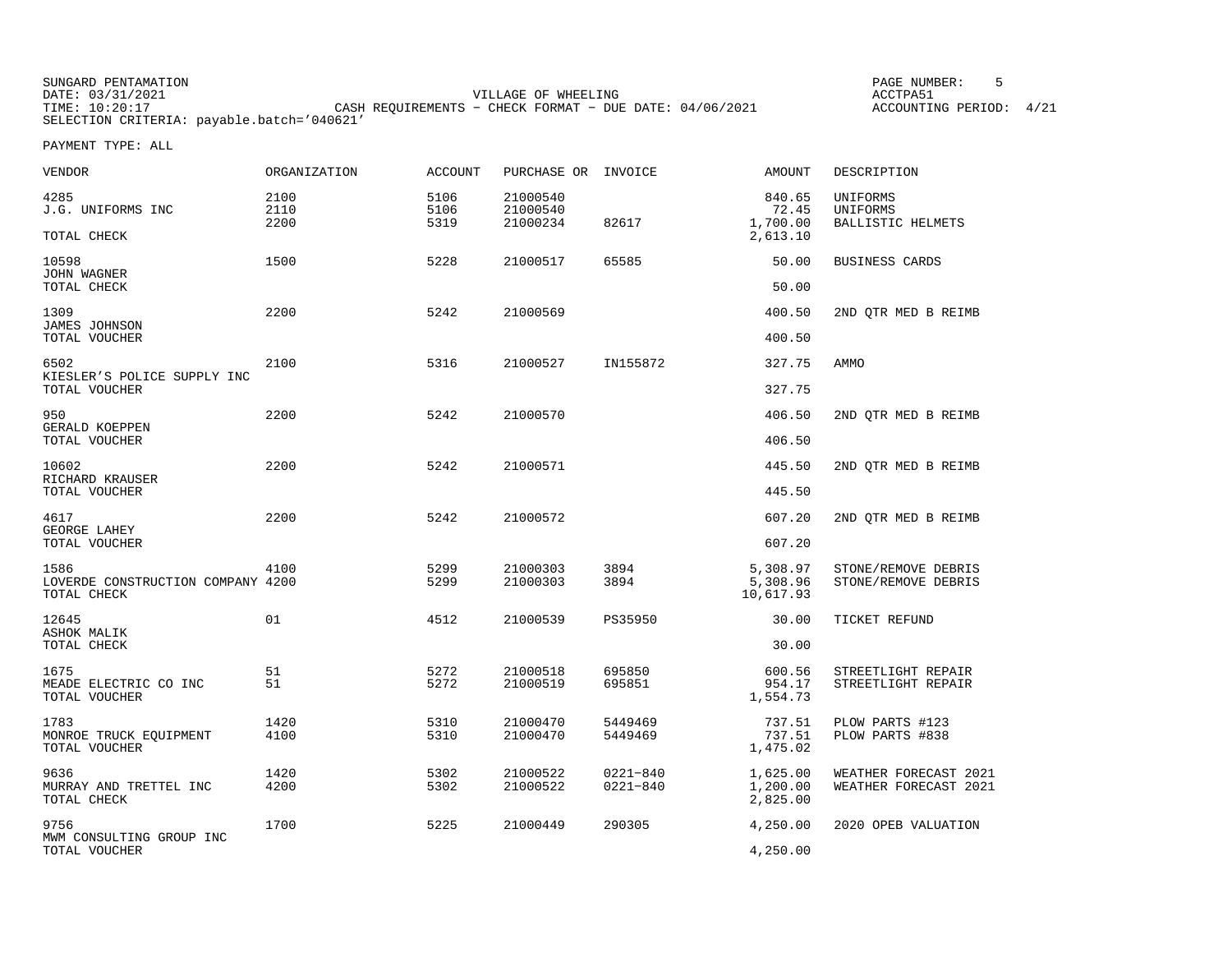| SUNGARD PENTAMATION                        |                                                           | PAGE NUMBER:            |  |
|--------------------------------------------|-----------------------------------------------------------|-------------------------|--|
| DATE: 03/31/2021                           | VILLAGE OF WHEELING                                       | ACCTPA51                |  |
| TIME: 10:20:17                             | CASH REQUIREMENTS - CHECK FORMAT - DUE DATE: $04/06/2021$ | ACCOUNTING PERIOD: 4/21 |  |
| SELECTION CRITERIA: payable.batch='040621' |                                                           |                         |  |

| <b>VENDOR</b>                                            | ORGANIZATION                                                 | <b>ACCOUNT</b>                                               | PURCHASE OR INVOICE                                                                          |                                                                                              | <b>AMOUNT</b>                                                              | DESCRIPTION                                                                                                                  |
|----------------------------------------------------------|--------------------------------------------------------------|--------------------------------------------------------------|----------------------------------------------------------------------------------------------|----------------------------------------------------------------------------------------------|----------------------------------------------------------------------------|------------------------------------------------------------------------------------------------------------------------------|
| 5927<br>NICOR GAS                                        | 1170<br>1500<br>1600<br>2200<br>4100<br>4200                 | 5209<br>5209<br>5209<br>5209<br>5209<br>5209                 | 21000274<br>21000274<br>21000274<br>21000274<br>21000274<br>21000274                         |                                                                                              | 164.65<br>1,475.23<br>432.12<br>1,004.10<br>351.33<br>194.06               | GAS SERVICE-MAR<br>GAS SERVICE-MAR<br>GAS SERVICE-MAR<br>GAS SERVICE-MAR<br>GAS SERVICE-MAR<br>GAS SERVICE-MAR               |
| TOTAL CHECK                                              |                                                              |                                                              |                                                                                              |                                                                                              | 3,621.49                                                                   |                                                                                                                              |
| 1915<br>NORTH EAST MULTI REGIONAL TR 2100<br>TOTAL CHECK | 2100<br>2100<br>2100<br>2100<br>2100                         | 5105<br>5105<br>5105<br>5105<br>5105<br>5105                 | 21000529<br>21000534<br>21000533<br>21000530<br>21000531<br>21000532                         | 280456<br>280830<br>280867<br>280918<br>280947<br>281003                                     | 255.00<br>75.00<br>125.00<br>400.00<br>125.00<br>125.00<br>1,105.00        | TRAINING<br>TRAINING<br>TRAINING<br>TRAINING<br>TRAINING<br>TRAINING                                                         |
| 6361<br>NORTHSHORE UNIVERSITY                            | 2200<br>1800<br>1800<br>1800<br>1800<br>1800<br>1800<br>1800 | 5246<br>5246<br>5246<br>5246<br>5246<br>5246<br>5246<br>5246 | 21000441<br>21000457<br>21000465<br>21000494<br>21000495<br>21000496<br>21000497<br>21000498 |                                                                                              | 67.00<br>40.00<br>403.00<br>292.00<br>153.00<br>718.00<br>176.00<br>176.00 | MEDICAL EXAM<br>MEDICAL EXAM<br>MEDICAL EXAM<br>MEDICAL EXAM<br>MEDICAL EXAM<br>MEDICAL EXAM<br>MEDICAL EXAM<br>MEDICAL EXAM |
| TOTAL CHECK                                              |                                                              |                                                              |                                                                                              |                                                                                              | 2,025.00                                                                   |                                                                                                                              |
| 3092<br>OFFICE DEPOT<br>TOTAL CHECK                      | 1600<br>1600<br>1600<br>1600<br>1300<br>1700                 | 5318<br>5318<br>5318<br>5318<br>5318<br>5318                 | 21000456<br>21000456<br>21000455<br>21000456<br>21000451<br>21000577                         | 156893310001<br>156949300001<br>156949301001<br>157784216001<br>158252100001<br>163618083001 | 22.56<br>7.59<br>42.48<br>$-7.59$<br>111.27<br>7.79<br>184.10              | OFFICE SUPPLIES<br>OFFICE SUPPLIES<br>OFFICE SUPPLIES<br>OFFICE SUPPLIES<br>OFFICE SUPPLIES<br>OFFICE SUPPLIES               |
| 2176                                                     | 2100                                                         | 5106                                                         | 21000541                                                                                     |                                                                                              | 206.03                                                                     | UNIFORMS                                                                                                                     |
| RAY O'HERRON CO., INC<br>TOTAL CHECK                     |                                                              |                                                              |                                                                                              |                                                                                              | 206.03                                                                     |                                                                                                                              |
| 2018<br>PADDOCK PUBLICATIONS<br>TOTAL CHECK              | 1300                                                         | 5201                                                         | 21000318                                                                                     | 173775                                                                                       | 45.75<br>45.75                                                             | HEARING NOTICES                                                                                                              |
| 2164<br>RALPH PERRICONE<br>TOTAL VOUCHER                 | 2200                                                         | 5242                                                         | 21000573                                                                                     |                                                                                              | 433.50<br>433.50                                                           | 2ND QTR MED B REIMB                                                                                                          |
| 8854<br>PETER BURCHARD LLC                               | 1600                                                         | 5206                                                         | 21000454                                                                                     | 03032021                                                                                     | 3,390.75                                                                   | STRATEGIC PLAN UPDATE                                                                                                        |
| TOTAL CHECK                                              |                                                              |                                                              |                                                                                              |                                                                                              | 3,390.75                                                                   |                                                                                                                              |
| 4629<br>POSITIVE PACKAGING & GRAPHIC<br>TOTAL VOUCHER    | 1300                                                         | 5228                                                         | 21000452                                                                                     | 9185                                                                                         | 848.77<br>848.77                                                           | BUS. LICENSE STICKERS                                                                                                        |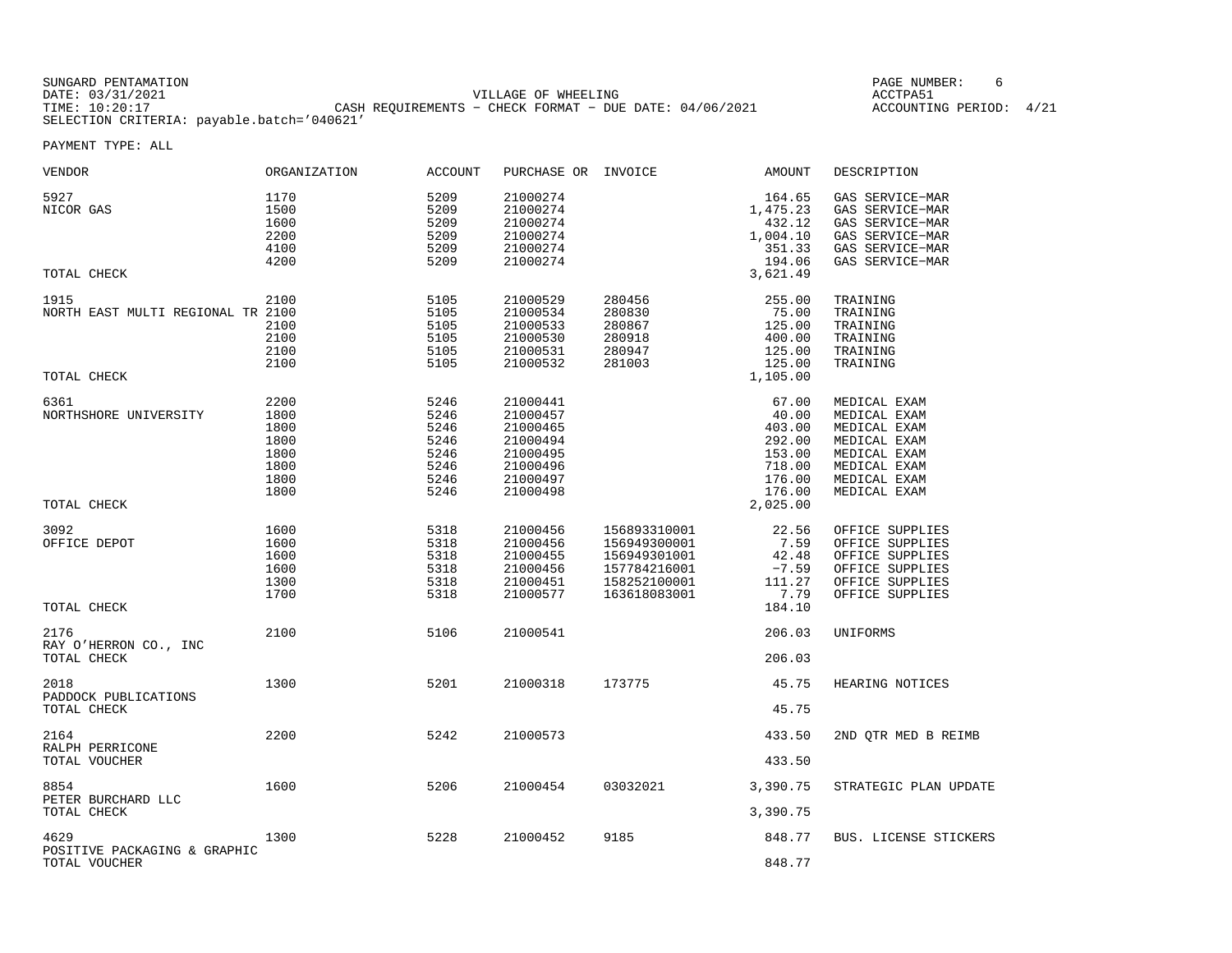| SUNGARD PENTAMATION                        |                                                           | PAGE NUMBER:       |      |
|--------------------------------------------|-----------------------------------------------------------|--------------------|------|
| DATE: 03/31/2021                           | VILLAGE OF WHEELING                                       | ACCTPA5            |      |
| TIME: 10:20:17                             | CASH REOUIREMENTS - CHECK FORMAT - DUE DATE: $04/06/2021$ | ACCOUNTING PERIOD: | 4/21 |
| SELECTION CRITERIA: payable.batch='040621' |                                                           |                    |      |

| VENDOR                                              | <b>ORGANIZATION</b>          | <b>ACCOUNT</b>               | PURCHASE OR                                  | INVOICE                                      | AMOUNT                                     | DESCRIPTION                                                              |
|-----------------------------------------------------|------------------------------|------------------------------|----------------------------------------------|----------------------------------------------|--------------------------------------------|--------------------------------------------------------------------------|
| 2145<br>QUILL CORP                                  | 1300<br>1300<br>1300<br>1300 | 5318<br>5318<br>5318<br>5318 | 21000450<br>21000450<br>21000450<br>21000450 | 14781321<br>14808955<br>14814651<br>14828684 | 165.98<br>82.99<br>165.98<br>82.99         | OFFICE SUPPLIES<br>OFFICE SUPPLIES<br>OFFICE SUPPLIES<br>OFFICE SUPPLIES |
| TOTAL CHECK                                         |                              |                              |                                              |                                              | 497.94                                     |                                                                          |
| 2185<br>RED CENTER<br>TOTAL CHECK                   | 15                           | 5231                         | 21000050                                     | $301 - 21 - 04$                              | 32,471.00<br>32,471.00                     | DISPATCH SERVICE-APR                                                     |
| 10925<br>HYMAN RIEBMAN<br>TOTAL VOUCHER             | 1900                         | 5218                         | 20001292                                     |                                              | 1,500.00<br>1,500.00                       | PROSECUTOR FEE-APR                                                       |
|                                                     |                              |                              |                                              |                                              |                                            |                                                                          |
| 4129<br>RONDOUT SERVICE CENTER<br>TOTAL CHECK       | 4100<br>4100<br>4200<br>4200 | 5310<br>5310<br>5310<br>5310 | 21000472<br>21000472<br>21000472<br>21000472 | 09741<br>09751<br>09773<br>09774             | 53.00<br>53.00<br>35.00<br>35.50<br>176.50 | INSPECTION #838<br>INSPECTION #842<br>INSPECTION #928<br>INSPECTION #931 |
| 2288                                                | 1400                         | 5103                         | 21000250                                     | 3683836                                      | 513.60                                     | ENG TEMP CLERK-2/20                                                      |
| THE SALEM GROUP                                     | 1400<br>1400<br>1400         | 5103<br>5103<br>5103         | 21000250<br>21000250<br>21000250             | 3687827<br>3692077<br>3696278                | 513.60<br>513.60<br>342.40                 | ENG TEMP CLERK-2/27<br>ENG TEMP CLERK-3/6<br>ENG TEMP CLERK-3/13         |
| TOTAL VOUCHER                                       |                              |                              |                                              |                                              | 1,883.20                                   |                                                                          |
| 5415<br><b>STAPLES</b>                              | 2110                         | 5318                         | 21000526                                     | 1633526906                                   | 107.73                                     | OFFICE SUPPLIES                                                          |
| TOTAL CHECK                                         |                              |                              |                                              |                                              | 107.73                                     |                                                                          |
| 2823<br>WILLIAM STEWART                             | 2200                         | 5242                         | 21000574                                     |                                              | 439.50                                     | 2ND QTR MED B REIMB                                                      |
| TOTAL VOUCHER                                       |                              |                              |                                              |                                              | 439.50                                     |                                                                          |
| 10514<br>SUBURBAN LABORATORIES INC<br>TOTAL VOUCHER | 4100<br>4100                 | 5308<br>5308                 | 21000484<br>21000484                         | 179904<br>185900                             | 40.00<br>1,357.00<br>1,397.00              | WATER SAMPLE<br>MONTHLY WATER SAMPLES JAN                                |
| 1329                                                | 2200                         | 5242                         | 21000575                                     |                                              | 623.70                                     | 2ND QTR MED B REIMB                                                      |
| <b>JEFF SUZUKI</b><br>TOTAL VOUCHER                 |                              |                              |                                              |                                              | 623.70                                     |                                                                          |
| 2509<br>T O P S IN DOG TRAINING CORP                | 2100                         | 5105                         | 21000236                                     | 23176                                        | 300.00                                     | K9 RIGGS TRAINING-MAR                                                    |
| TOTAL CHECK                                         |                              |                              |                                              |                                              | 300.00                                     |                                                                          |
| 2228<br>RICHARD THEOBALD                            | 2200                         | 5242                         | 21000576                                     |                                              | 445.50                                     | 2ND QTR MED B REIMB                                                      |
| TOTAL VOUCHER                                       |                              |                              |                                              |                                              | 445.50                                     |                                                                          |
| 8760<br>TODAY'S UNIFORMS                            | 2200                         | 5106                         | 21000467                                     |                                              | 991.20                                     | UNIFORMS                                                                 |
| TOTAL CHECK                                         |                              |                              |                                              |                                              | 991.20                                     |                                                                          |